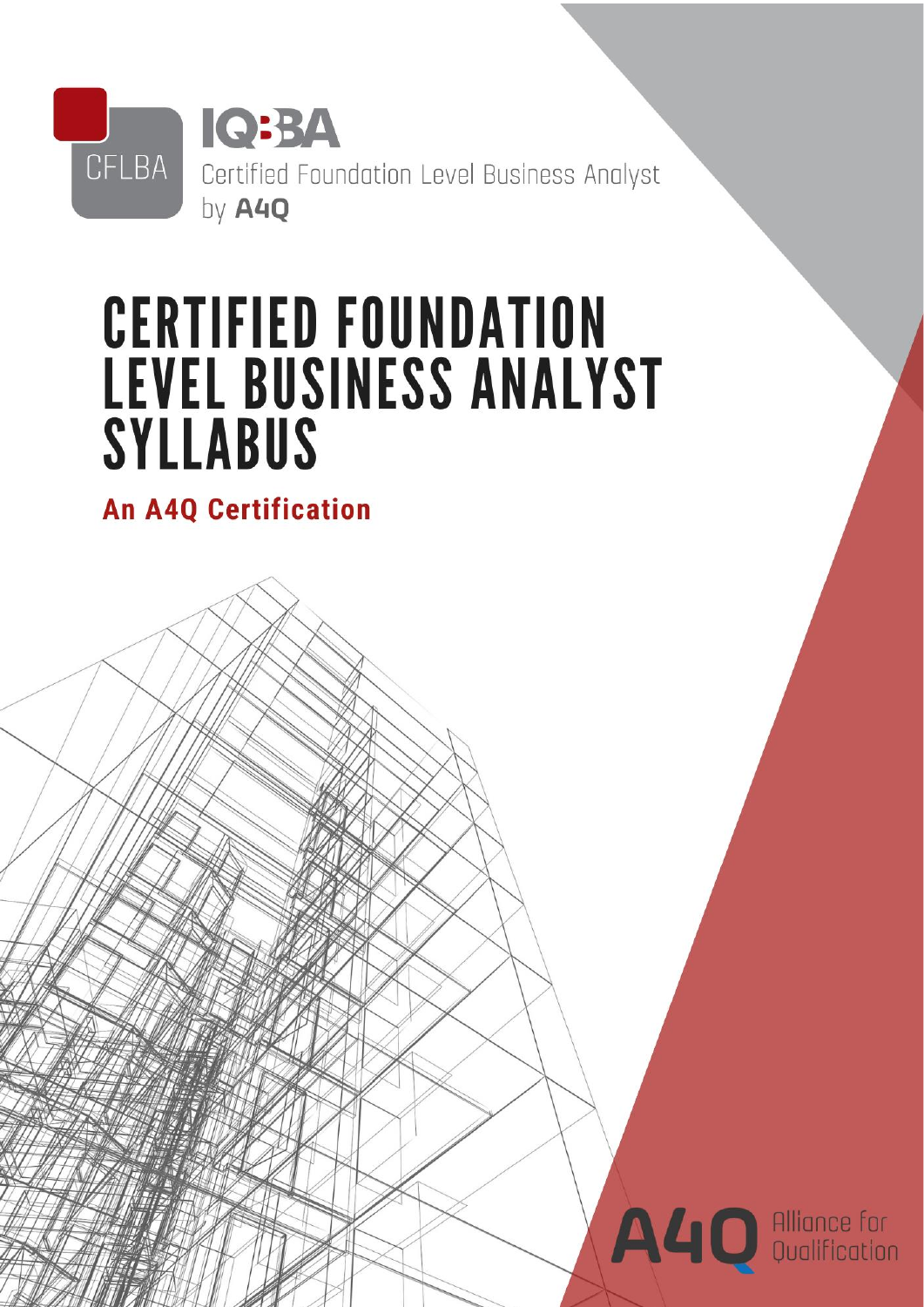

Version 3.0

1 January 2018

Copyright Notice

This document may be copied in its entirety, or extracts made, if the source is acknowledged.

Copyright Notice © International Qualifications Board for Business Analysis (hereinafter called IQBBA®)

IQBBA is a registered trademark of GASQ Service GmbH.

Copyright © 2018 the authors for the version 3.0 January 2018 (Chair Foundation Level Working Group)

All rights reserved.

The authors hereby transfer the copyright to the International Qualifications Board for Business Analysis (IQBBA). The author (as current copyright holder) and IQBBA (as the future copyright holder) have agreed to the following conditions of use:

1) Any individual or training company may use this syllabus as the basis for a training course if the authors and the IQBBA are acknowledged as the source and copyright owners of the syllabus and provided that any advertisement of such a training course may mention the syllabus only after submission for official accreditation of the training materials to an IQBBA-recognized National Board.

2) Any individual or group of individuals may use this syllabus as the basis for articles, books, or other derivative writings if the authors and the IQBBA are acknowledged as the source and copyright owners of the syllabus.

3) Any IQBBA-recognized National Board may translate this syllabus and license the syllabus (or its translation) to other parties.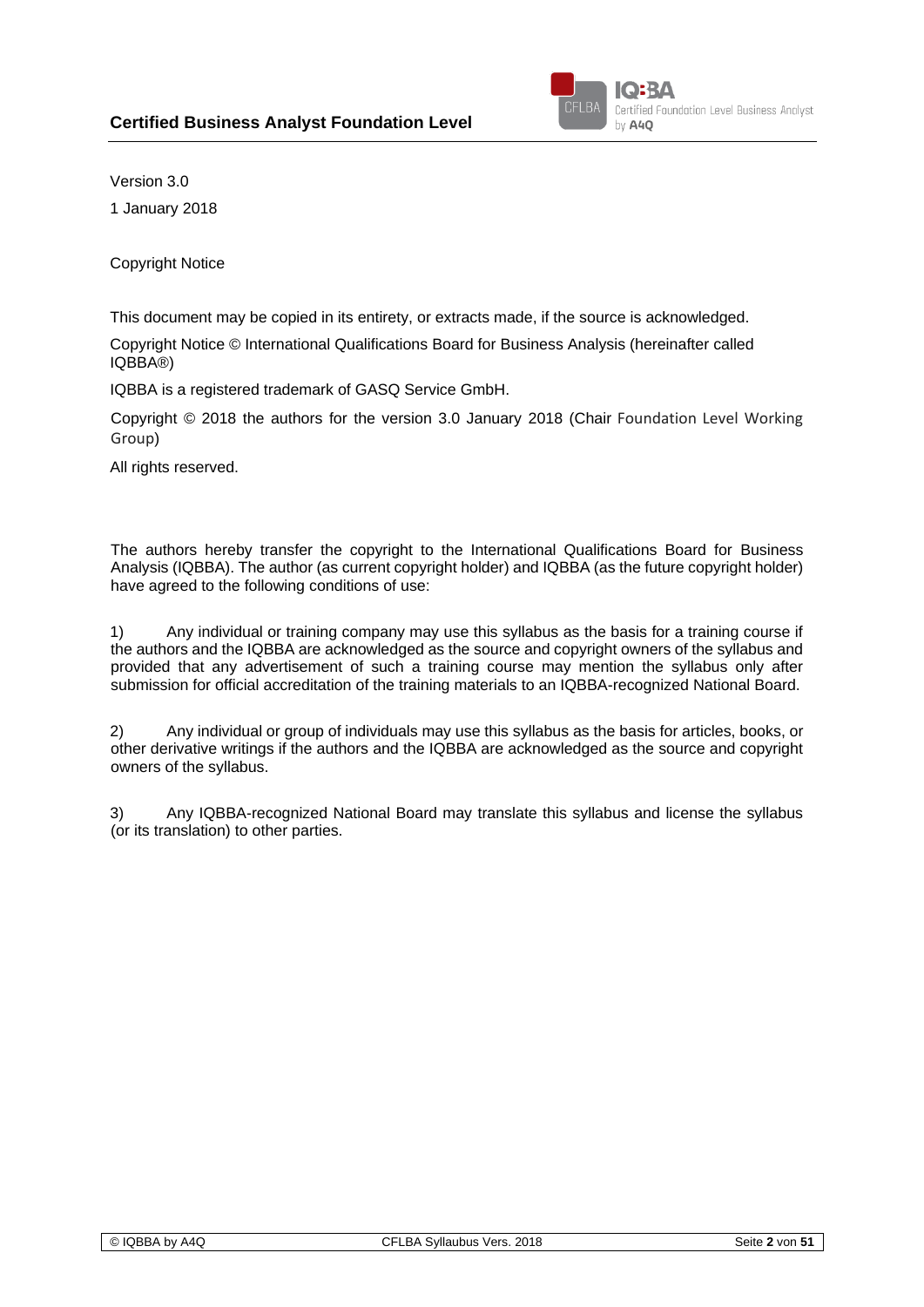

# **Revision History**

| <b>Version</b> | Date       | <b>Remarks</b>                                                                                                             |
|----------------|------------|----------------------------------------------------------------------------------------------------------------------------|
| 1.0            | 07.06.2011 | First version of the Certified Foundation Level Business<br><b>Analyst Syllabus</b>                                        |
| 1.1            | 14.02.2013 | Updated first version of the Certified Foundation Level<br><b>Business Analyst Syllabus</b>                                |
| 2.0            | 01.10.2015 | Updated version of the Certified Foundation Level<br><b>Business Analyst Syllabus</b>                                      |
| 3.0            | 01.01.2018 | New version of the Certified Foundation Level<br>Business Analyst Syllabus including content and<br>structure modification |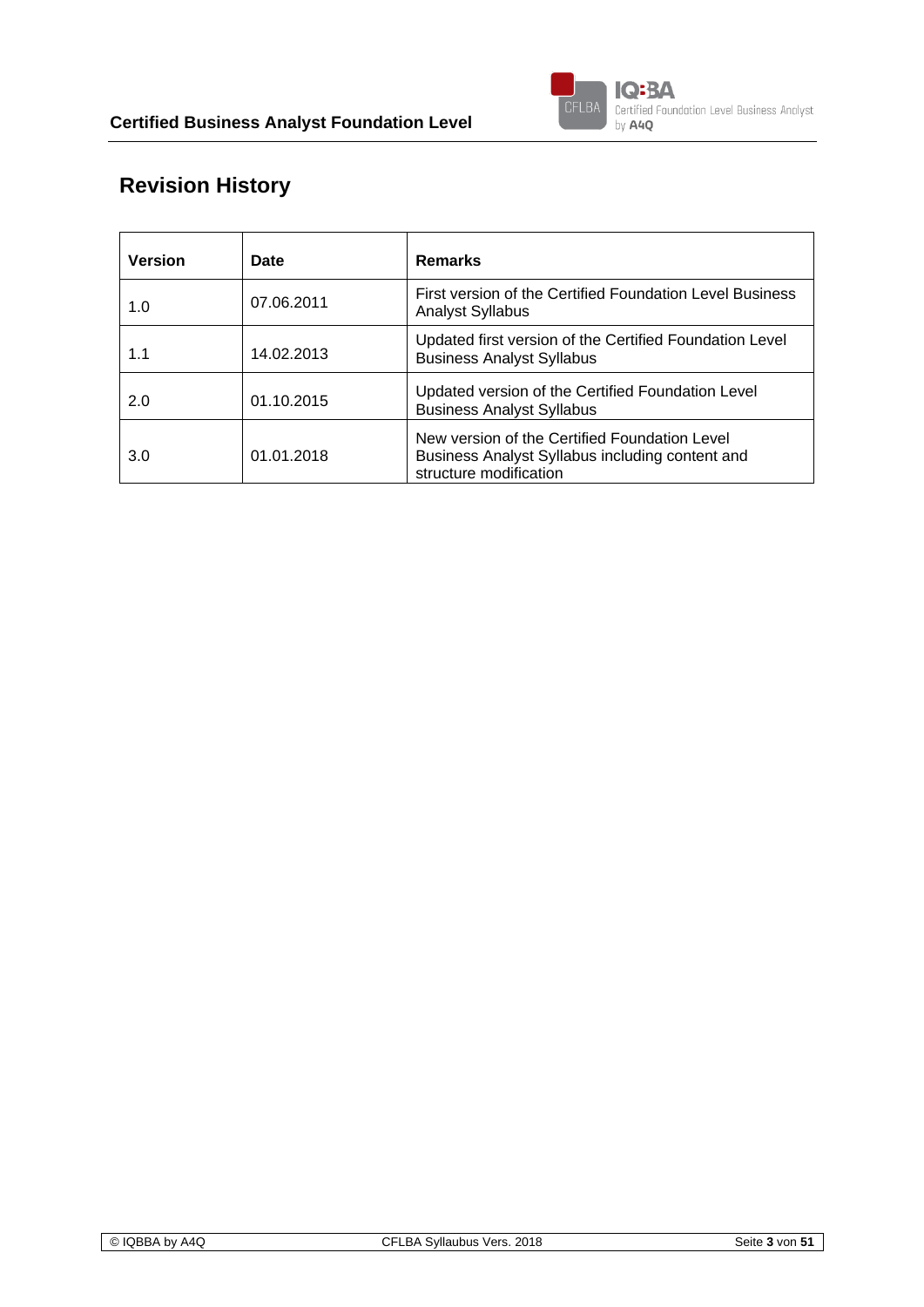

# **Table of Contents**

| 1.                                           |                |
|----------------------------------------------|----------------|
|                                              |                |
|                                              |                |
|                                              |                |
|                                              |                |
| 2.                                           |                |
|                                              |                |
|                                              |                |
|                                              |                |
|                                              |                |
|                                              |                |
|                                              |                |
|                                              |                |
|                                              |                |
|                                              |                |
|                                              |                |
|                                              |                |
|                                              |                |
| 3.                                           |                |
|                                              |                |
|                                              |                |
|                                              |                |
|                                              |                |
|                                              |                |
|                                              |                |
|                                              |                |
|                                              |                |
|                                              |                |
|                                              |                |
| 4.                                           |                |
|                                              |                |
|                                              |                |
|                                              |                |
|                                              |                |
|                                              |                |
|                                              |                |
|                                              |                |
| C IQBBA by A4Q<br>CFLBA Syllaubus Vers. 2018 | Seite 4 von 51 |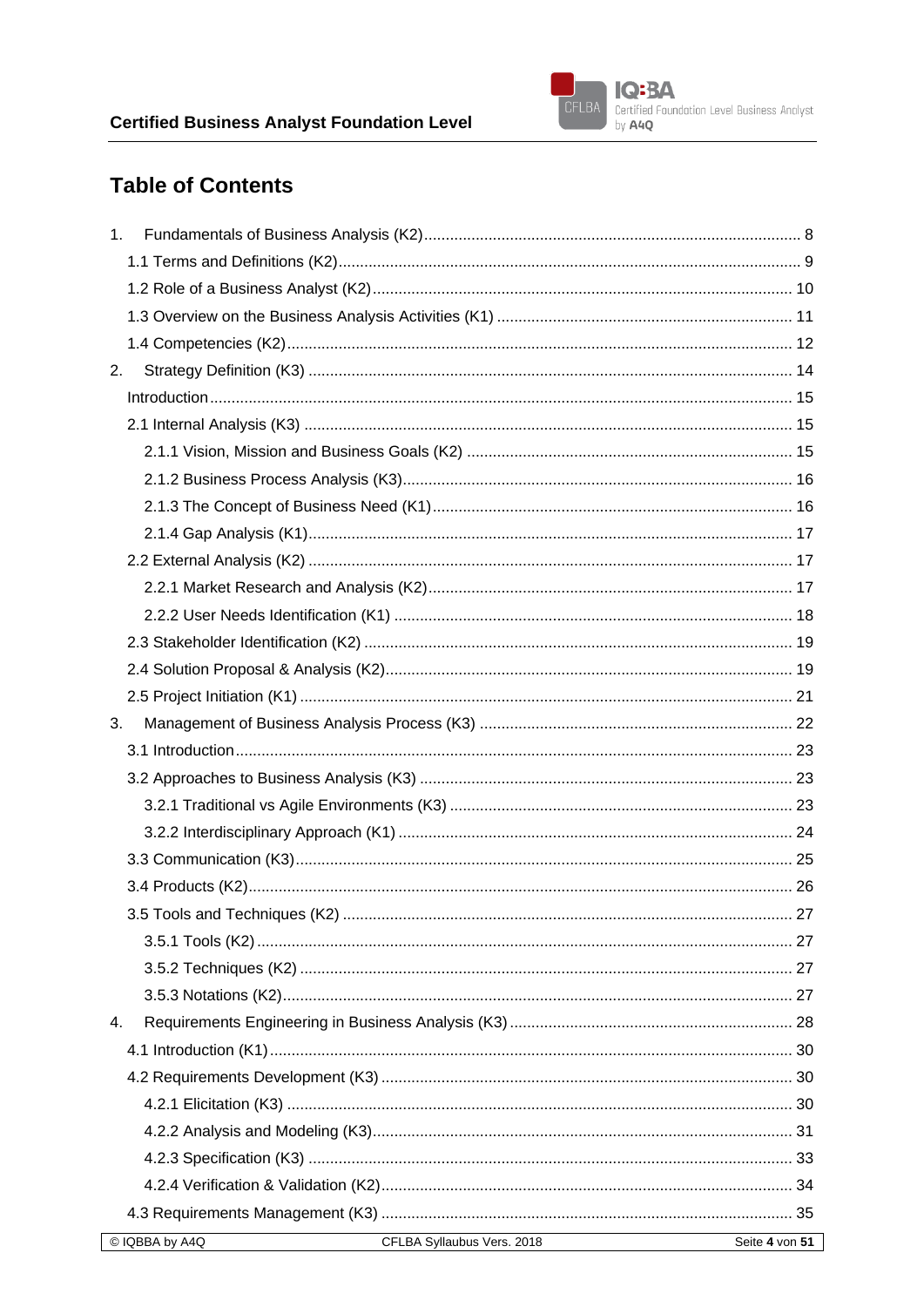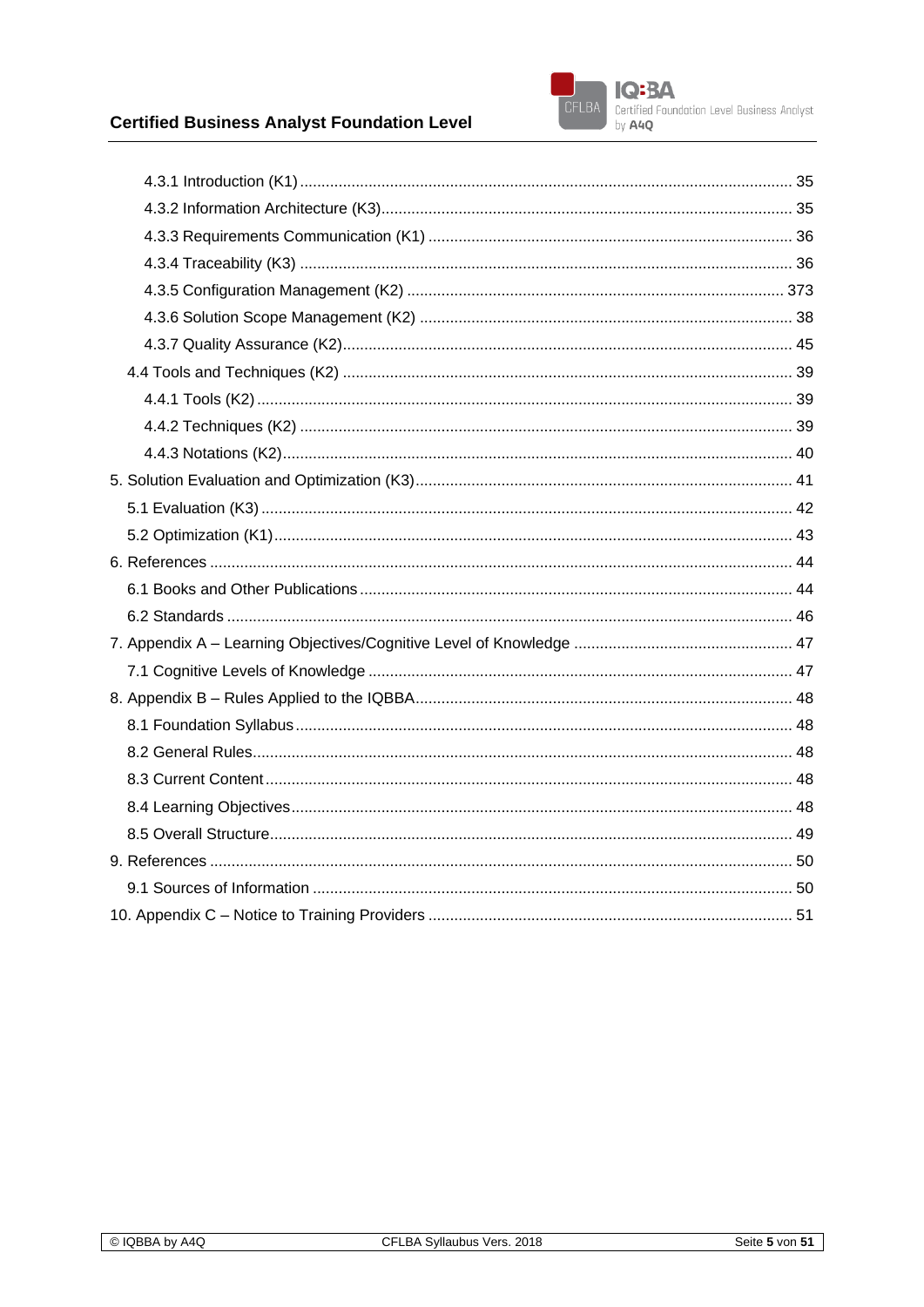

# Acknowledgements

International Qualifications Board for Business Analysis Working Party Foundation Level (Edition 2018): Karolina Zmitrowicz (chair), Eric Riou du Cosquer, Olivier Denoo, Andrey Konushin, Folke Nilsson, Salvatore Reale) and all National Boards for the suggestions for the current version of the syllabus.

# Introduction to this Syllabus

#### **Purpose of this Document**

This syllabus defines the foundation level (Foundation Level) of the program to become an IQBBA Certified Business Analyst (CFLBA). IQBBA developed this syllabus in cooperation with the Global Association for Software Quality (GASQ).

The syllabus serves as a foundation for training providers who are seeking accreditation. All areas of this syllabus must be incorporated in the training documents. The syllabus should, however, also serve as the guideline for preparing for certification. All the areas listed here are relevant for the examination.

#### **Examination**

The examination to become a Certified Business Analyst is based on this syllabus. All sections of this syllabus are subject to examination. The examination questions are not necessarily confined to an individual section. A single question may refer to information in several sections.

The format of the examination is Multiple Choice with a single correct option (one correct answer out of four options).

Examinations can be taken after having attended accredited courses, or in an open examination without a previous course. You will find detailed information regarding examination times on the GASQ website [\(www.GASQ.org\) a](http://www.gasq.org/)nd on IQBBA website [\(www.IQBBA.org\).](http://www.ibaqb.org/)

#### **Accreditation**

Providers of an IQBBA Certified Business Analyst course must be accredited. IQBBA accreditation is granted after an expert panel reviews the training provider's documentation. An accredited course is one that is determined to conform to the syllabus. When an accredited course is given, an official Certified Business Analyst examination (CFLBA exam) may be administered. An exam may also be administered by an independent certification institute (according to ISO 17024 rules).

#### **Internationality**

This syllabus was developed by a group of international experts.

The content of this syllabus can therefore be seen as an international standard. The syllabus makes it possible to train and conduct examinations internationally at the same level.

#### **Knowledge (K) Levels**

The syllabus has been divided into three different Knowledge (K) levels. This division enables the candidate to recognize the "knowledge level" that is required for each topic.

The three K-levels used in the current syllabus are: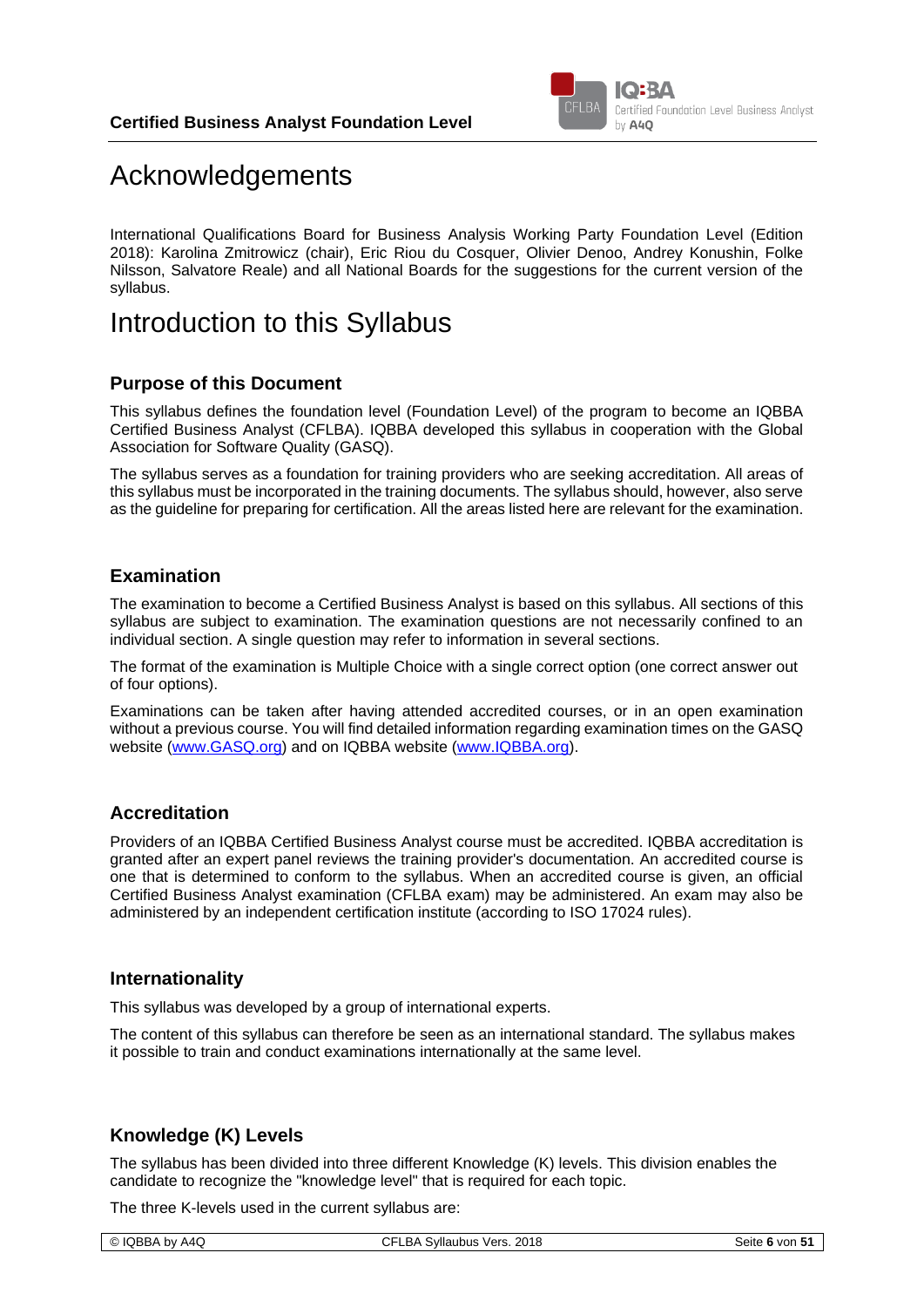

- K1 remember, recognize, recall
- K2 understand, explain, give reasons, compare, classify, summarize
- K3 apply in a specific context

#### **Level of Detail**

The level of detail in this syllabus allows internationally consistent teaching and examination. In order to achieve this goal, the syllabus consists of the following items:

- General instructional objectives that describe the intention of the Foundation Level certification.
- A list of information to teach that includes a description and references to additional sources if required.
- Learning objectives for each knowledge area that describe the cognitive learning outcome, and the mind-set to be achieved.
- A list of terms that students must be able to recall and understand.
- A description of the key concepts to teach that includes sources such as accepted literature or standards.

The syllabus content is not a description of the entire knowledge area of Business Analysis; it does reflect the level of detail to be covered in Foundation Level training courses.

#### **Organization of this Syllabus**

The syllabus contains five major chapters. The top-level heading of each chapter shows the highest level of the learning objectives that is covered within the chapter, and specifies the minimum time to be spent for training in the chapter.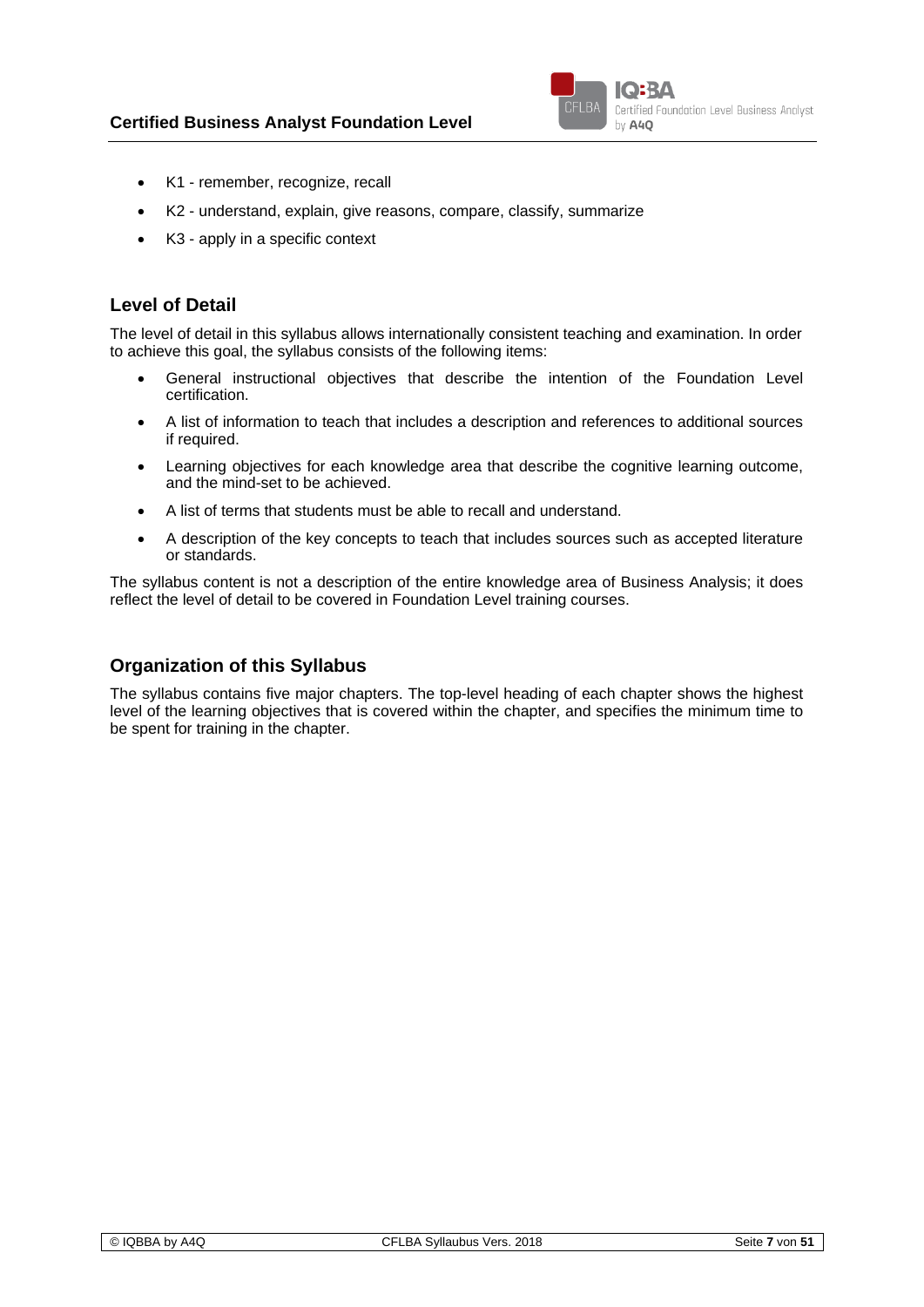

# **1. Fundamentals of Business Analysis (K2)**

#### **Timing**

100 minutes

#### **Terms**

Business Analysis, Business Analyst, Business Requirement, Requirement, Solution, Solution Requirement

#### **Learning Objectives**

The following objectives identify what you will be able to do after the completion of each module.

| 1.1 Terms and Definitions (K2)                        |                                                                                                                                   |  |
|-------------------------------------------------------|-----------------------------------------------------------------------------------------------------------------------------------|--|
| $LO-1.1.1$                                            | Know the key concepts of Business Analysis (K1)                                                                                   |  |
| $LO-1.1.2$                                            | Know the role of Business Analysis in organization, program and project (K1)                                                      |  |
| $LO-1.1.3$                                            | Understand objectives of Business Analysis in the different phases of product life<br>cycle (K2)                                  |  |
| $LO-1.1.4$                                            | Know main knowledge areas in Business Analysis (K1)                                                                               |  |
| 1.2 Role of a Business Analyst (K2)                   |                                                                                                                                   |  |
| $LO-1.2.1$                                            | Explain the role and responsibilities of a Business Analyst in terms of an<br>organization and a project (K2)                     |  |
| $LO-1.2.2$                                            | Understand how the Business Analyst interfaces with other roles within an<br>organization and program/project's stakeholders (K2) |  |
| 1.3 Overview on the Business Analysis Activities (K1) |                                                                                                                                   |  |

LO-1.3.1 Know the main activities of Business Analysis (K1)

#### **1.4 Competencies (K2)**

- LO-1.4.1 Summarize the main competencies of a Business Analyst (K2)
- LO-1.4.2 Understand the meaning of soft skills in the profession of Business Analysis (K2)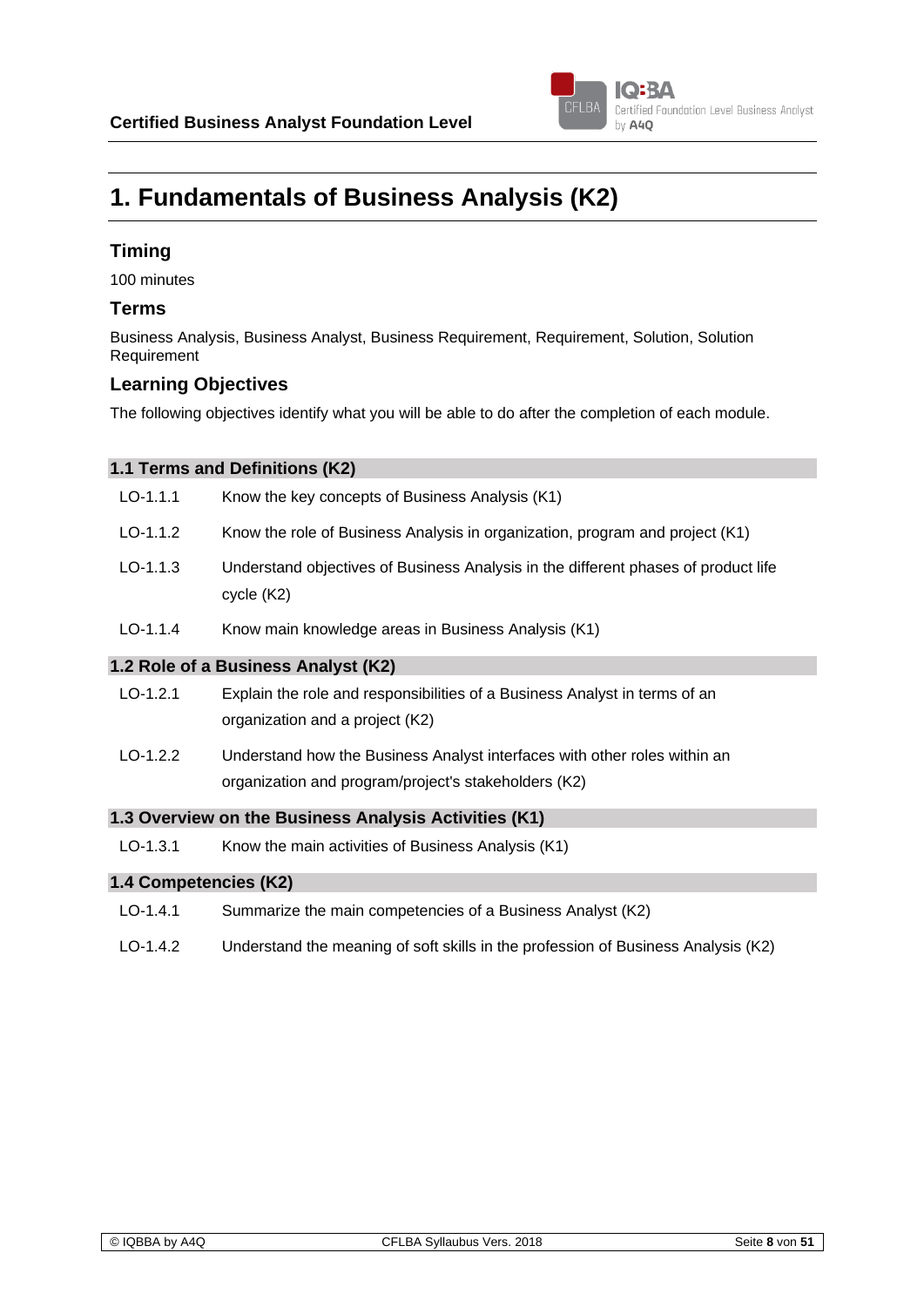

# **1.1 Terms and Definitions (K2)**

| $LO-1.1.1$ | Know the key concepts of Business Analysis (K1)                                               |
|------------|-----------------------------------------------------------------------------------------------|
| $LO-1.1.2$ | Know the role of Business Analysis in organization, program and project (K1)                  |
| $LO-1.1.3$ | Understand objectives of Business Analysis in the different phases of product life cycle (K2) |
| $LO-1.1.4$ | Know main knowledge areas in Business Analysis (K1)                                           |

BABOK Guide 2.0 defined Business Analysis as the set of tasks, knowledge, tools and techniques required to identify business needs and determine solutions to business problems [BABOK]. The latest version of BABOK Guide, 3.0, updates the definition to highline the aspect of value: "Business Analysis is the practice of enabling change in an enterprise by defining needs and recommending solutions that deliver value to stakeholders. Business Analysis enables an enterprise to articulate needs and the rationale for change, and to design and describe solutions that can deliver value".

Specific activities of Business Analysis are collected within knowledge areas (KA). IQBBA proposes the following KAs:

- Strategy definition
- Management of Business Analysis process
- Requirements Engineering in Business Analysis
- Solution evaluation and optimization

These KAs are supported by specific methods, tools and techniques and require specific skills and competencies.

The activities of the Business Analyst may vary depending on his role and scope of responsibility. A Business Analyst working at the organization level is typically responsible for collecting insights and business needs and/or opportunities from the business environment (customers, competitors, organization's assets) and proposing new, often innovative, business solutions. A Business Analyst working at the program/project level will instead be in charge of delivering the agreed business solution – in this context the role can be compared to Product Owner in Agile.

Sample solutions for delivering value may include:

- Changes to the organization culture or structure
- Improvements to the business process
- Development of business products or services
- Development of solutions (also software) supporting business activities

Solutions are built based on requirements. A requirement can be defined as documented representation of a need of specific stakeholders or organization, bringing a value to the business [BABOK][IEEE 610].

Requirements are the foundation of solution scope and design. Requirements are typically classified into categories to allow better management. BABOK Guide proposes the following classification, representing the abstraction levels for requirements:

- Business requirements
- Stakeholder's requirements
- Transition requirements
- Solution requirements
	- o Functional requirements
	- o Non-functional requirements

IQBBA extends the above classification to add information supporting solution design and requirements management:

- Business constraints
- Solution constraints
- Business assumptions
- Technical assumptions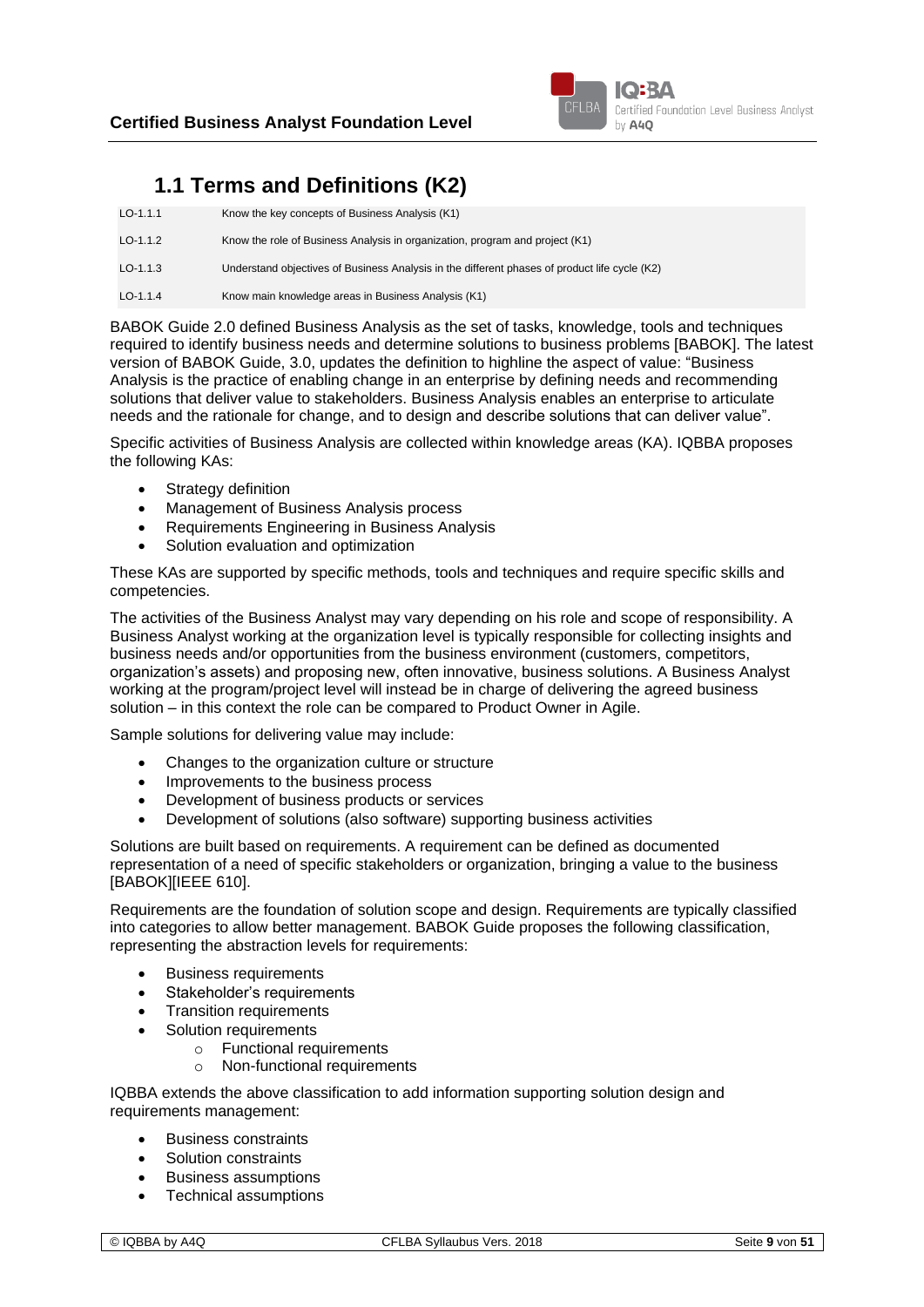

When working with different levels of abstraction of requirements, it is important to maintain traceability supporting scope management, coverage analysis and change impact analysis.

# **1.2 Role of a Business Analyst (K2)**

LO-1.2.1 Explain the role and responsibilities of a Business Analyst in terms of an organization and a project (K2) LO-1.2.2 Understand how Business Analyst interfaces with other roles within an organization and program/project's stakeholders (K2)

The Business Analyst (BA) is a person responsible for identifying business needs of stakeholders and for determining solutions to business problems with the aim of introducing change which adds value to the business. As mentioned in BABOK Guide, the Business Analyst is someone who "helps organization change".

The Business Analyst often acts as a bridge between business stakeholders and the solution delivery team, identifying, negotiating and achieving a consensus between the needs of the various representative individuals and groups.

As one of the main work products of BA are business needs and business requirements, Business Analysts play an important role in the success of both organization-level programs and in specific change or development works.

Problems with requirements can cause change or development works to fail. In most cases these problems are caused by poor or incorrectly conducted Business Analysis (especially Requirements Engineering, a part of the Business Analysis knowledge area).

Common pitfalls in Business Analysis include but are not restricted to:

- Unclear business objectives of the initiative
- Missing business requirements, often the result of lack of stakeholders analysis
- Instability of the requirements (frequent and uncontrolled changes in requirements)
- Poor translation of the business needs to requirements (incomplete, inconsistent, or not measurable requirements)
- Communication problems and knowledge barriers

The above issues may result in problems later, during solution proposal scope definition, solution realization planning, implementation and testing. Unclear business requirements, or a low quality business design of the solution can lead to confusion and to questions regarding the intended business solution. If no actions are taken to correct this state, the risk of the failure increases.

The impact of improper Business Analysis on change or development works is already known, but still very often neglected.

The major reasons for neglecting Business Analysis are time pressure, focus on fast results without proper analysis of needs, opportunities, and risk and understanding of Business Analysis processes as a cost, not an added value.

Possible consequences of neglecting Business Analysis include the following:

- Some business processes within an organization are not known or understood, which may lead to problems with defining the right business problems and thereby the business requirements
- Business processes and artifacts are not covered by requirements or are described incompletely.
- All key stakeholders are not identified.
- Business goals or needs are not identified causing the designed solution to fail to meet the organization's needs and not achieve the business goals.

Mature organizations normally have defined a generic approach to Business Analysis. This approach covers definition of activities together with their goals, the tools and techniques supporting specific tasks, and the roles and responsibilities of people involved in BA's works and products. It is important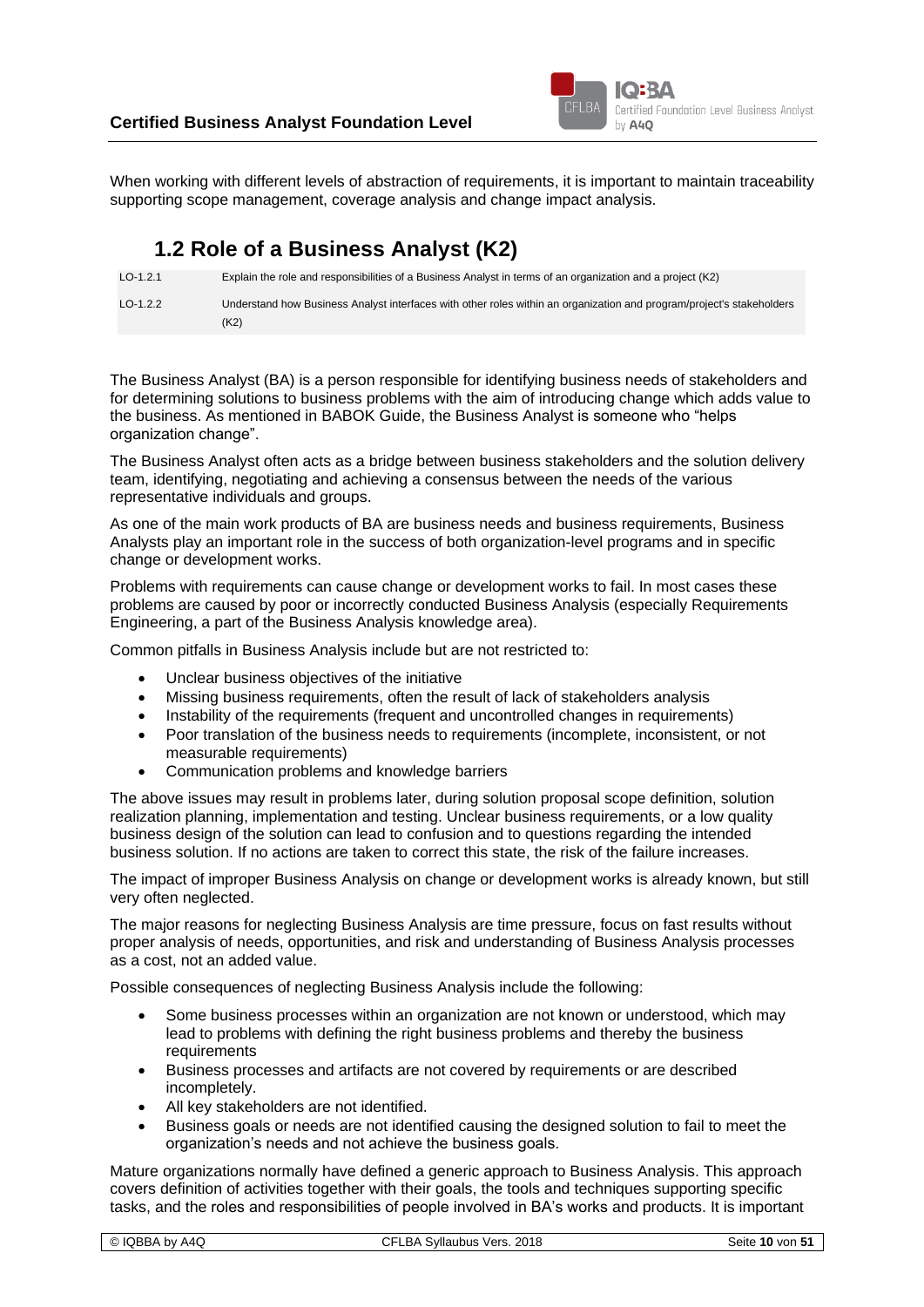

to remember that different environments and approaches to management or solution development and/or maintenance may require specific approaches to Business Analysis. Therefore, the Business Analyst must work together with stakeholders to determine which tasks and techniques defined in the general Business Analysis process are appropriate for the specific situation.

### **1.3 Overview on the Business Analysis Activities (K1)**

LO-1.3.1 Know the main activities of Business Analysis (K1)

Business Analysis covers the following major activities:

- Strategy definition
	- o Internal analysis
	- o External analysis
	- o Business need definition
	- o Gap analysis
	- o Solution proposal (including feasibility analysis)
	- o Solution delivery or maintenance program/project initiation
- Management of Business Analysis processes
	- $\circ$  Business Analysis process definition (for organization, program, project or other form of change development or implementation works etc.)
	- o Communication planning
	- o Work products management
	- o Tools and techniques selection
	- Requirements Engineering in Business Analysis
	- o Requirement Management
		- Requirements communication
		- Requirements tracing
		- Requirements configuration and change management
		- Requirements quality assurance
		- o Requirements Development
			- Requirements elicitation including stakeholders and/or product requirements development
			- Requirements analysis and specification
				- Solution modeling
			- Requirements validation and verification
	- Solution evaluation and optimization
		- o Assessing the solution options (proposals)
		- o Evaluating performance of the solution
		- o Solution/business process optimization

These activities produce different work products (artifacts). Some of them, such as use cases, requirements and design documents, describe the function, logic, or design of solution, while others are concerned with the delivery process itself, such as, business cases, plans and risk assessments. It is necessary to ensure that all key artifacts are under version control and correctly traced to their origin.

Some of Business Analysis work products include:

- Business goals
- Business needs
- Business requirements
- Risks
- **Stakeholders**
- Limitations and assumptions
- Business process definition

A more complete list of work products can be found in [0](#page-25-0) [3.4 Products \(K2\).](#page-25-0)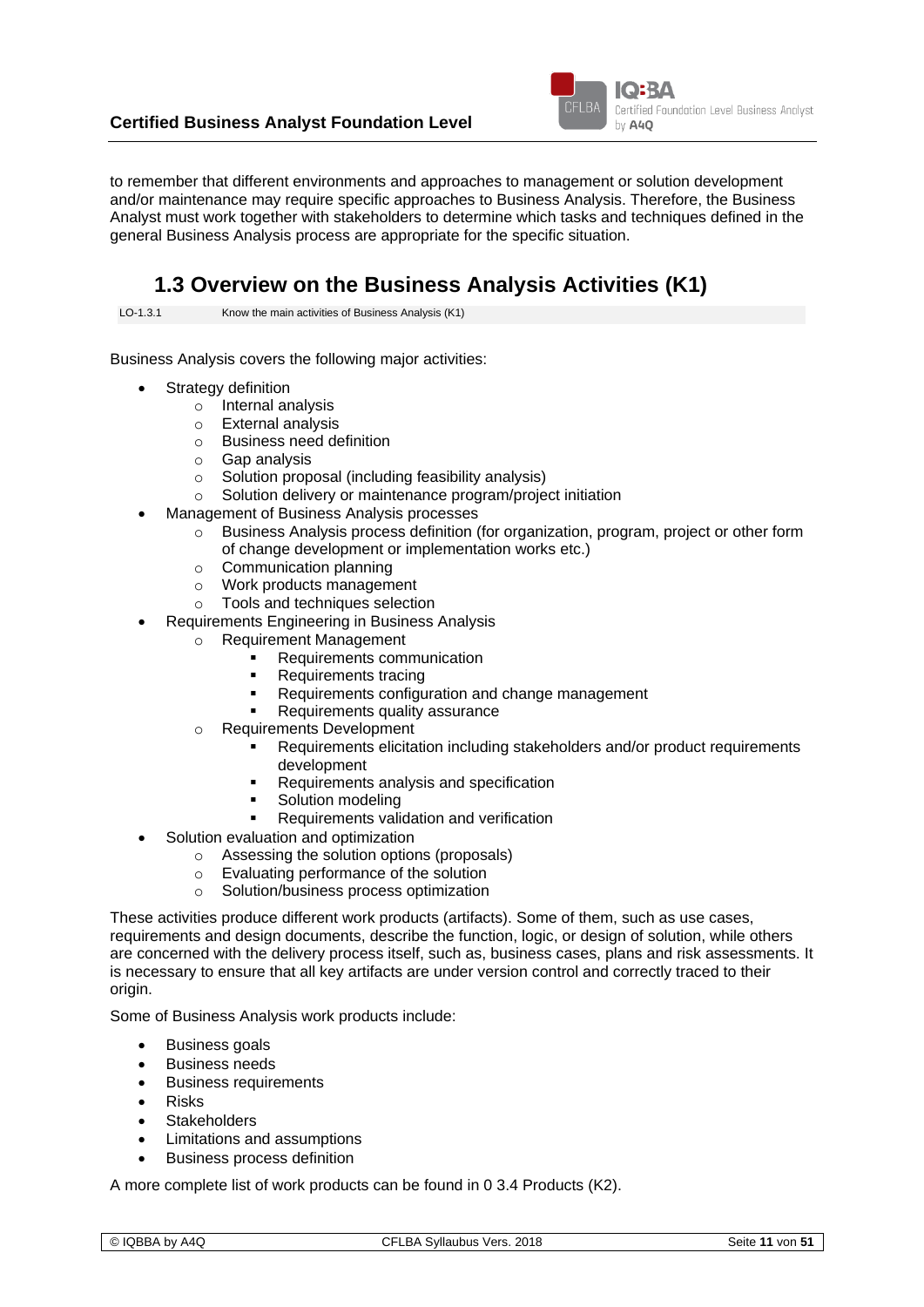

# **1.4 Competencies (K2)**

LO-1.4.1 Summarize the main competencies of a Business Analyst (K2) LO-1.4.2 Understand the meaning of soft skills in the profession of Business Analysis (K2)

The main goal of a Business Analyst is to provide business solutions which add value to the business. To be able to provide a business solution that provides a measurable benefit to the organization, the Business Analyst must have knowledge of the business domain. Understanding the business, its rules, processes, risks and context are necessary conditions for effective and valuable Business Analysis.

Domain knowledge is not a replacement for Business Analysis methods. Both domain knowledge and methods knowledge are needed to be a good Business Analyst. Related to domain knowledge, the Business Analyst must also understand the domain environment.

The Business Analyst needs the following competencies to effectively understand and work within the defined environment:

- Analytical thinking and problem solving skills
- Behavioral characteristics
- Business knowledge
- Basic technical knowledge
- Interaction skills
- Communication skills
- Negotiation skills and diplomacy
- Some level of managerial skills
- **Creativity**

Communication skills are particularly important for the success of Business Analyst. Typically, they include:

- Ability to communicate with all levels of management
- Ability to communicate with stakeholders of various knowledge levels
- Precision in articulating ideas and thoughts
- Ability to relate with line workers
- Good technical writing skills
- Strong communication skills in all forms (verbal, non-verbal, written.)

In addition, the Business Analyst should be an effective facilitator to enable groups to work cooperatively and effectively [Bens]. In the context of Business Analysis, facilitation requires the following skills:

- Leading
- Solving issues
- Building team and community
- Empowering people
- Resolving conflicts
- Transforming (introducing change)
- Evoking wise democracy
- Building personal effectiveness

Effective Business Analysts use facilitation to support working with a group of stakeholders to elicit, document, analyze, verify and achieve consensus on requirements.

A good facilitator demonstrates the following competencies: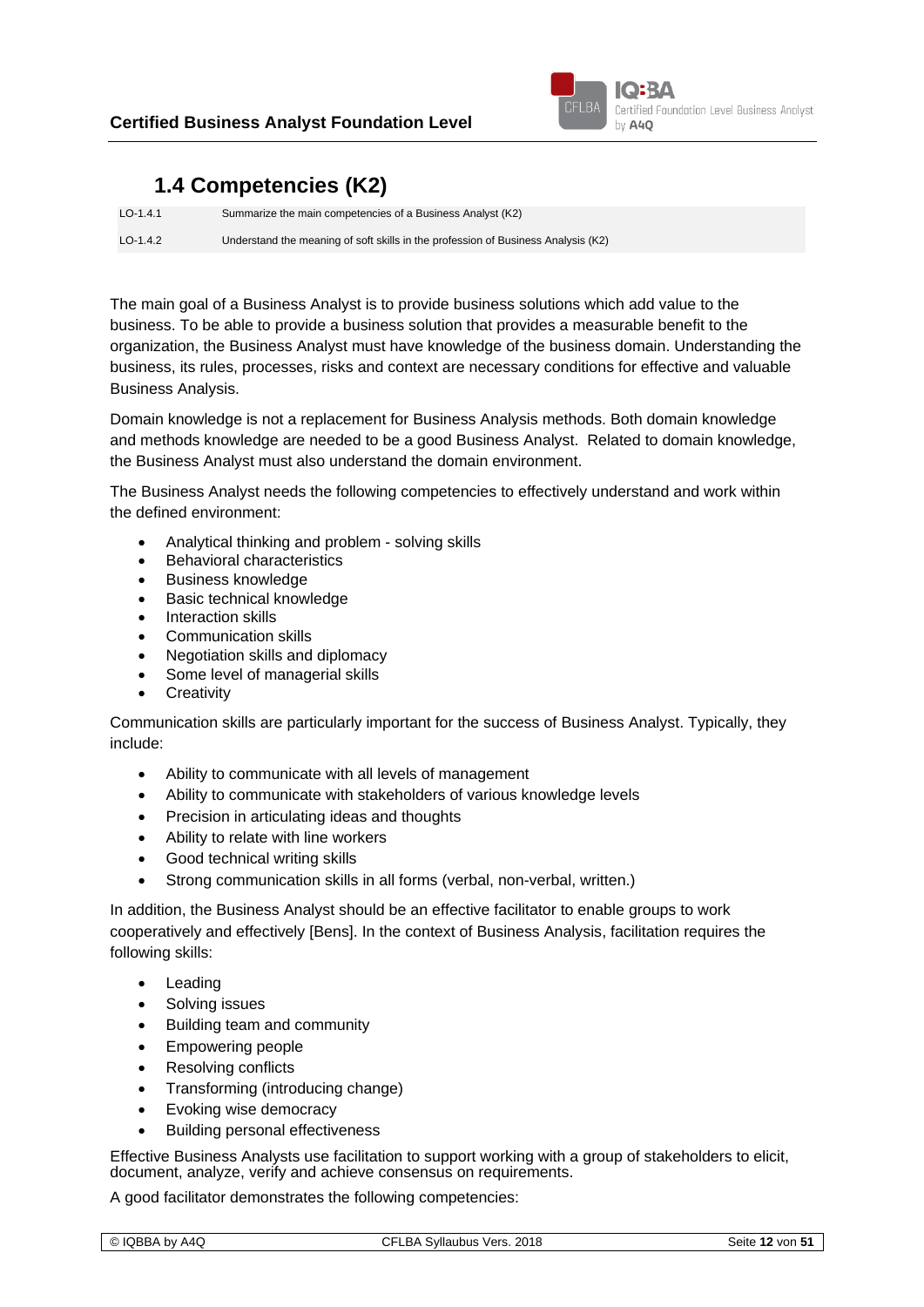#### **Certified Business Analyst Foundation Level**



- Connects with the group quickly
- Communicates and listens well
- Processes ideas from people
- Shows a natural interest
- Negotiates between parties
- Understands group dynamics and empowers the group
- Focuses on the business not on personal solutions
- Helps the group to listen and draw logical conclusions

Some of the tools used in facilitation include:

- Gap analysis
- **Flipcharts**
- **Checklists**
- Multi-voting
- Root cause analysis
- Brainstorming
- Focus group framework

Many Business Analysts lack formal training and experience as facilitators, and sometimes have difficulty running a facilitation session. For Business Analysis, facilitation techniques focus on the skills necessary to elicit and analyze business needs, requirements and stakeholders' expectations. Knowing what to ask, how to ask, and how to help the stakeholders discover their requirements, are all critical skills for the Business Analyst role.

Within the Business Analyst role, there can be a defined career paths that reflects the progress of developing skills and competencies. Some sample classifications include:

Based on the specialization profile:

- Generalist practitioner
- Specialist practitioner [IIBA Competency].

Based on the level of proficiency:

- Junior BA
- Intermediate BA
- Senior BA

Based on the scope of responsibilities:

- Enterprise BA
- Program BA
- Project BA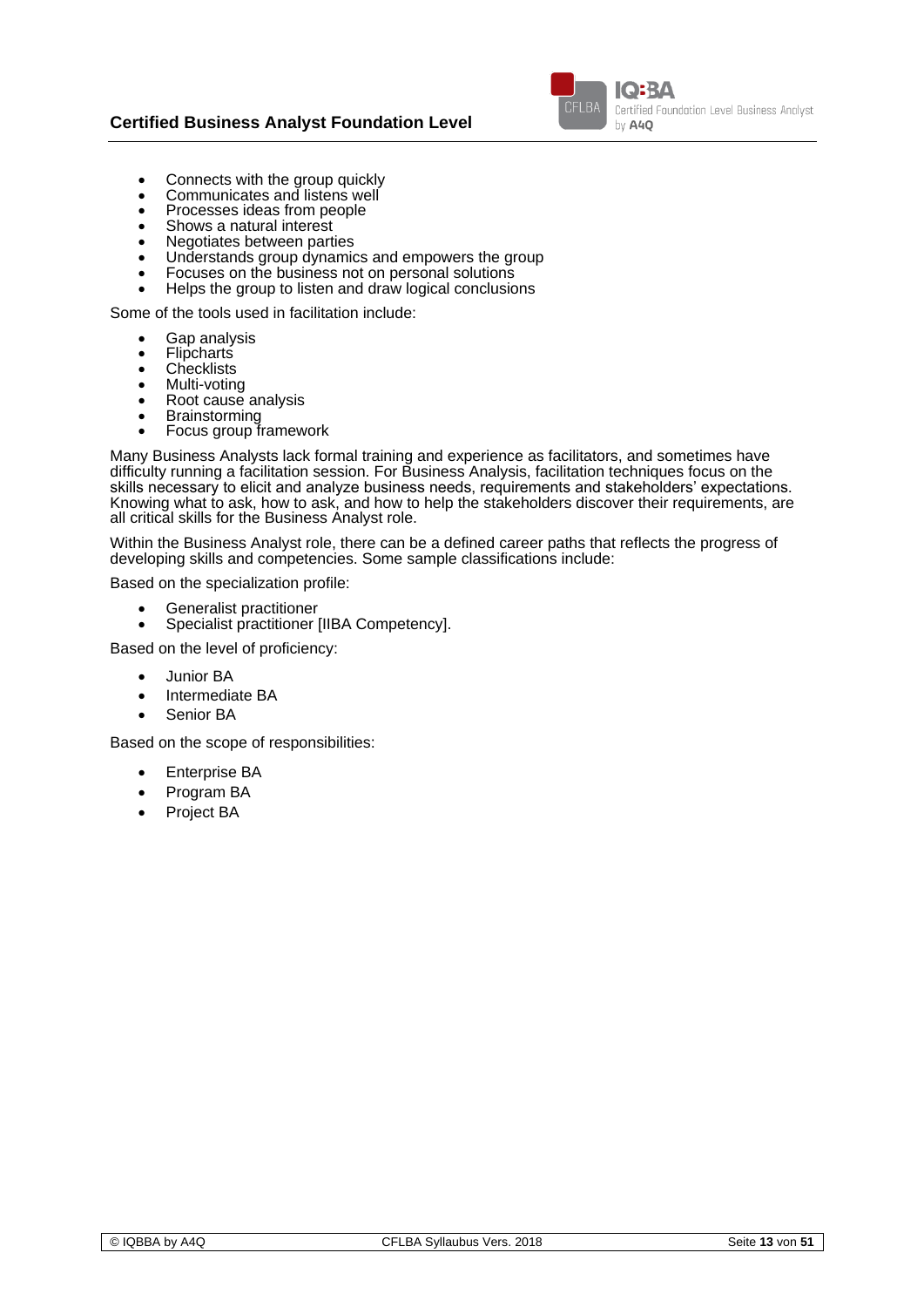

# **2. Strategy Definition (K3)**

#### **Timing**

150 minutes

#### **Terms**

Business Case, Business Goal, Business Need, Business Process, Cost-Benefit Analysis, Feasibility Study, Gap Analysis, Innovation, Market Research, Mission, Process Owner, SMART, Solution Approach, Solution Proposal, Solution Scope, Stakeholder, SWOT, Vision

#### **Learning Objectives**

The objectives identify what you will be able to do after the completion of each module.

| 2.1 Internal Analysis (K3) |                                                                                                                    |  |
|----------------------------|--------------------------------------------------------------------------------------------------------------------|--|
| $LO-2.1.1$                 | Understand how Vision, Mission and Business Goals are connected and influence<br>Business Analysis activities (K2) |  |
| $LO-2.1.2$                 | Know the basic principles of building proper Business Goals (K1)                                                   |  |
| $LO-2.1.3$                 | Know the concept of Business Process and Process Owner (K1)                                                        |  |
| $LO-2.1.4$                 | Explain with examples the reasons and application of identification of Business<br>Processes (K2)                  |  |
| $LO-2.1.5$                 | Model a simple Business Process using basic elements of BPMN notation (K3)                                         |  |
| $LO-2.1.6$                 | Know the concept, meaning and methods for identification of Business Needs (K1)                                    |  |
| $LO-2.1.7$                 | Know the concept of gap analysis and its impact on Business Analysis works (K1)                                    |  |
| 2.2 External Analysis (K2) |                                                                                                                    |  |
| $LO-2.2.1$                 | Explain the role of innovation as a tool for achieving competitive advantage (K2)                                  |  |
| $LO-2.2.2$                 | Know the concept of market research and analysis and their role in Business<br>Analysis (K1)                       |  |
| $LO-2.2.3$                 | Know methods for user needs identification (K1)                                                                    |  |
|                            | 2.3 Stakeholders Identification (K2)                                                                               |  |

- LO-2.3.1 Understand the concept of stakeholders, their types and impact on Business Analysis activities and work products (K2)
- LO-2.3.2 Know methods for stakeholder's identification (K1)

#### **2.4 Solution Proposal & Analysis (K2)**

LO-2.4.1 Know the concept and meaning of a solution proposal, Business Case and solution approach (K1)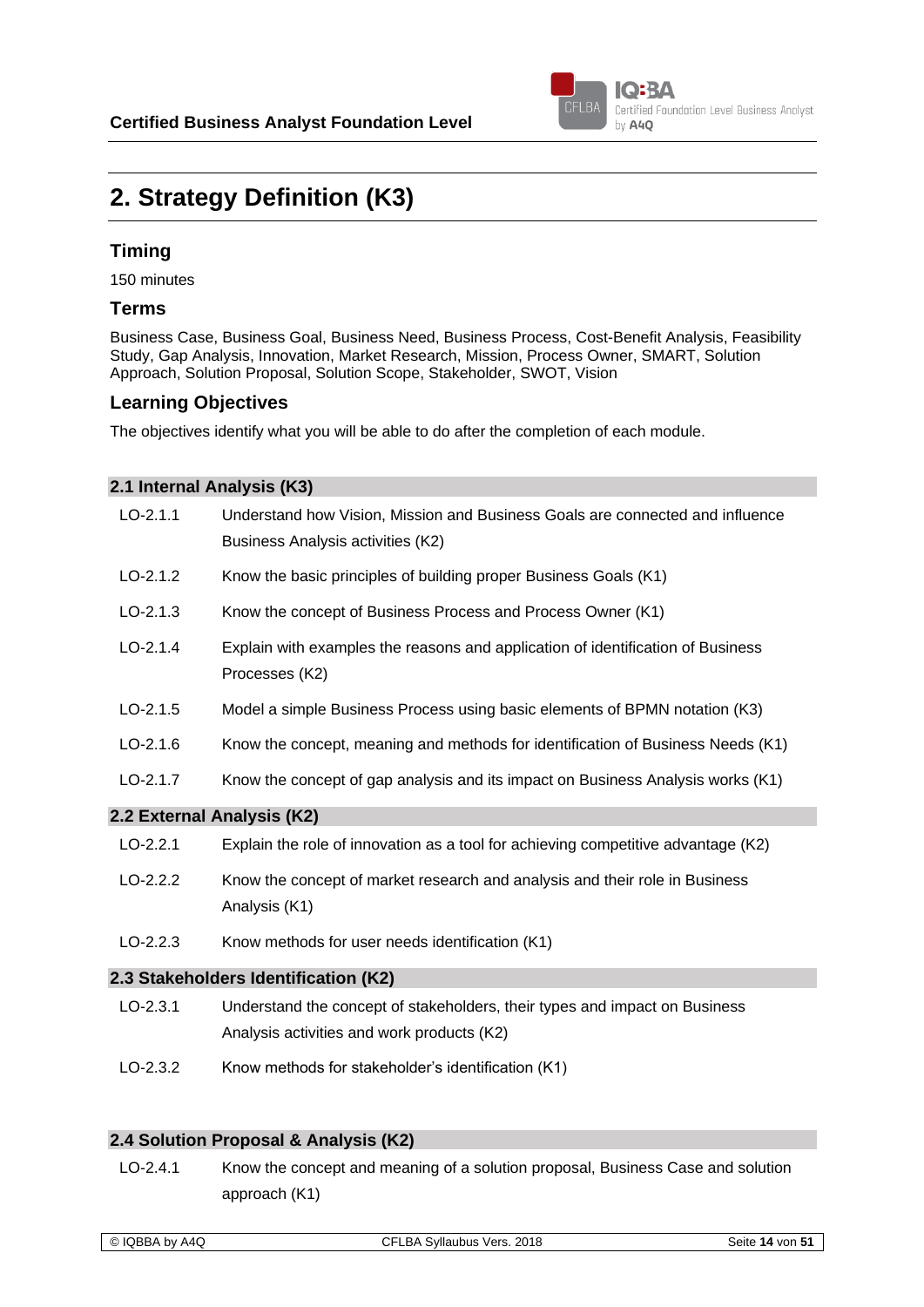

LO-2.4.2 Explain the basic principles of building a proper Business Case (K2)

LO-2.4.3 Know the concept and meaning of feasibility study (K1)

#### **2.5 Project Initiation (K1)**

LO-2.5.1 Know the concept of project initiation and project scope (K1)

### **Introduction**

Strategy definition is a set of activities and tasks aimed at establishing a way to reach a specific future state of an organization. Specific activities of strategy analysis include, but are not limited to:

- Analysis of the current situation of the organization
- Establishing business needs on the basis of external and internal influences, including stakeholders expectations and demands
- Analysis of the vision, mission and goals and establishing means to attain the stated objectives
- Defining the strategy for change

## **2.1 Internal Analysis (K3)**

#### **2.1.1 Vision, Mission and Business Goals (K2)**

<span id="page-14-0"></span>LO-2.1.1 Understand how Vision, Mission and Business Goals are connected and influence Business Analysis activities (K2) LO-2.1.2 Know the basic principles of building proper Business Goals (K1)

The Vision is an overall image of what the organization wants to be or become in the long-term. It defines the future state of an organization [BMM].

The Mission defines the ongoing operational activities of the organization which will allow the Vision to become a reality.

The Mission is planned and realized by a strategy, which can be understood as the approach to achieve Business Goals considering given environment and business context.

Business Goals amplify vision – they define what must be satisfied to attain the vision.

Setting Business Goals is important for the following four reasons:

- The organization needs to have a vision of what it wants to accomplish. This is facilitated by having clearly stated goals, along with establishing time periods in which they need to be achieved.
- It keeps a clear picture of what the organization is trying to do with the business, and helps focus motivation.
- It allows the organization to understand and maintain a commitment to the business' main objectives.
- It provides a metric against which to measure the organization's progress.

SMART is a system and a tool that is used to establish goals and define their quality objectives. SMART requires that all goals have the following characteristics:

- S Specific
- M Measurable
- A Attainable
- R Relevant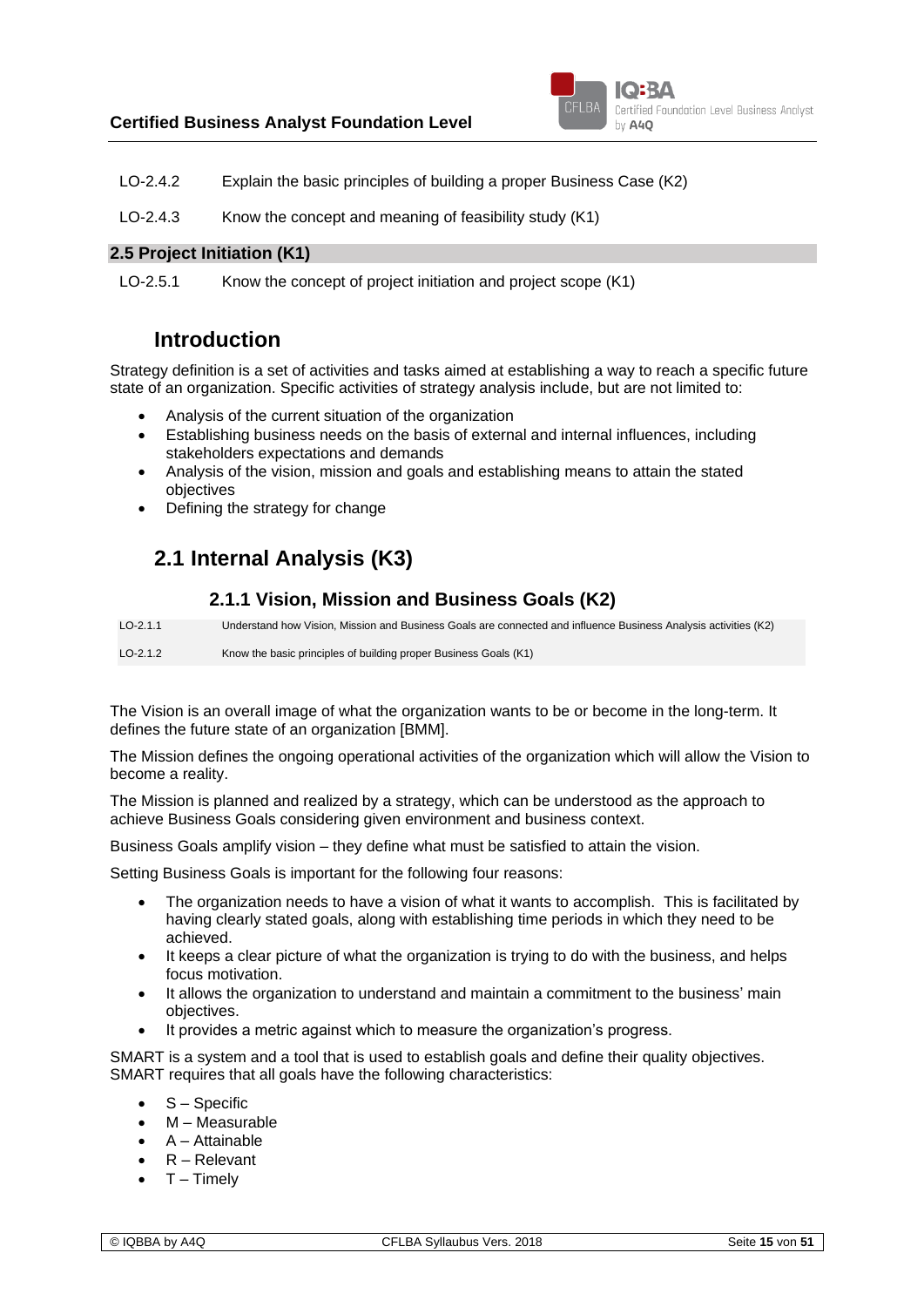

It is important to note that the ability of achieving Business Goals may be influenced by risks and limitations. Therefore, establishing goals and objectives is typically includes also risk management activities [ISO 31000].

All the mentioned elements influence Business Analysis activities as they define future state and high level direction for the organization.

#### **2.1.2 Business Process Analysis (K3)**

| $LO-2.1.3$ | Know the concept of Business Process and Process Owner (K1)                                    |
|------------|------------------------------------------------------------------------------------------------|
| $LO-2.1.4$ | Explain with examples the reasons and application of identification of Business Processes (K2) |
| $LO-2.1.5$ | Model a simple Business Process using basic elements of BPMN notation (K3)                     |

A business process is a set of activities aimed at producing a specific output for a particular customer or market. A business process focuses on how the work is done within an organization, the way of organizing work, activities, relationships and the dependencies between them. A process can be considered as the ordering of work activities across time and place, with a beginning, an end, and clearly defined inputs and outputs [Sparx]. A business process must have the following characteristics [Sparx]:

- Has a goal
- Has specific inputs
- Has specific outputs
- Uses resources
- Has a number of activities that are performed in some order
- Affects at least one organizational unit
- Creates value for the customer (both internal and external)

Each process should have a Process Owner defined. According to ITIL, the Process Owner is the person responsible for ensuring that a process is fit for purpose. The Process Owner's responsibilities include sponsorship, design, and continual improvement of the process and its metrics.

Identification of current business processes performed within the organization allows the Business Analyst to understand the organization's goals and to determine the activities and the flow required to achieve future planned business and strategic goals. This identification helps establish all the activities and roles that are necessary for the execution of the activities that produce the desired results. Identification of business processes helps uncover gaps and ineffective parts of the process, which may then be improved via process optimization. If business processes are not established and understood, then measuring and controlling them may be very difficult due to the organization's level of maturity. In addition, there are likely to be significant problems with the definition of the business goals and needs.

Business processes may be modeled using a technique such as BPMN (Business Process Modeling Notation). This technique provides a view into the various processes performed within an organization. It helps the reader to understand the organization's processes and supports effective requirements analysis and modeling to ensure the proposed solution meets the needs of the current business processes.

#### **2.1.3 The Concept of Business Need (K1)**

LO-2.1.6 Know the concept, meaning and methods for identification of Business Needs (K1)

Business Need describes the business problem or opportunity which the Business Analyst must understand and analyze in order to recommend solutions that meet specific business goals and expectations of key stakeholders.

Typically, Business Needs address new market or technical opportunity, collected feedback from user/customer, including complaints, or business stakeholders insights.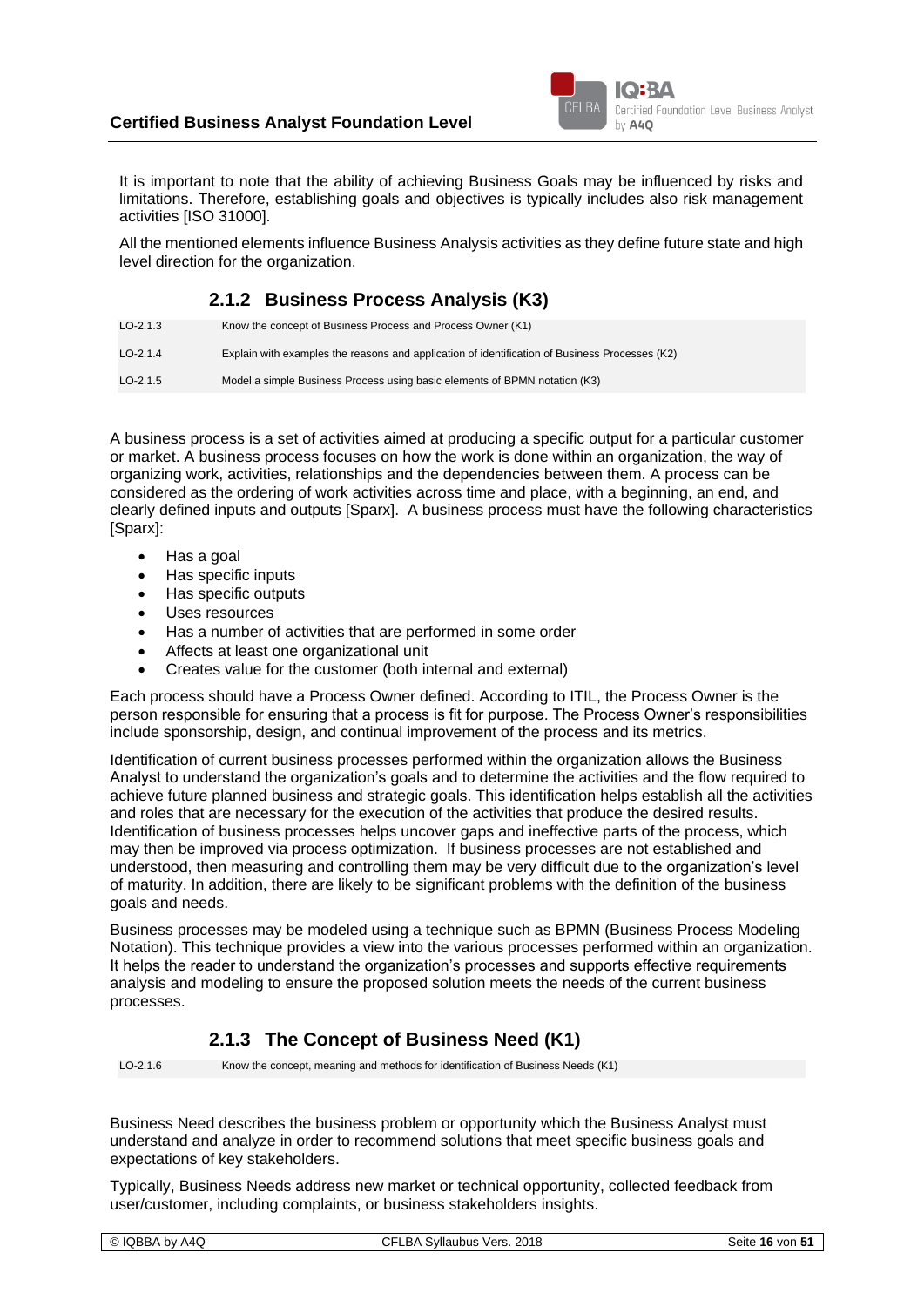

Approaches to establish Business Needs include the following [BABOK]:

- Top down analysis of Business Goals leading to identification of Business Needs required to achieve a goal
- Bottom up analysis of the current ("AS-IS") state of organization, department, business process or business function, or already deployed solution (eg. software supporting operations) leading to identification of Business Needs required to create value

Business Needs may also result from expectations, wishes or requirements of stakeholders (eg. a need for providing information allowing management smart decision-making) and/or from external sources like market demand or competition.

#### **2.1.4 Gap Analysis (K1)**

LO-2.1.7 Know the concept of gap analysis and its impact on Business Analysis works (K1)

Gap analysis aims to understand the difference between the current state of an organization and the desired state. Therefore, it facilitates the introduction of change – results of gap analysis allow an understanding of the work to be done in order to bring the organization to the desired state that is defined by mission and goals.

The starting point for gap analysis is establishing the current state of organization, including understanding the business, vision, mission and goals, business processes, business, technology and cultural conditions determining operations of the organization.

The next step is analyzing current capabilities (AS-IS) and evaluating them against the desired Business Goals and Needs. The result of evaluation will determine if the organization currently has the capability to satisfy the defined Business Needs. If the current capabilities do not meet the stated goals, changes must be identified and introduced to the organization (business, technology, people etc.) to move it to the future state.

All the assumptions done during the gap analysis should be properly documented as they may impact the solution approach or delivery scope.

An important element of gap analysis is identification of risks related to the proposed change. A Risk Management process is necessary to ensure all important risks, especially business risks, are considered when planning the desired future state of the organization.

SWOT analysis can be used to support gap analysis.

# **2.2 External Analysis (K2)**

#### **2.2.1 Market Research and Analysis (K2)**

LO-2.2.1 Explain the role of innovation as a tool for achieving competitive advantage (K2)

LO-2.2.2 Know the concept of market research and analysis and their role in Business Analysis (K1)

Today it is more and more difficult for an organization to achieve a competitive advantage over its competitors. Traditional products and services do not ensure that an organization will achieve success in the market. Often, more is needed to convince customers that the products or services delivered by a given organization are better than others.

Innovation is one of the tools that helps the organization achieve a competitive advantage.

Innovation is the process of looking at something in a different way, or coming up with a different or novel approach to solving an existing or perceived problem. This process requires people to change the way they make decisions; to do things differently and make choices outside of their norm. One of the most world-wide recognized definition of innovation, says: "*innovation is the process that turns an idea into value for the customer and results in sustainable profit for the enterprise*" [Carlson, Wilmot].

The Business Analyst, the person familiar with all the business processes within the organization and who knows the best of all outcomes and products of the processes, can be the right person to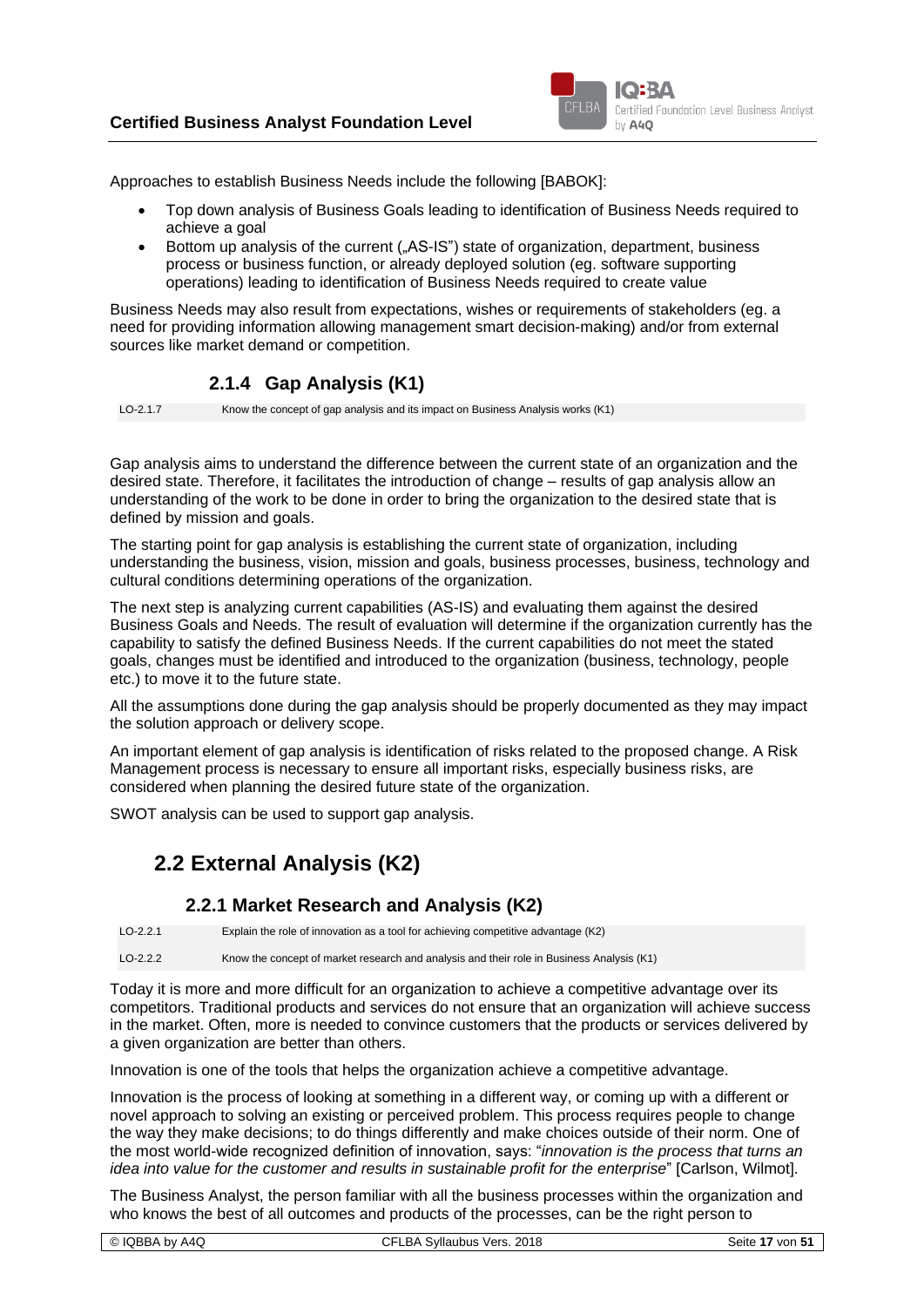

introduce innovation. Based on feedback from customers, market research, analysis of competitors and personal observations, the Business Analyst, together with the support of other teams, is able to identify the following items:

- Areas that require enhancements
- Potential new products that can be delivered by the existing processes
- Changes that will increase customer satisfaction and potential profits

One of most effective means for achieving competitive advantage is market analysis and research. Business Analysts should be familiar with these and should be able to use them in planning new products or improvements in organization process or production.

Market Research is a structured activity with the purpose of gathering information about markets or customers. Market Research is a very important component of a business strategy (being a part of a Business Analyst's areas of interest). According to ICC/ESOMAR International Code on Market and Social Research, Market Research provides a systematic way to gather and interpret information about individuals or organizations, using statistical analytical methods and techniques. This information supports making decisions about the future course of the organization [ICC/ESOMAR].

Market Research is considered the key factor to gain advantage over competitors. It provides important information to identify and analyze the market's needs, the market size and the competition. Market Research clarifies what people (not only the customers of a given organization) need and how they act. Some of the instruments for Market Research are questionnaires and focus group discussion surveys. Once that research is completed, the results, such as discovered trends, may be used to determine the future course of the Business Strategy.

Common techniques for Market Research:

- Qualitative and quantitative research
- Mail questionnaires
- Telephone or personal interview surveys
- Observation
- Using technical solutions for collecting data (eg. Google Analytics)

Market Analysis is a structured and documented investigation of a market helping to determine if there is a need or audience for a product or service. It is a great help when new products or an expansion of the business is planned.

The goal of a Market Analysis is to determine the attractiveness of a market, both now and in the future. In this way the organization may discover and understand evolving opportunities and trends and match them with the organization's strengths and weaknesses.

Market Analysis can be used to:

- Prepare to enter a new market (expansion)
- Determine if there is a market for new products or services, and evaluate the chance for the success of introducing a new product or service, or introducing changes (innovations) into existing ones
- Plan to start a new business
- Obtain market information that will assist in the sale of the product or service

There are several dimensions of a Market Analysis; each may be used for different purposes (e.g., evaluating market profitability or determining market trends).

#### **2.2.2 User Needs Identification (K1)**

LO-2.2.3 Know methods for user needs identification (K1)

One of the main tasks of a Business Analyst is to provide a business design of a solution that will satisfy the customer's needs and expectations. To be able to do so, the Business Analyst must know these needs. This includes not only those articulated directly, but also the hidden expectations of which the customer may not be aware. The role of a Business Analyst is to work with the end users to identify and explore their requirements and provide support for formulating their various needs. For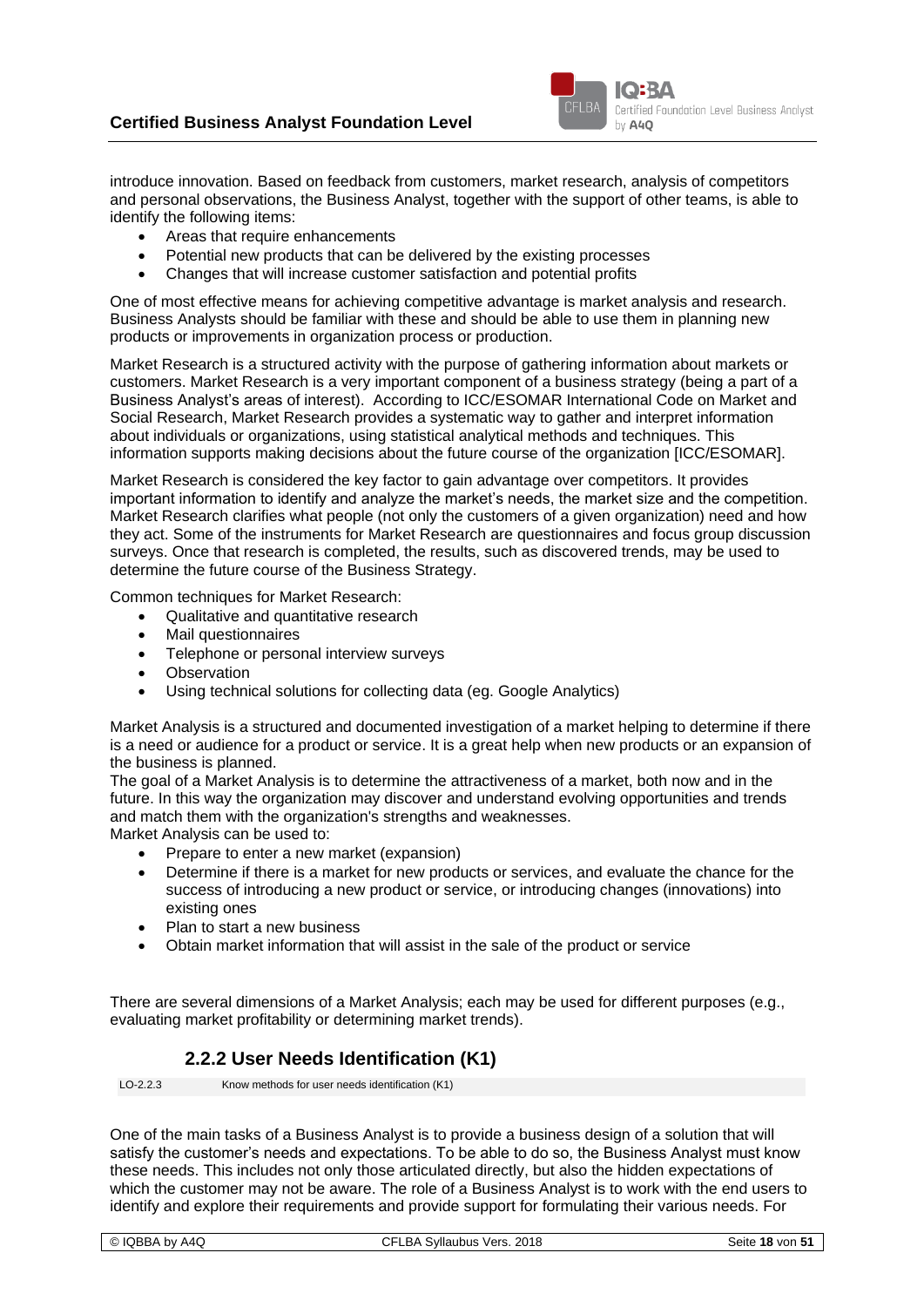

example, working with the end users may help to identify usability requirements that were not determined in the initial requirements collecting phase.

Common techniques for user research are:

- Collecting user/customer feedback
- Qualitative and/or quantitative research
- Personas targeting users
- Interviews
- Observation of user behavior, including User Journey
- **Surveys**
- Other techniques used for Market Research

### **2.3 Stakeholder Identification (K2)**

LO-2.3.1 Understand the concept of stakeholders, their types and impact on Business Analysis activities and work products (K2)

LO-2.3.2 Know methods for stakeholder's identification (K1)

A stakeholder is any person or organization actively involved in the change or development works, or those whose interests may be affected as a result of the works execution or completion. Stakeholders may also influence the initiative's objectives and outcomes. Stakeholders come from the business organization, solution delivery organization/team and from external parties (eg. business context).

Stakeholders can be identified using the following techniques:

- Investigating the business domain
- Identifying owners of the business processes
- Analyzing the structure of the customer's organization
- Exploring the target market of the customer's organization
- Analyzing relationships with external organizations (suppliers, etc.)

Different stakeholders may have different needs and expectations regarding the planned solution. It is very important to identify all key stakeholders and their needs, and to find a common understanding of the purpose of a solution in order to avoid the situation where the final product may meet the requirements of only a selected group of stakeholders. It is also important to ensure that the features to be implemented will not conflict with requirements of other stakeholders. For example, a product designed only for a knowledgeable customer base may not be satisfactory for all end users since end users may have different needs, such as an intuitive user interface, an extended help system or special accessibility needs.

The process of identifying key stakeholders and collecting their requirements and expectations is one of the key activities in the Strategy Definition, as it determines the initial scope and requirements for the solution. However, this activity is often skipped or performed only partially, usually leading to problems as the solution delivery work progresses.

The main problems with identifying stakeholders include:

- A lack of understanding of the real operators of the business processes in the organization
- Unclear definition of responsibilities within the customer's organization
- Excluding stakeholders who are not clearly and directly related to the process (e.g., the end users)
- Incomplete analysis resulting in missing processes and activities, as well as misidentification or omission of important stakeholders

### **2.4 Solution Proposal & Analysis (K2)**

| $LO-2.4.1$ | Know the concept and meaning of a solution proposal, Business Case and solution approach (K1) |
|------------|-----------------------------------------------------------------------------------------------|
| $LO-2.4.2$ | Explain the basic principles of building a proper Business Case (K2)                          |
| $LO-2.4.3$ | Know the concept and meaning of feasibility study (K1)                                        |
|            |                                                                                               |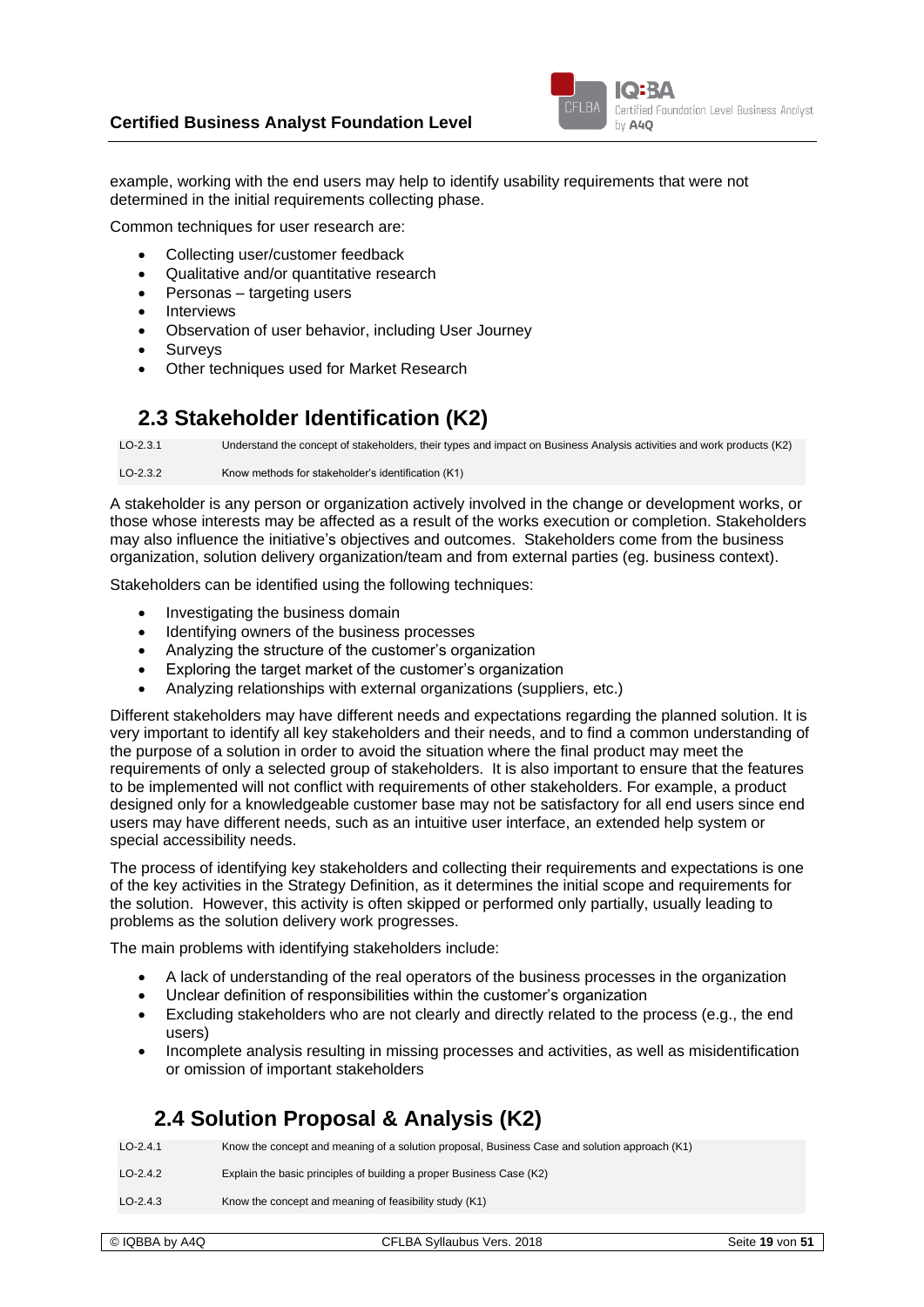

There are many ways of delivering value and introducing change to meet specific Business Needs. The approach to be taken to deliver/implement the capabilities required to move the organization to the desired future state is called the solution approach.

Sample solution approaches include the following:

- Change of business processes (process improvement effort)
- Change of resource allocation/usage
- Introduction of organizational changes
- Purchase of a commercially available solution from a supplier
- Developing a custom solution
- Using the current solutions available within the organization
- Outsourcing (of business functions etc.)

The solution proposal can be defined as an idea or concept which meets specific Business Need(s). Usually there is more than one solution proposal (option) addressing the same Business Need – therefore the options need to be evaluated before making the final decision about solution realization.

A Feasibility Study allows different solution alternatives to be analyzed and compared to understand how each option addresses the Business Need as well as how the business value will be delivered.

In some cases, it is necessary to evaluate the benefits, costs and risks related with a specific solution delivery initiative before the initiative starts.

A Business Case provides the reasoning and justification for the initiative in terms of the value added to the business as a result of the initiative outcomes, in comparison to the cost of implementing the proposed solution.

A properly built Business Case allows the organization to:

- Understand and apply a way of thinking that allows decision makers to analyze the value, risk and priority of an initiative proposal.
- Justify the value of the proposals to the organization and to reject any proposals that do not have proven and measurable value.
- Decide if the initiative proposal is of value to the business and is achievable in comparison to alternative proposals.
- Track and measure the progress and achievements of the Business Case.
- Ensure that initiatives with inter-dependencies are undertaken in the proper order.

Usually, a Business Case is presented in the form of a structured document but it may be expressed as a short argument or presentation. For example, consider the case in which a software upgrade might improve system usability; the Business Case here is that better usability would improve customer satisfaction, require less task processing time, or reduce training costs.

A Business Case may cover the following topics:

- Information about the opportunity (market trends, competitors)
- Qualitative and quantitative benefits
- Estimates of cost
- Profit expectations
- Follow-on opportunities
- Cash flow consequences of the action, over time, and the methods used for quantifying benefits and costs
- The impact of the proposed initiative on the business operations or business process
- The impact of the proposed initiative on the technology infrastructure
- Constraints associated with the proposed change or development works
- Risks related with the proposed change or development works
- Alignment with priorities established by the business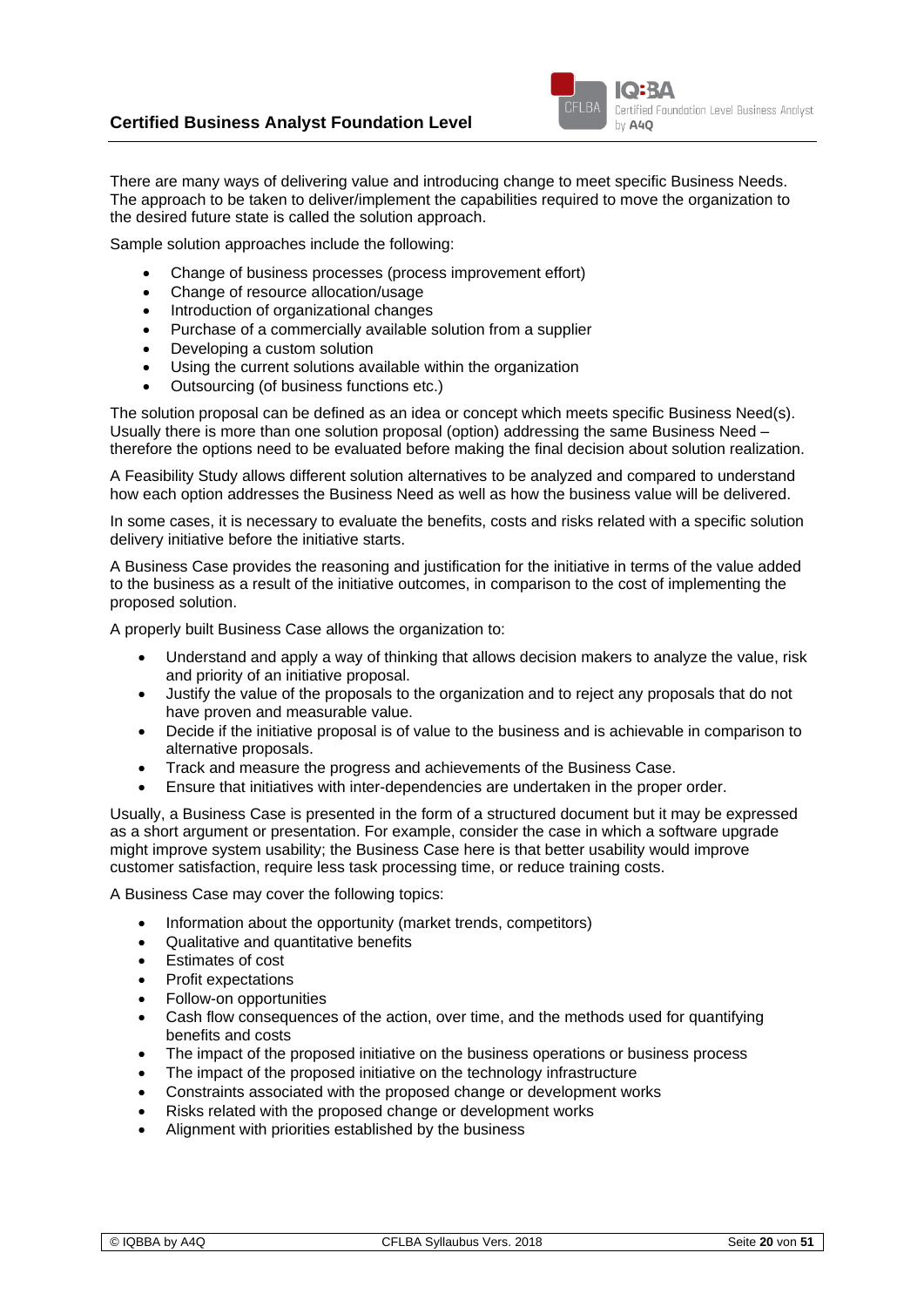

# **2.5 Project Initiation (K1)**

LO-2.5.1 Know the concept of project initiation and project scope (K1)

Project initiation activities covers all tasks required to start up a development or maintenance initiative. These tasks typically include:

- Defining delivery/service scope
- Establishing solution delivery and management team
- Selecting or establishing approach to conduct and control change or development activities
- Defining strategies and procedures for risk, configuration, quality and communication management

Initiation activities are often documented in a form of Project Initiation Documentation (PID) which represent the plan of approach in project management [PRINCE2]. PID typically consists of a set of other documents, including:

- Business Case
- Project plan
- Risk register (risk log)
- Communication plan
- Quality plan

Business documentation, provided as output from Strategy Analysis activities, serves as important input to the development of the PID and summarizes the delivery scope and key business expectations and conditions. An important element of change or development project initiation is identification of risks and preparing a mitigation plan [ISO 31000].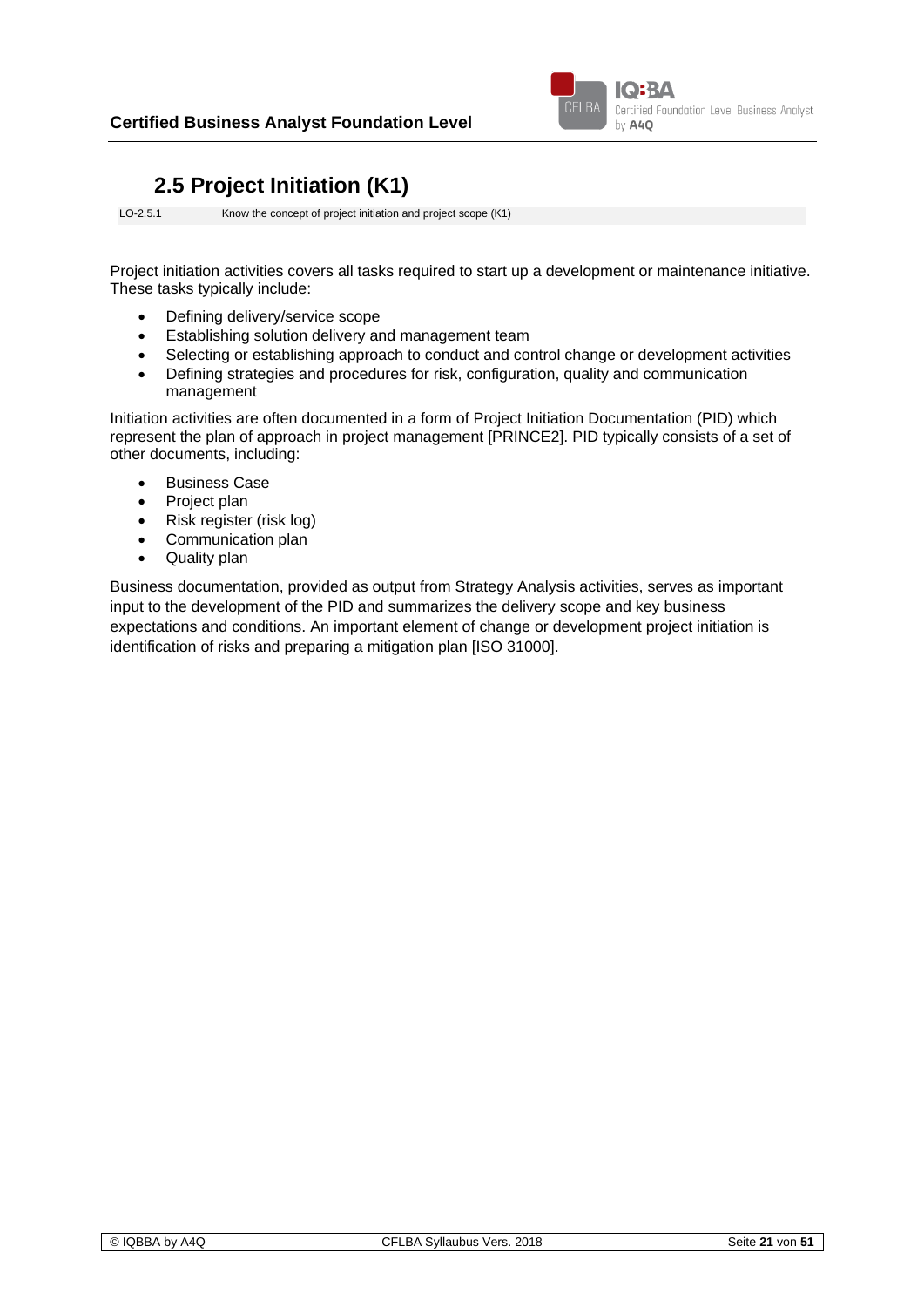

# **3. Management of Business Analysis Process (K3)**

#### **Timing**

320 minutes

#### **Terms**

Agile, Communication Plan, Maturity Model, RACI

#### **Learning Objectives**

The objectives identify what you will be able to do following the completion of each module.

#### **3.1 Introduction**

No Learning Objectives

#### **3.2 Approaches to Business Analysis (K3)**

| $LO-3.2.1$ | Know the different approach to development and maintenance (K1) |
|------------|-----------------------------------------------------------------|
|            |                                                                 |

- LO-3.2.2 Understand the difference between Business Analysis in Agile and non-Agile environments (K2)
- LO-3.2.3 Select proper methods, techniques and approaches to Business Analysis in specific context (K3)
- LO-3.2.4 Know examples of interdisciplinary knowledge and skills supporting Business Analysis activities (K1)

#### **3.3 Communication (K3)**

| $LO-3.3.1$               | Explain why communication is an important part of Business Analysis activities and<br>know factors influencing communication (K2) |
|--------------------------|-----------------------------------------------------------------------------------------------------------------------------------|
| $LO-3.3.2$               | Know the concept and application of a communication plan (K1)                                                                     |
| $LO-3.3.3$               | Use available information to plan a communication plan (K3)                                                                       |
| $LO-3.3.4$               | Know the different roles involved in Business Analysis activities and their<br>responsibilities (K1)                              |
| <b>3.4 Products (K2)</b> |                                                                                                                                   |
|                          |                                                                                                                                   |

- LO-3.4.1 Understand the role of a requirement and other key Business Analysis deliverables for an organization and a program/project (K2)
- LO-3.4.2 Know typical Business Analysis products (K1)

#### **3.5 Tools and Techniques (K3)**

LO-3.5.1 Know different types of tools supporting Business Analysis activities and their application (K1)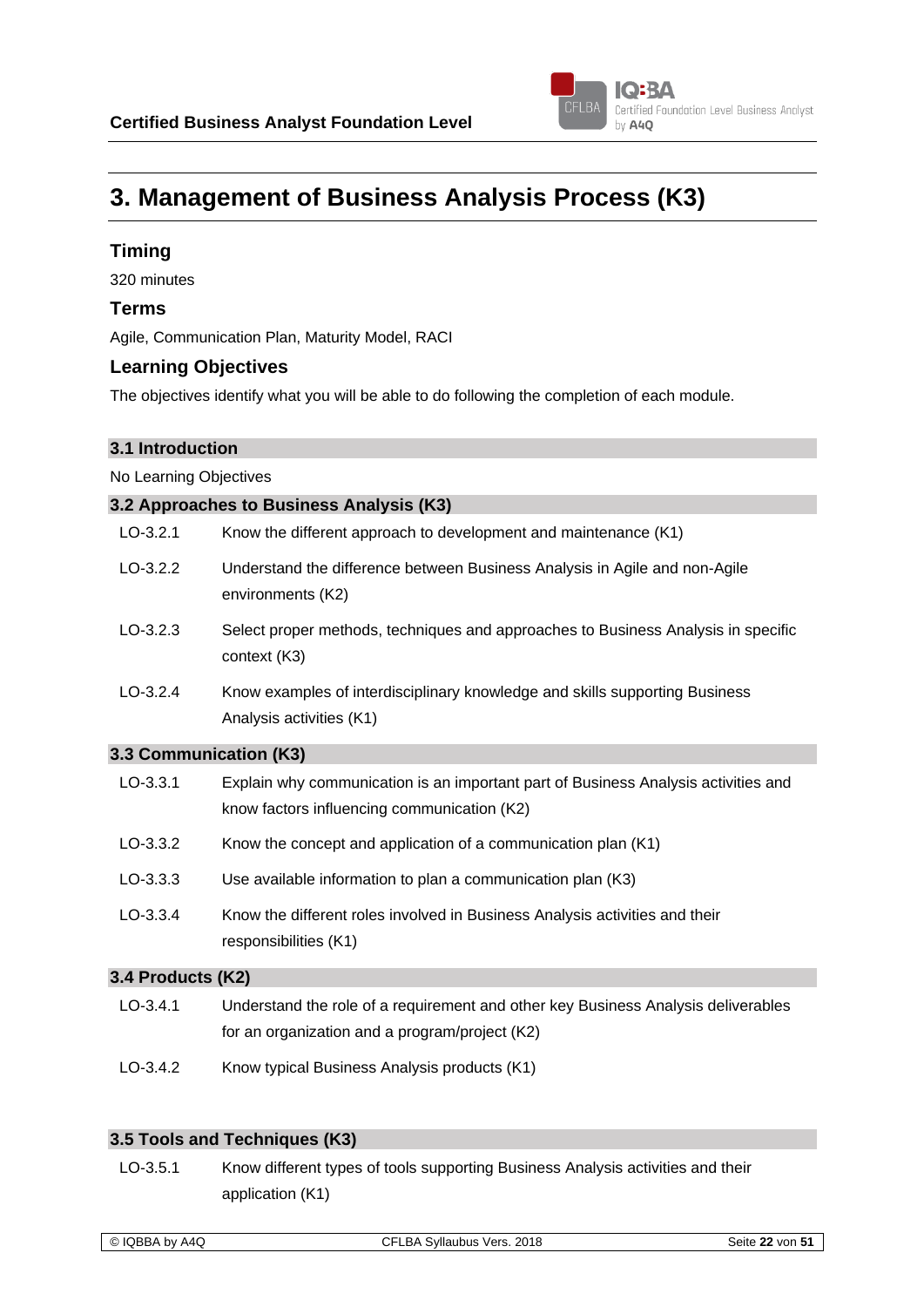

- LO-3.5.2 Know different types of techniques supporting Business Analysis activities and their application (K1)
- LO-3.5.3 Understand the purpose and application of techniques supporting different BA activities (K2)
- LO-3.5.4 Know the purpose and application of modeling notations for Business Analysis (BPMN) (K1)

### **3.1 Introduction**

The purpose of this chapter is to explain main elements of planning and managing Business Analysis processes in a given context. Planning should consider the following factors:

- Development/maintenance method or culture of organization (traditional vs Agile)
- Necessity for interdisciplinary approach
- Communication requirements and participants
- Definition of products of Business Analysis works
- Organizational assets like tools and techniques

In addition, planning the Business Analysis approach should also include the planning approach to Requirements Engineering (see: [4](#page-27-0) [Requirements Engineering in Business Analysis \(K3\)\)](#page-27-0).

# **3.2 Approaches to Business Analysis (K3)**

Establishing an approach to Business Analysis may be supported by maturity models and competency models. These models can help to determine activities, methods and skills necessary to meet specific objectives in a given context. [IIBA Competency]

Many maturity models are based on the concept of maturity levels, representing different structural levels of the Business Analysis process. These models often use other models like CMMI to map Business Analysis processes, activities, tasks and methods into specific levels of maturity.

Sample maturity model [Haas]:

- Level 1 BA Awareness: Business Analysis Value is Acknowledged
- Level 2 BA Framework: Business Requirements are Managed
- Level 3 Business Alignment: New Business Solutions Meet Business Need: Strategy is Executed
- Level 4 Business Technology Optimization: Technology is Used as a Competitive Advantage

The generic model for Business Analysis used in a given organization should be adjusted to the current context. In many cases it is necessary to consider consequences resulting from different approaches to development or maintenance efforts.

#### **3.2.1 Traditional vs Agile Environments (K3)**

| $LO-3.2.1$ | Know the different approach to development and maintenance (K1)                              |
|------------|----------------------------------------------------------------------------------------------|
| $LO-3.2.2$ | Understand the difference between Business Analysis in Agile and non-Agile environment (K2)  |
| $LO-3.2.3$ | Select proper methods, techniques and approach to Business Analysis in specific context (K3) |

There are two main approaches to solution development and maintenance – traditional and Agile. Traditional methods (like Waterfall, V-Model, Rational Unified Process) are characterized by upfront planning – requirements are collected and documented to the fullest extent, architecture of the solution is designed, then the implementation starts. The main assumption of the traditional approach is that there is a clear picture of the product before implementation works start.

Agile is based on the concept of incremental and iterative development with minimal planning. Agile recognizes the fact that business context and requirements may change and provides special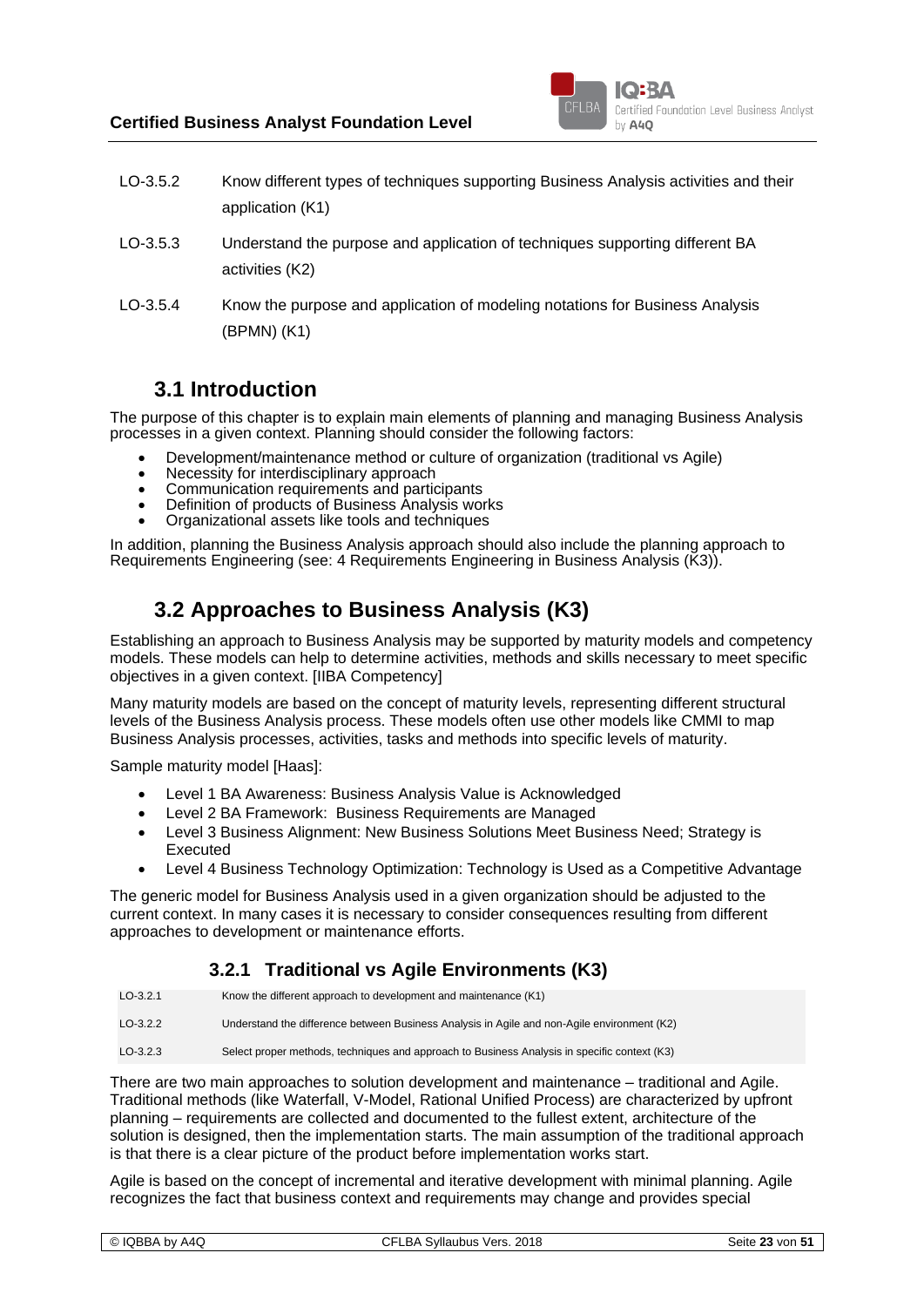

practices to support these changes. The main ideas behind Agile are: "just in time", adaptability, customer involvement during all development/maintenance, and frequent communication.

Currently many organizations and teams are transforming from a traditional to an Agile approach. This impacts not only processes, but also role definitions. In a traditional approach a Business Analyst was responsible for elicitation of needs and requirements, upfront planning and proposing solution options. Communication with delivery team was rather limited to necessary interactions.

In Agile, this way of working changes; the Business Analyst should follow the principle of "fit-forpurpose" or "just enough." Stakeholders should be empowered to articulate their needs and assist the delivery team on a daily basis. An important consequence of an Agile transformation is rejecting formalities like collecting and confirming all requirements before starting development or creating detailed requirements documents. In Agile, the Business Analyst will work with the customers, stakeholders and the development team in order to create high-level requirements list. The requirements will be detailed and implemented in priority order – they will be refined only when it is a time for developers to start working on them.

In many organizations, the main challenge in an Agile transformation is not the process change, but the mindset change.

Adapting Business Analysis to Agile environments require some changes in the process and work organization. However, the main tasks and responsibilities of Business Analysts remain the same:

- Providing expert knowledge in the business and/or product
- Defining the business goals, business context, risks and potential impacts of the solution on the organization and stakeholders
- Defining change, which is understood as the gap between AS IS and TO BE
- Supporting communication between business stakeholders and delivery team

Possible solutions for Business Analysis in Agile environments are:

- Business Analyst as a Product Owner, responsible for definition and realization of the product
- Business Analyst supporting the Product Owner in more technical tasks, when the Product Owner provides only business knowledge
- Business Analyst competencies in the development team, when the team supports the Product Owner with transforming high-level requirements into specific development tasks

In Agile, some specific tools and techniques will be used. Examples are: Backlog, user story, story mapping, Kanban.

#### **3.2.2 Interdisciplinary Approach (K1)**

LO-3.2.4 Know examples of interdisciplinary knowledge and skills supporting Business Analysis activities (K1)

Effective Business Analysis requires adopting knowledge and skills from other disciplines. Such disciplines may be [IIBA Competency] [BABOK] [Brown]:

- UX and usability
- Service design
- Design thinking
- **Innovation**
- Digital design

In addition, the following concepts may support effective Business Analysis:

- Multidisciplinary Teams
- Enlightened Trial and Error
- Lean startup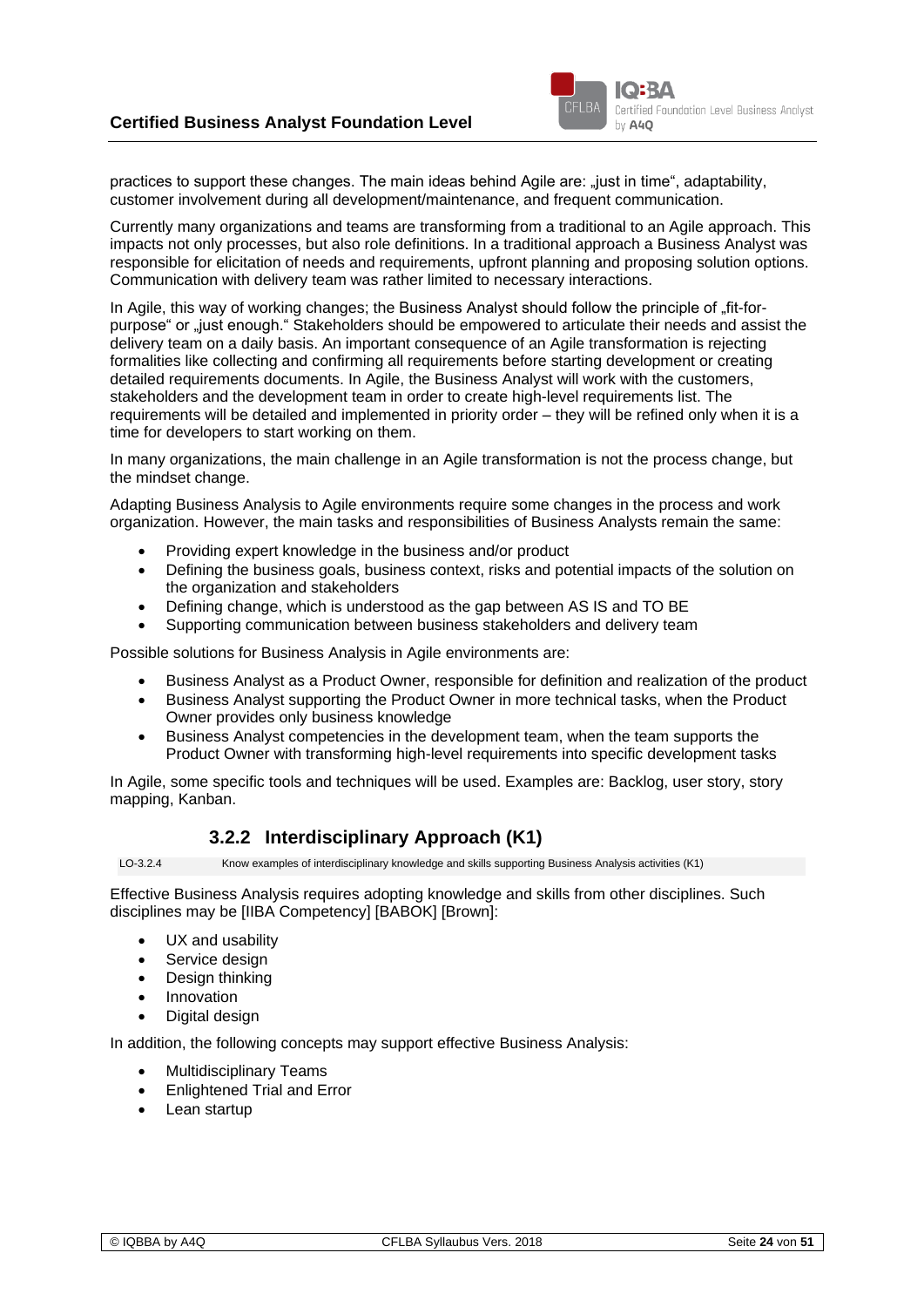

# **3.3 Communication (K3)**

| $LO-3.3.1$ | Explain why communication is an important part of Business Analysis activities and know factors influencing<br>communication (K2) |
|------------|-----------------------------------------------------------------------------------------------------------------------------------|
| $LO-3.3.2$ | Know the concept and application of communication plan (K1)                                                                       |
| $LO-3.3.3$ | Use available information to plan communication plan (K3)                                                                         |
| $LO-3.3.4$ | Know the different roles involved in Business Analysis activities and their responsibilities (K1)                                 |

The main purpose of planning Business Analysis communication is to define how to receive, distribute, access, update and escalate information to and from the stakeholders, as well as how to organize the schedule and structure of the communication within a change or development program/project.

Sample stakeholders involved in Business Analysis works are:

- **Customer**
- End user
- **Solution Architect**
- Marketing specialist
- Implementation expert
- Business domain expert
- Quality Assurance expert

Business Analysis activities and deliverables can be communicated in both formal and informal ways. Common methods of communication include:

- Documentation
- **Workshops**
- **Presentations**
- **Reviews**

Any communication activity should take into consideration the focus of the communication (e.g., needs, information, and consequences). Having this information, the Business Analyst can decide what the appropriate delivery method is, the appropriate audience, and how to present the information. For each communication, the Business Analyst must decide the most effective form of communication for both the topic and the stakeholder.

There are many different factors which should be considered when planning Business Analysis communication. These factors include:

- Type of initiative or business problem addressed by communication
- Stakeholder's requirements
- Required level of communication formality
- Communication frequency
- Geographical location
- **Culture**

Different types of initiatives require varying amounts of documentation, and often have diverse processes and different deliverables. Communication formality varies between initiatives, phases and stakeholders. Communication tends to be more formal when the initiative is large, is considered to be critical or strategic, is dependent on legislation, sector standards, or agreements, or if the business domain is complex. Some stakeholders may require formal communication regardless of other conditions. Communication frequency may vary among stakeholders for every form of communication. Geographic disparity can also be a factor that limits communication options, especially when stakeholders live in different time zones.

The communication plan explaining rules of communication with the key stakeholders should cover the following information:

Subject of communication (work product, task etc.)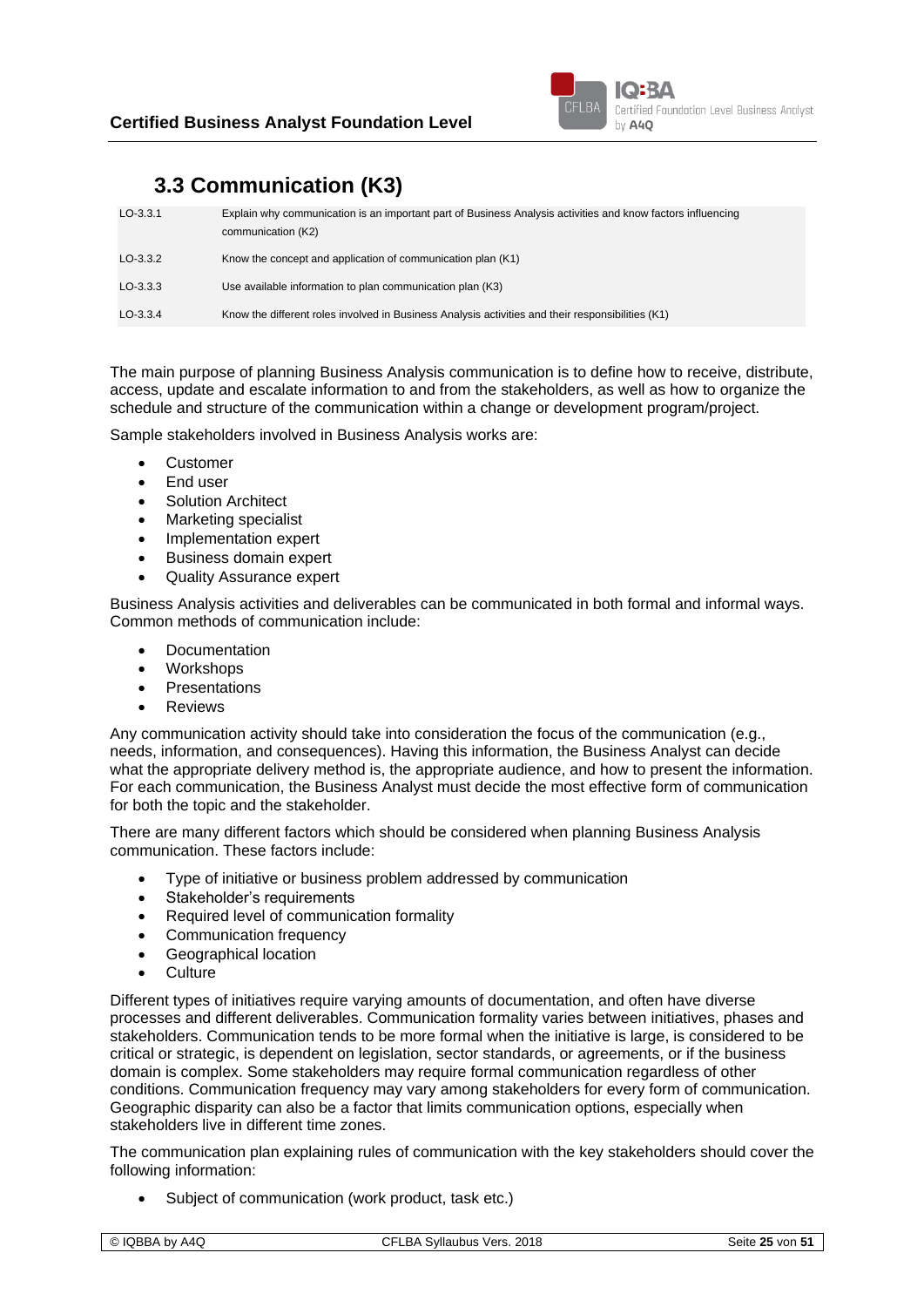

- Stakeholders involved (audience)
- Frequency of communication
- Medium of communication
- Person responsible for communication

<span id="page-25-0"></span>The communication plan is often supported by a RACI matrix  $-$  a responsibility assignment matrix  $$ allowing the definition of responsibilities of the different roles involved in completing tasks or deliverables for a given initiative.

## **3.4 Products (K2)**

LO-3.4.1 Understand the role of a requirement and other key Business Analysis deliverables for an organization and a program/ project (K2)

LO-3.4.2 Know typical Business Analysis products (K1)

The typical work products of Business Analysis activities are:

- Strategy definition
	- o Stakeholders
	- o Business processes
	- o Gaps
	- o Market research results
	- o Business needs
	- o Business requirements
	- o Solution options
	- o Business risks
	- o Opportunities
	- o Business constraints
	- o Business case
	- Management of the Business Analysis process
		- o Business Analysis approach
			- o Communication plan
			- o Business Analysis assets (templates, etc.)
			- o Quality gates for requirements and/or solution design
	- Requirements Engineering in Business Analysis
		- o Stakeholders requirements
			- o Solution/product requirements
			- o Solution constraints
		- o Solution design options
		- o RTM (Requirements Traceability Matrix)
		- o Requirements configuration
	- Solution evaluation and optimization
		- o Solution performance assessment
		- o Improvement plan

These deliverables support the understanding of the vision and mission of the organization, as well as the goals and desired future state together with factors influencing the ability to achieve this future state.

One of the most important Business Analysis deliverables are requirements, especially business and stakeholder requirements. From the organizational point of view, business requirements express the major needs required to achieve the stated mission and goals (see: [2.1.1 Vision, Mission and](#page-14-0)  [Business Goals \(K2\)\)](#page-14-0). From a project/program perspective, requirements define the scope of delivery and facilitate planning.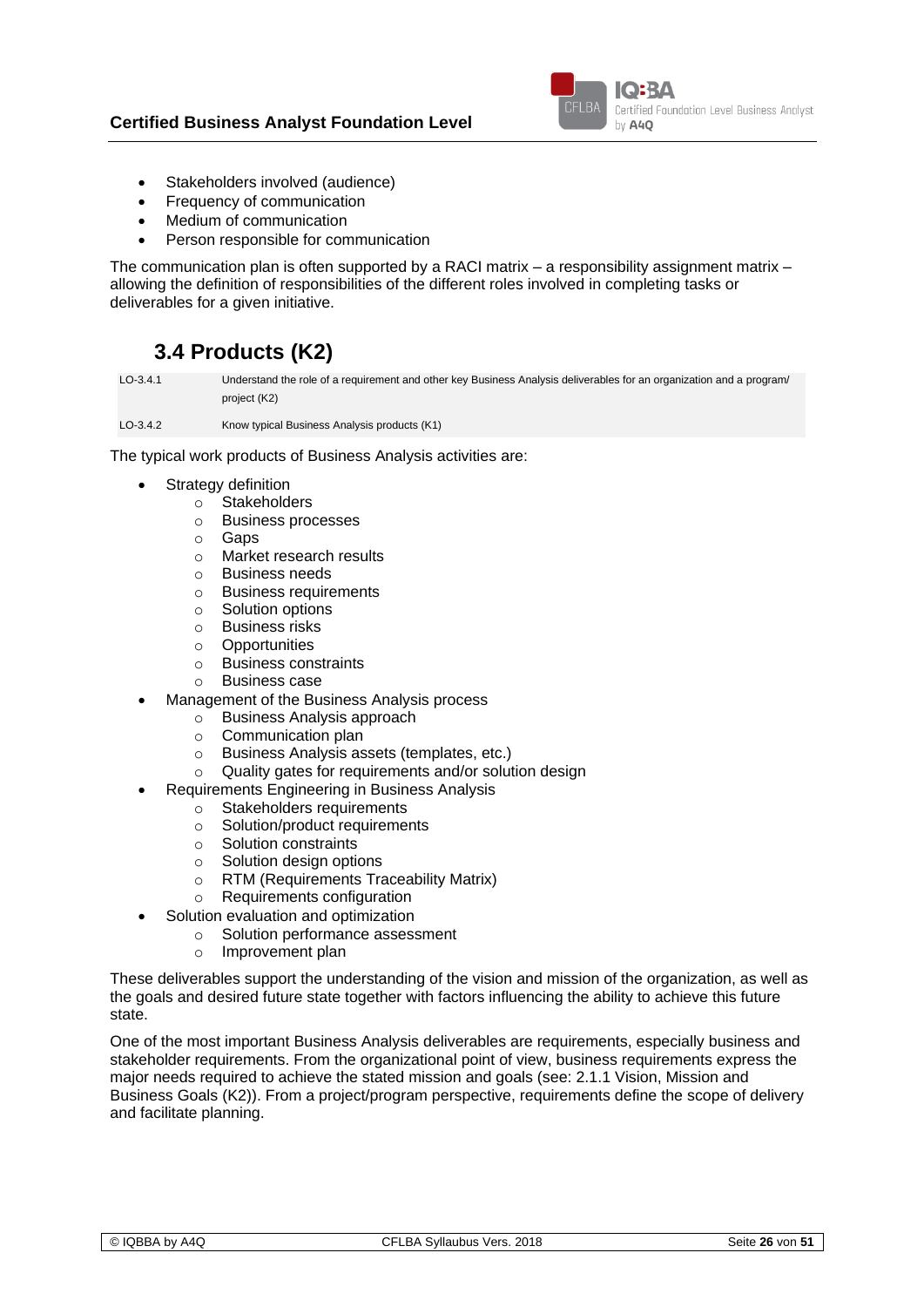

# <span id="page-26-0"></span>**3.5 Tools and Techniques (K2)**

#### **3.5.1 Tools (K2)**

LO-3.5.1 Know different types of tools supporting Business Analysis activities and their application (K1)

Tools supporting Business Analysis activities:

- Problem analysis and solving tools
- Modeling tools
- Documentation tools
- Communication and team collaboration tools
- Knowledge base tools
- Creativity tools

#### **3.5.2 Techniques (K2)**

LO-3.5.2 Know different types of techniques supporting Business Analysis activities and their application (K1) LO-3.5.3 Understand the purpose and application of techniques supporting different BA activities (K2)

Types of techniques supporting Business Analysis activities:

- Documentation techniques
- Communication and team collaboration techniques
- (Stakeholder) collaboration techniques
- Problem analysis techniques
- Problem modeling techniques
- Information elicitation techniques

Specific techniques are:

- **SWOT**
- MoSCoW
- **Interview**
- **Survey**
- **Workshops**
- **SMART**
- 5 Why
- Gap analysis
- Process modeling
- Ishikawa diagram

Some Business Analysis works use also tools, techniques and notations used for Requirements Engineering (see: [3.5](#page-26-0) [Tools and Techniques \(K2\)\)](#page-38-0)

#### **3.5.3 Notations (K2)**

LO-3.5.4 Know the purpose and application of modeling notations for Business Analysis BPMN (K1)

BPMN (Business Process Modeling Notation) is a standard language for expressing business procedures, workflows and communication between business participants. BPMN uses graphical notation to facilitate communication between stakeholders and provides a means to model and understand the business and its participants. Elements of the notation are quite intuitive; however they also are able to represent complex process semantics.

BPMN notation is based on a flowcharting technique and is dedicated to support modeling and communication for both technical users and business users.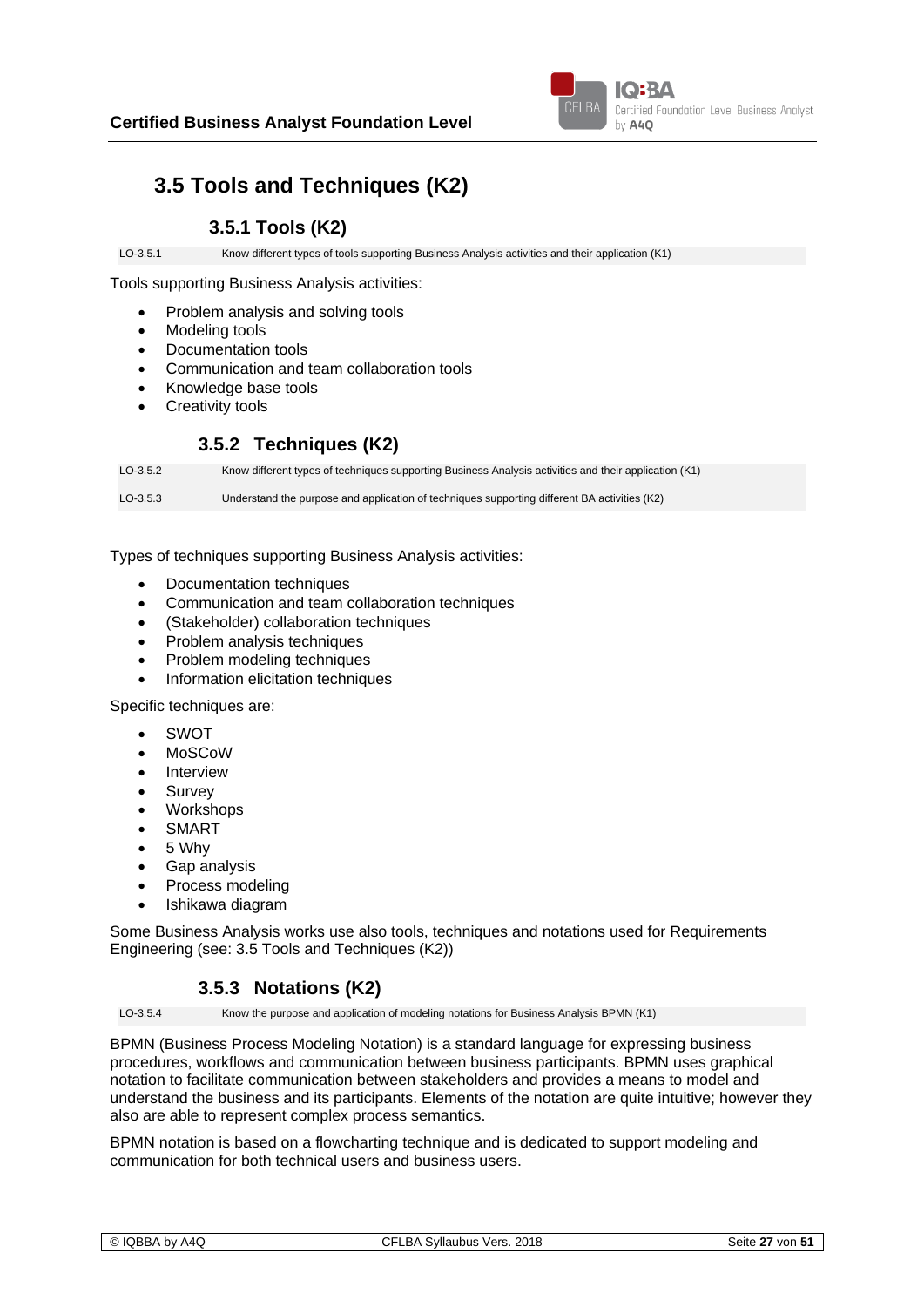

# <span id="page-27-0"></span>**4. Requirements Engineering in Business Analysis (K3)**

#### **Timing**

550 minutes

#### **Terms**

Assumption, Baseline, CCB (Change/Configuration Control Board), Change Management, Change Request, Configuration Item, Configuration Management, Conflict, Conflict Management, Constraint, Elicitation, Information Architecture, Quality Assurance, Requirements Development, Requirements Document, Requirements Engineering, Requirements Management, Requirements Modeling, **Traceability** 

#### **Learning Objectives**

The objectives identify what you will be able to do following the completion of each module.

| 4.1 Introduction (K1) |                                                                                                                                                           |
|-----------------------|-----------------------------------------------------------------------------------------------------------------------------------------------------------|
| $LO-4.1.1$            | Know the main activities, products and methods used in requirements development<br>(K1)                                                                   |
|                       | 4.2. Requirements Development (K3)                                                                                                                        |
| $LO-4.2.1$            | Understand the purpose, activities, methods, and results of elicitation (K2)                                                                              |
| $LO-4.2.2$            | Understand the concept of needs and business requirements in elicitation and<br>solution planning (K2)                                                    |
| $LO-4.2.3$            | Use different techniques for elicitation and communicate elicitation results (interview,<br>workshops, questionnaire, user story, use case, persona) (K3) |
| $LO-4.2.4$            | Understand the purpose, activities, methods and results of requirements analysis<br>(K2)                                                                  |
| $LO-4.2.5$            | Know the concept of prioritization and understand its application in terms of solution<br>design and development (K2)                                     |
| $LO-4.2.6$            | Understand the concept of assumptions and limitations and their impact on solution<br>scope and design (K2)                                               |
| $LO-4.2.7$            | Understand the purpose, methods and application of solution modeling (K2)                                                                                 |
| $LO-4.2.8$            | Know the different views of requirements/solution modeling (K1)                                                                                           |
| $LO-4.2.9$            | Use UML activity, use case, state machine diagrams and BPMN diagrams to<br>structure and express Business Analysis work products (K3)                     |
| $LO-4.2.10$           | Understand the concepts of conflict, conflict management and conflict resolution in<br>terms of requirements analysis and negotiation (K2)                |
| $LO-4.2.11$           | Know the purpose of documentation that supports the development of requirements,<br>and the standard contents of a requirements document (K1)             |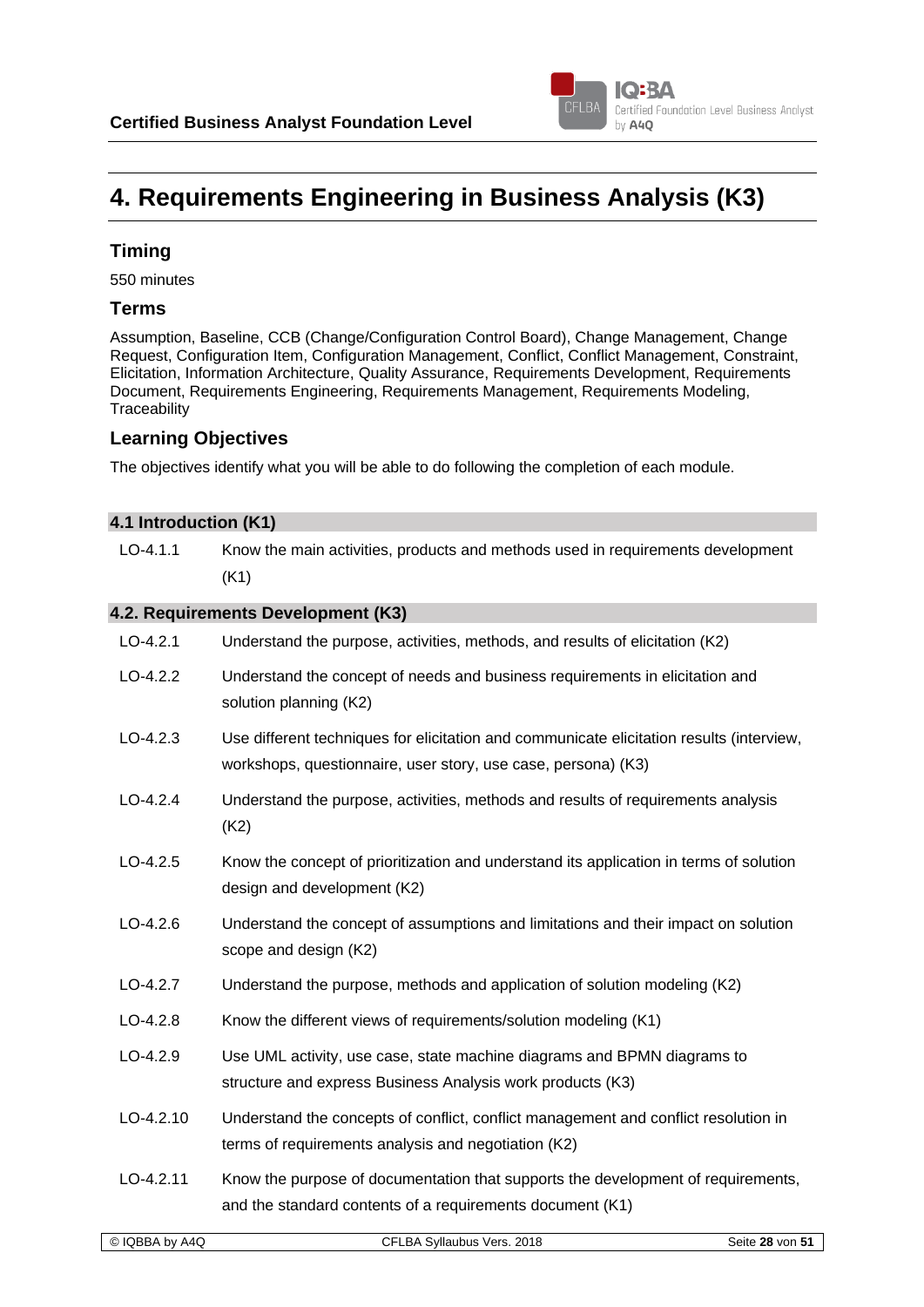

- LO-4.2.12 Use standard templates to specify requirements and other types of information (user story, use case, requirement template) (K3)
- LO-4.2.13 Know the concept of validation and verification in terms of Business Analysis work products (K1)
- LO-4.2.14 Understand the concept, purpose and methods for evaluating the value provided by the solution (K2)

#### **4.3 Requirements Management (K3)**

| $LO-4.3.1$  | Know the purpose, activities, methods and results of requirements management<br>(K1)                                 |
|-------------|----------------------------------------------------------------------------------------------------------------------|
| $LO-4.3.2$  | Plan information architecture for specific context (K3)                                                              |
| $LO-4.3.3$  | Understand the concept, purpose and methods of establishing information<br>architecture (K2)                         |
| $LO-4.3.4$  | Know elements of effective requirements management: traceability, RTM,<br>information management, communication (K1) |
| $LO-4.3.5$  | Know the concept, purpose and methods for requirements approval (K1)                                                 |
| $LO-4.3.6$  | Use traceability to manage relationships between different artifacts (K3)                                            |
| $LO-4.3.7$  | Know elements of effective requirements configuration management: version and<br>change management (K1)              |
| $LO-4.3.8$  | Understand the concept of requirements scope (K2)                                                                    |
| $LO-4.3.9$  | Know methods for Quality Assurance in Business Analysis (K1)                                                         |
| $LO-4.3.10$ | Understand the meaning of QA in building the right approach to Business Analysis<br>(K2)                             |

#### **4.4 Tools and Techniques (K2)**

| $LO-4.4.1$ | Know different types of tools supporting Requirements Engineering activities and<br>their application (K1)            |
|------------|-----------------------------------------------------------------------------------------------------------------------|
| $LO-4.4.2$ | Know different types of techniques supporting Requirements Engineering activities<br>and their application (K1)       |
| $LO-4.4.3$ | Understand the purpose and application of techniques supporting different<br>Requirements Engineering activities (K2) |
| $LO-4.4.4$ | Know the purpose and application of formal modeling notations (UML) (K1)                                              |
| $LO-4.4.5$ | Understand the application of the following diagrams: UML activity, use case, state<br>machine, class diagram (K2)    |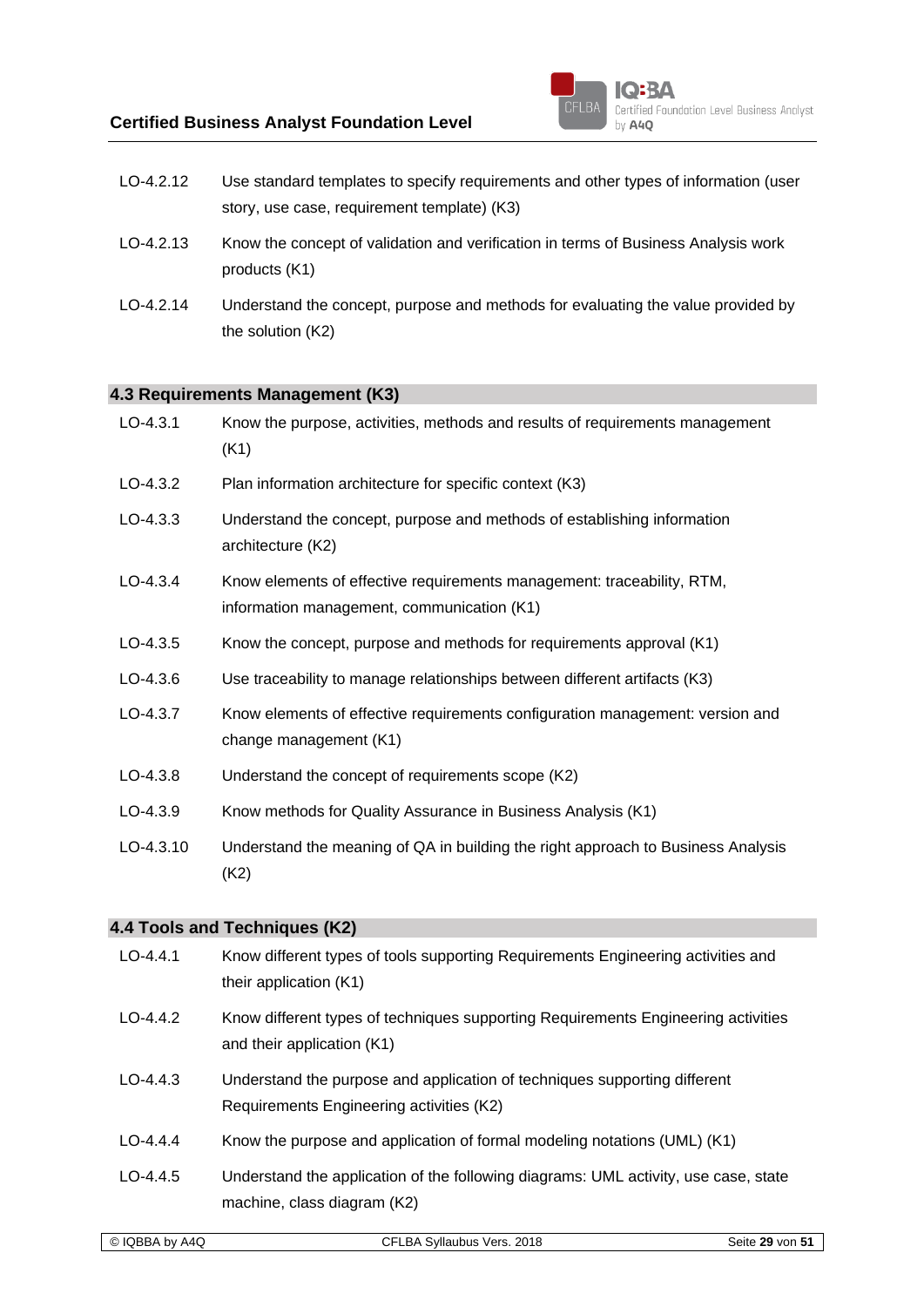

### **4.1 Introduction (K1)**

LO-4.1.1 Know main activities, products and methods used in requirements development (K1)

The purpose of Requirements Development (RD) is to elicit, analyze, and establish business and solution requirements [CMMI]. Requirements Development includes activities aiming to:

- Elicit requirements with the aim to clarify the scope and collect all required features and qualities of solution
- Analyze and validate requirements to confirm the understanding of stakeholders on the content and scope of delivery
- Model requirements and solutions to create solution options
- Specify requirements in a defined form
- Validate and verify requirements and other Business Analysis and Requirements Engineering work products

# **4.2 Requirements Development (K3)**

#### **4.2.1 Elicitation (K3)**

| $LO-4.2.1$ | Understand the purpose, activities, methods and results of elicitation (K2)                                                                               |
|------------|-----------------------------------------------------------------------------------------------------------------------------------------------------------|
| $LO-4.2.2$ | Understand the concept of needs and business requirements in elicitation and solution planning (K2)                                                       |
| $LO-4.2.3$ | Use different techniques for elicitation and communicate elicitation results (interview, workshops, questionnaire, user<br>story, use case, persona) (K3) |

Business Requirements Elicitation is defined as a set of approaches, techniques, activities, and tasks used to capture the business requirements of a planned solution from the stakeholders and other available sources.

Business Requirements Elicitation has several purposes, including:

- Establishing capabilities required to meet the stated Business Need
- Identifying the desired capabilities of the planned solution
- Establishing the final scope and business design of the solution
- Identifying limitations and risks impacting ability of meeting business requirements

Typical sources of requirements include the following:

- **Stakeholders**
- **Business context**
- Business documents
- Business policies
- Standards and regulatory statutes
- Previous architectural design decisions
- Systems/solutions in use
- **Technology**
- Legacy products or product components

These sources can influence the chosen technique for Requirements Elicitation. Requirements Elicitation is not only collecting stakeholders' needs by asking questions – very often the information collected has to be interpreted, analyzed, modeled and validated before a complete set of requirements for a solution can be established. The elicitation techniques and tools to be used are sometimes driven by the choice of the modeling diagrams or the general analysis approach. Many modeling techniques imply the use of a particular kind of elicitation technique as well.

The following techniques are used during Requirements Elicitation:

- **Questionnaires**
- **Interviews**
- Persona and user story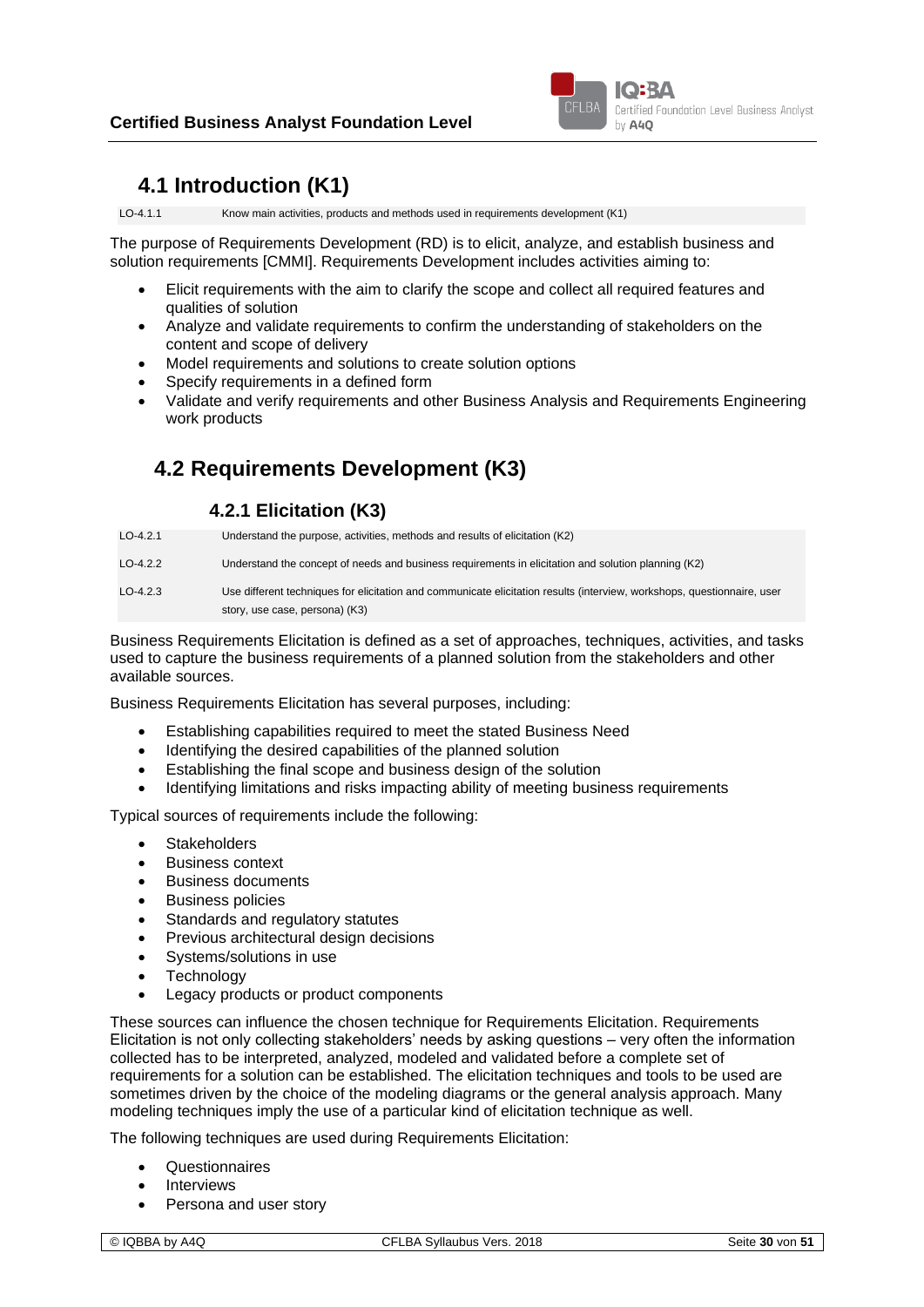

- Use case
- User scenarios
- Self-recording
- Consultancy (elicitation driven by representative of end user, SME etc.)
- Analysis of existing business documents
- **Brainstorming**
- Field observation
- Apprenticing
- Workshops with stakeholders

Requirements Elicitation should apply to all levels of requirements.

When eliciting requirements, it is important to ask not only about functions, but about quality attributes as well. Non-functional requirements (NFR) describe the quality attributes of the solution and have a great impact on the overall perception of the solution quality. In addition, collected information should be properly classified. A common technique for requirements prioritization is MoSCoW.

Elicitation results – requirements – should be properly documented to allow further tracking and Requirements Analysis. It is important to remember that common language has some limitations and disadvantages. This may cause the description of the requirements to be unclear and ambiguous. Therefore, proper standards and templates should be used wherever possible. In addition to standards and templates, vocabularies are an important tool to facilitate communication between different stakeholders and to introduce some control over the natural language's ambiguity.

#### **4.2.2 Analysis and Modeling (K3)**

| $LO-4.2.4$  | Understand the purpose, activities, methods and results of requirements analysis (K2)                                                     |
|-------------|-------------------------------------------------------------------------------------------------------------------------------------------|
| $LO-4.2.5$  | Know the concept of prioritization and understand its application in terms of solution design and development (K2)                        |
| $LO-4.2.6$  | Understand the concept of assumptions and limitations and their impact on solution scope and design (K2)                                  |
| $LO-4.2.7$  | Understand the purpose, methods and application of solution modeling (K2)                                                                 |
| $LO-4.2.8$  | Know the different views of requirements/solution modeling (K1)                                                                           |
| $LO-4.2.9$  | Use UML activity, use case, state machine diagrams and BPMN diagrams to structure and express Business Analysis<br>work products) (K3)    |
| $LO-4.2.10$ | Understand the concept of conflict, conflict management and conflict resolution in terms of requirements analysis and<br>negotiation (K2) |

Analysis is done to detail and structure collected information so that a solution design can be defined. During analysis, additional information impacting the solution, such as constraints and assumptions, may be identified.

Constraints are specific types of requirements that explicitly and intentionally act to restrict any system or process [TGilb]. Defining constraints allows the stakeholders to be aware that options they would normally think could be considered are not viable.

Assumptions are unproven conditions that are believed to be true, but have not yet been confirmed. It is important to define assumptions as they may have a negative effect and might impair the ability to achieve the proposed solution [TGilb].

Assumptions and constraints identify aspects of the problem domain that can limit or impact the design of the solution, but are not functional requirements. In some cases, assumptions become constraints of the solution.

During Requirements Analysis, conflicts may be discovered. Conflict is when two or more values, perspectives or opinions are contradictory in nature which yet to be aligned or agreed on. Some of common conflicts in Requirements Engineering include:

• Business requirements and their ability to be implemented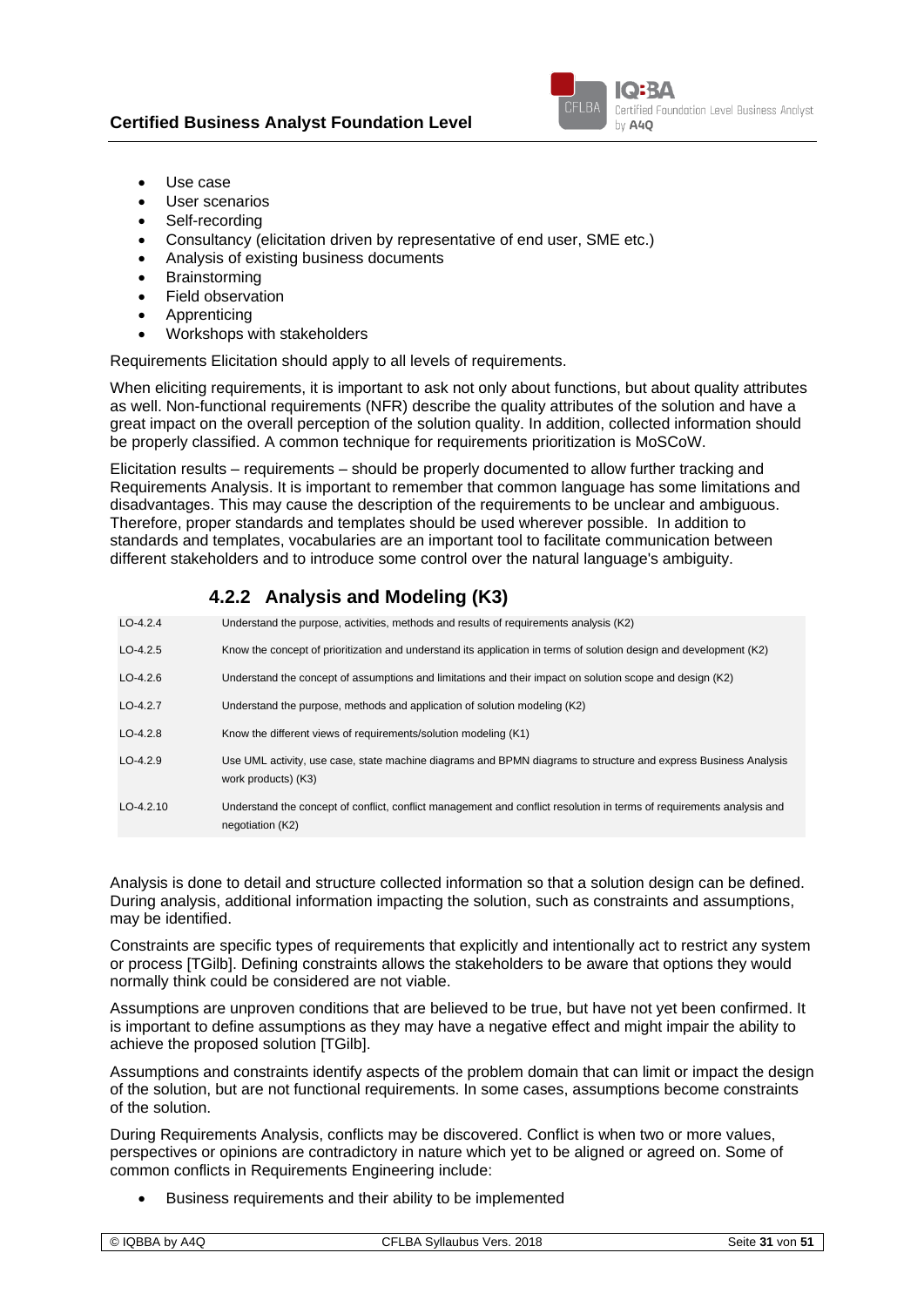#### **Certified Business Analyst Foundation Level**



- Stakeholders having contradictory requirements
- The proposed solution for requirements' implementation may be contradictory

Conflict Management is a process which details a variety of methods by which people handle and resolve conflicts. One of the most popular models of Conflict Management suggests the following techniques to deal with a conflict:

- Collaborating: win/win
- Compromising: win some/lose some
- Accommodating: lose/win
- Competing: win/lose
- Avoiding: no winners/no losers

A typical Conflict Management process includes the following activities:

- **Conflict identification**
- Conflict analysis
- Conflict resolution

Some techniques supporting conflict resolution include:

- Interviews with involved stakeholders, listening and understanding the nature of conflict
- Root cause analysis (RCA)
- Group meeting
- Analyzing needs and priorities (based on results of stakeholders' analysis)
- Involving external parties

It is recommended to that key information related with conflicts, their sources, methods for resolution and results be documented. This information may help in further process improvement.

Analysis often includes modeling activities.

Modeling is a way of expressing real objects by representing parts or the whole of the proposed solutions. Models may contain textual elements, matrices and diagrams, and are used to reflect the relationships and dependencies between the requirements that fulfill the identified business needs. In case of large and complex solutions, modeling is helpful in expressing the overall structure of the solution. In addition, presenting complex requirements and relationships in the form of a model, especially some graphical form such as diagrams, helps ensure the solution is understood by other stakeholders. Models are often easier to read and comprehend than written text.

Solution Modeling can use several types of models, but in general three basic levels of models exist:

- Conceptual model also known as a domain model, represents concepts (entities) and relationships between them. The aim of conceptual modeling is clarifying and expressing the meaning of terms and concepts used by domain experts to address the business problem and establishing the correct relationships between the different concepts.
- Requirements model which describes the problem area and is usually designed at the early stages. This model primarily supports Requirements Analysis and effort estimation, and it provides a basis for the solution model.
- Solution model describes the solution area from different points of views and determines the shape of implementation of the functional and non-functional requirements. The business solution model provides a basis for the solution design.

Different model perspectives may be used for the above levels depending on the point of view to be presented via the specific model. Common perspectives applicable to modeling the problem or solution domain include the following:

- User view (e.g., modeled from use cases)
- Logical view (e.g., modeled from functional requirements)
- Process view (e.g., modeled from communication, interaction models or non-functional requirements specifying the effectiveness of the business processes)
- Implementation view (e.g., usually modeled from the components of the solution)
- Installation view (e.g., modeled from integration models and solution architecture)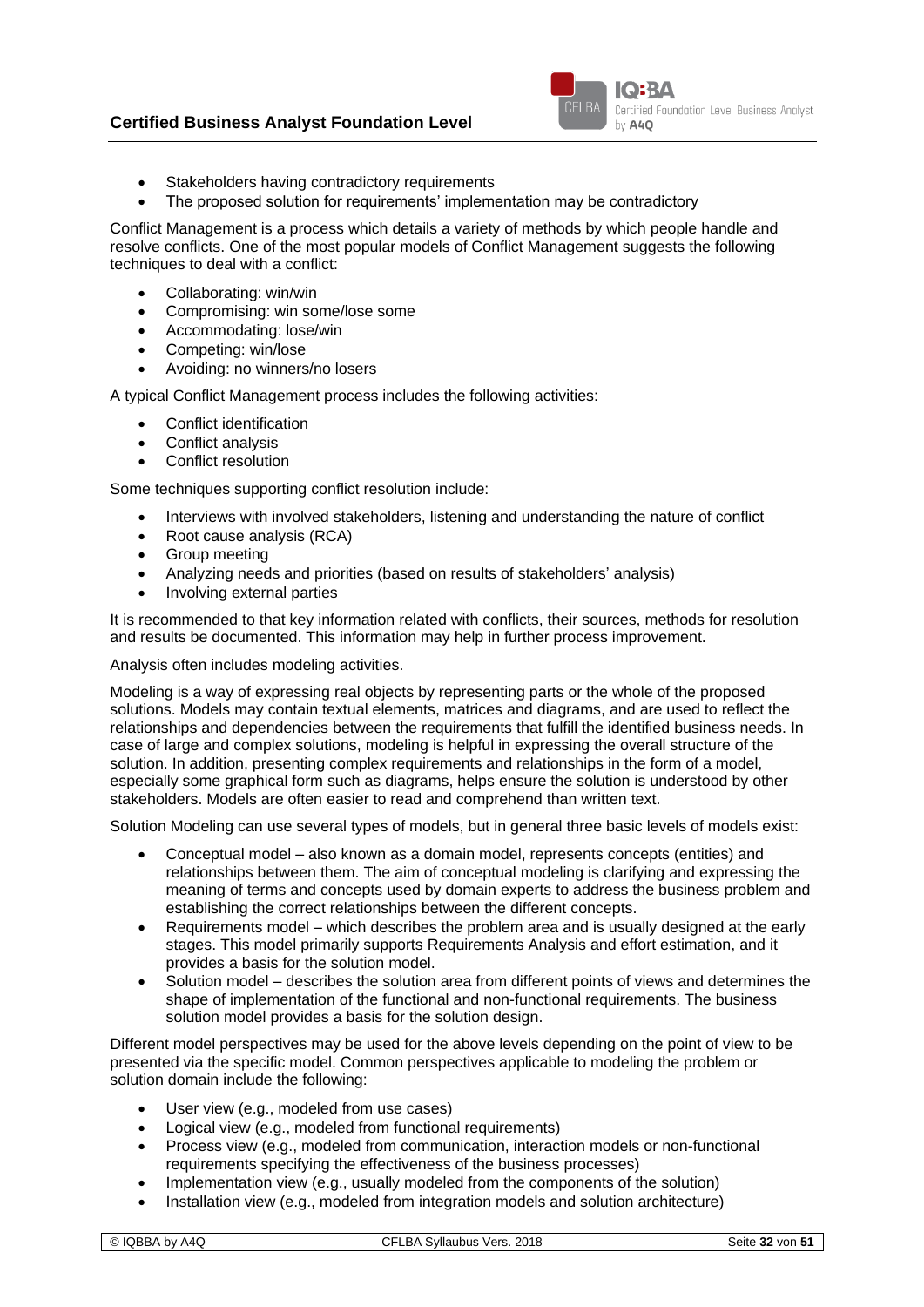

Different levels of modeling and different views of the solution can be described by different diagrams. To get a full picture of the solution, usually a combination of different views is used. This results in using different diagrams describing the solution model from specific perspectives.

The benefits of using requirements modeling are:

- Models are perceived as a simplified expression of real processes and allow the Business Analyst and other stakeholders to focus on the important aspects and areas of the solution
- Models describe a complex solution in the clearest and most unambiguous way
- Models are more readable than written text
- Models present the whole solution and its context in a single diagram and therefore help to look at the problem from the overall perspective

Common techniques of modeling requirements and solutions include:

- Using UML notation to express requirements as use case diagrams, activity diagrams, state machine diagrams, etc.
- Using BPMN notation to express business processes
- Using SysML requirements diagrams to express requirements and relationships between them
- Using prototyping as a technique of GUI modeling and/or creating prototypes of solution concepts

During modeling activities, especially when modeling data content and structure, practices derived from Information Architecture are often applied (see: [4.3.2](#page-34-0) [Information Architecture](#page-34-0) (K3)).

#### **4.2.3 Specification (K3)**

| $LO-4.2.11$ | Know the purpose of documentation that supports the development of requirements, and the standard contents of a                    |
|-------------|------------------------------------------------------------------------------------------------------------------------------------|
|             | requirements document (K1)                                                                                                         |
| $LO-4.2.12$ | Use standard templates to specify requirements and other types of information (user story, use case, requirement<br>template) (K3) |

Requirements Specification describes the problem area of interest (a business solution proposal for a given business problem, need or objective, etc.) and contains at least the following information:

- Business requirements together with their acceptance criteria
- Limitations and assumptions

In the specification, requirements are described in a structured way and are modeled separately. The specification serves to track and manage the individual requirements. An approved requirements specification serves as a formal agreement on the solution scope and capabilities, and provides input information for the other members of the solution delivery or maintenance team.

Depending on the abstraction level, requirements can be described with more or less or detail. In some development models, business requirements can be written in the form of high-level use cases (for example, Rational Unified Process), or user stories (Agile approaches).

In general, the typical structure of a business requirement statement should cover the following aspects:

- The user who would need and/or use this requirement?
- The result what is the result the stakeholders are looking for?
- The object what is the object the requirement addresses?
- The qualifier what is the qualifier that is measurable?

Another type of a specification is a User Story. User Stories are often used with Agile development methodologies. User Stories are a quick way of handling customer/user requirements. The intention of the User Story is to be able to respond faster and with less overhead to rapidly changing real-world requirements.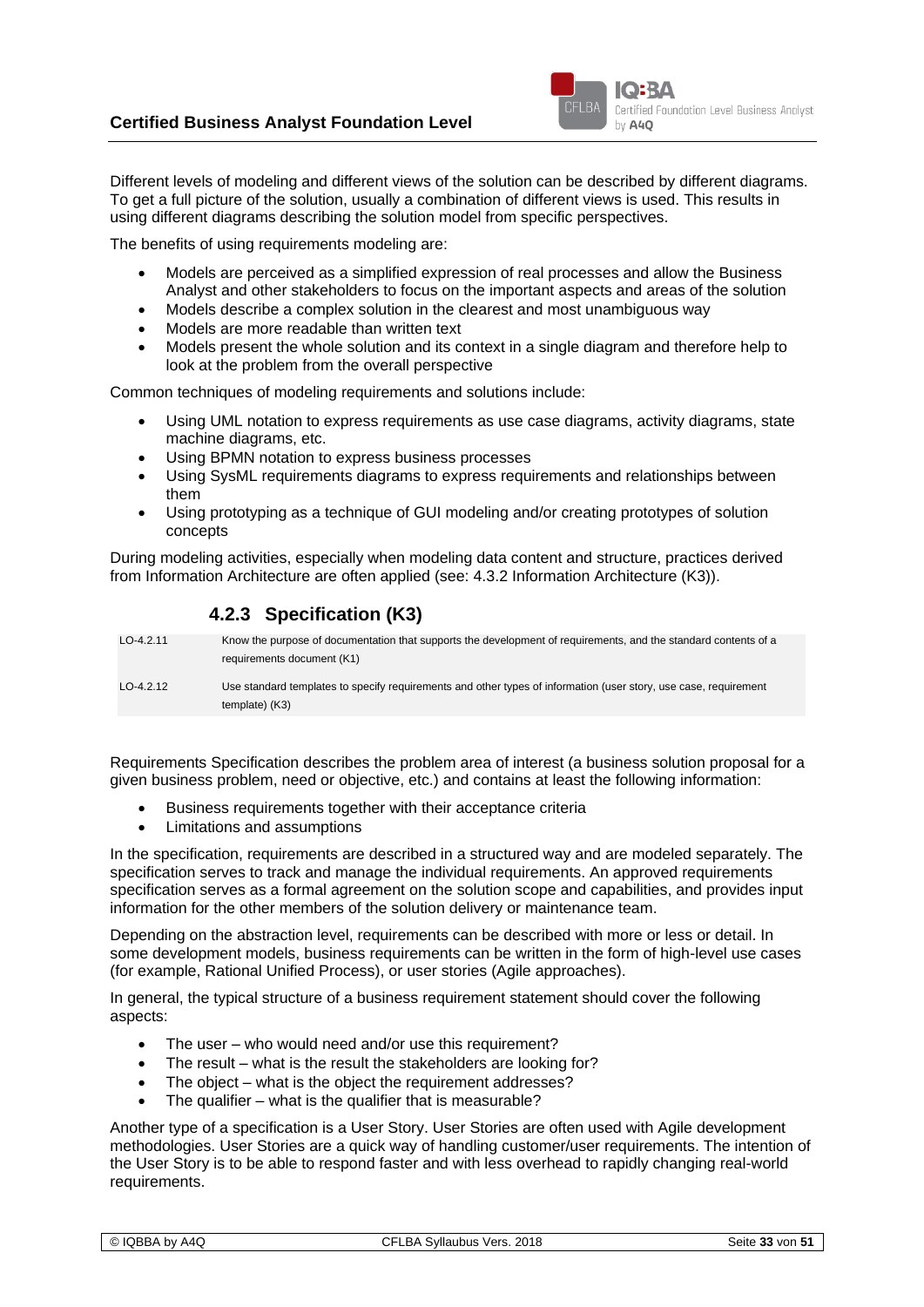

A User Story describes the functionality that will be valuable to the customer. It is composed of three aspects [Cohn]:

- A written description of the story used for planning and as a reminder (usually in a form of a statement "As a [end user role], I want [the desire] so that [the rationale]")
- Conversations about the story that serve to flesh out the details of the story
- Tests that convey and document details and are used to determine when a story is complete

User Stories are often used together with Personas (i.e., archetype characters) representing a specific type of end user role.

When documenting particular requirements, the Business Analyst should follow common standards and guidelines [ISO/IEC/IEEE 29148].

Important guidelines for the creation of the requirements document include the following:

- Each requirement must be unambiguous, precise, and understandable
- Superfluous information should be avoided
- Templates should be used as an aid
- Models and diagrams should be used to make the specification document clear and more understandable for readers
- Formal graphical notation should be used as a method for presenting complex requirements, dependencies, and relationships

When creating a requirements document, the Business Analyst should remember that requirements specifications must be complete, consistent, modifiable, and traceable [Wiegers].

A requirements specification does not have to be a formal "specification" document. For example, it could be a sprint backlog or a set of requirements maintained in a requirements management tool.

#### **4.2.4 Verification & Validation (K2)**

| $LO-4.2.13$ | Know the concept of validation and verification in terms of Business Analysis work products (K1)  |
|-------------|---------------------------------------------------------------------------------------------------|
| $LO-4.2.14$ | Understand the concept, purpose and methods for evaluating of value provided by the solution (K2) |

As the requirements are the basis for solution design and development, any error or missing requirement will propagate to the other development processes in the initiative.

Defects resulting from low quality requirements are more expensive to fix in later phases of development than other types of defects. In addition, the later defects are detected, the higher the cost to fix them. Therefore, the use of verification ("are we producing the product correctly") and validation ("are we producing the right product") of the requirements are critical activities.

Requirements validation and verification should be done continuously during the development of the solution to ensure that the product being developed meets the quality criteria and will satisfy the stakeholders' needs. The best practice is to plan and perform validation and verification of requirements from the early phases of solution development – ideally starting with requirements elicitation.

Common techniques for validation and verification include different types of reviews and/or prototyping or presentations of the proposed solutions or requirements to the stakeholders with the goal of receiving feedback. Validation and verification activities should also include ensuring that the requirements and/or requirements/solution specifications conform to company standards (templates) and are documented and then tested against the quality criteria.

Typical quality criteria for requirements are:

- **Completeness**
- **Consistency**
- Correctness
- Abstraction (not determining the solution)
- **Feasibility**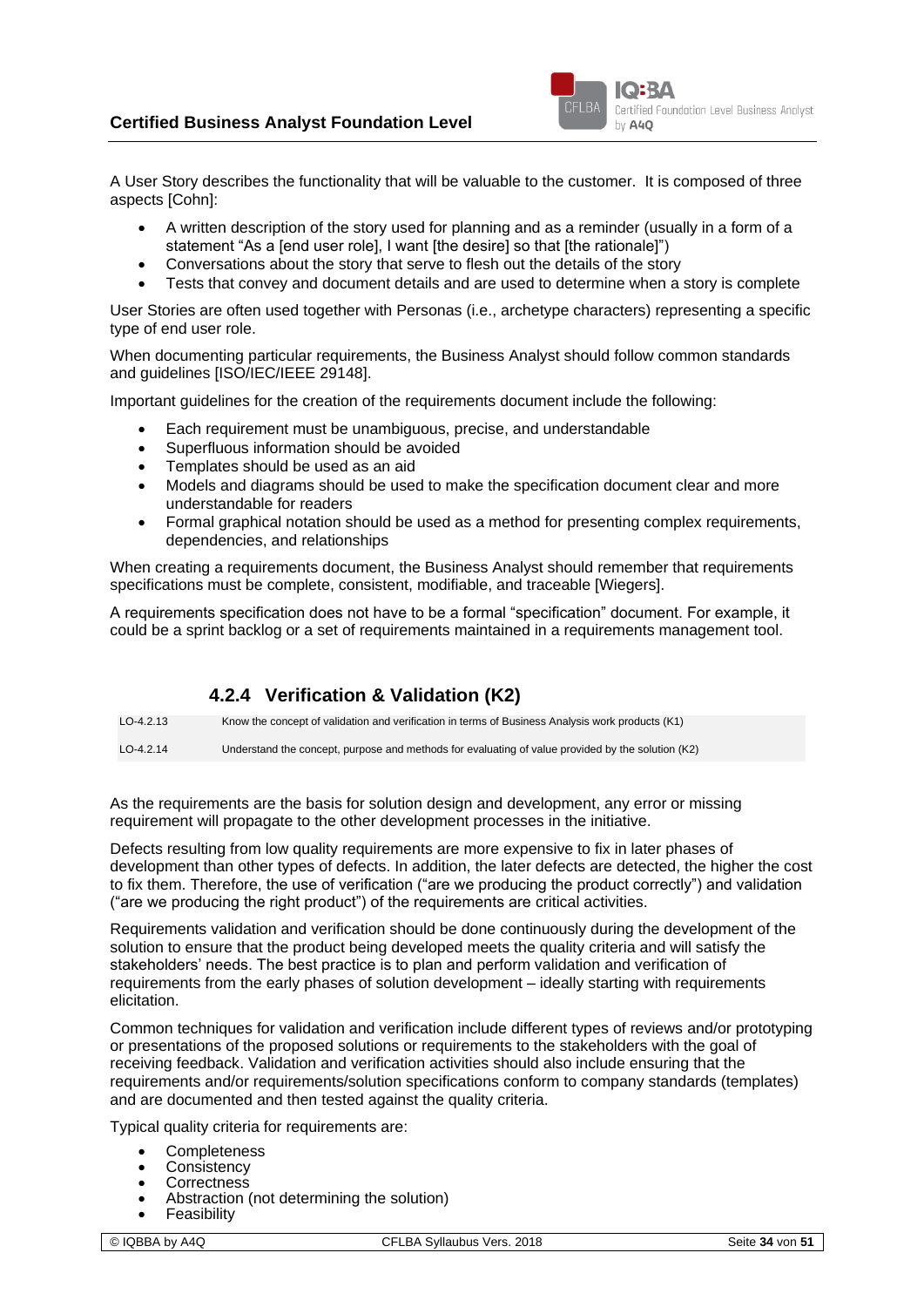

- Measurability
- **Necessity**
- Traceability (to source)
- **Unambiguity**

It is also important to validate the models developed during the requirements analysis and specification activities. As requirements are the basis for solution development and testing, their quality is crucial for the success of the change or development. As they help define the appropriate levels and coverage of testing, clear, complete, consistent and testable requirements reduce the risk of product (or even more importantly, project) failure. It is therefore recommended to involve testers in reviews of requirements, as they can significantly help improve the quality of the requirements and requirements and/or solution specifications by identifying weak points and possible defects. Testability of requirements is supported by acceptance criteria. Acceptance criteria describe criteria that must be met to approve the solution and should be agreed on by stakeholders before starting solution realization. Every high-level requirement must have at least one acceptance criterion and each of the criterion must be measurable by a realistic and agreed upon means. Such criteria often create the basis for the quality plan and acceptance testing.

## **4.3 Requirements Management (K3)**

#### **4.3.1 Introduction (K1)**

LO-4.3.1 Know the purpose, activities, methods and results of requirements management (K1)

The purpose of Requirements Management (REQM) is to manage requirements of the change or development project's products and product components and to ensure alignment between those requirements and the project's plans and work products [CMMI].

Requirements Management includes activities with the aim to:

- Define and maintain information architecture
- Effectively understand and communicate requirements
- Maintain traceability
- Manage configuration of requirements and other Business Analysis work products
- <span id="page-34-0"></span>• Ensure quality of requirements and other Business Analysis work products

#### **4.3.2 Information Architecture (K3)**

LO-4.3.2 Plan information architecture for specific context (K3) LO-4.3.3 Understand the concept, purpose and methods of establishing information architecture (K2)

Information architecture (IA) is a set of practices whose goals are to organize, arrange and label content (information) in an effective and understandable way. It facilitates people and organizations to consider their structures and language thoughtfully [IA Institute].

This discipline is often considered as part of designing the structure of information on web pages [Web Style Guide], however its main principles should be applied to build a structure of Business Analysis information (deliverables and work products) as well.

The main components of IA are [Rosenfeld, Morville]:

- Organization schemes and structures method of categorization and structuring information
- Labeling systems method of representing information
- Navigation systems specification of how to browse and move through information
- Search systems methods allowing to search for information

Creating a useful architecture of information requires understanding the following elements:

- Business context (Business Goals, stakeholders, culture, organization maturity)
- Technical context (available technology, resources)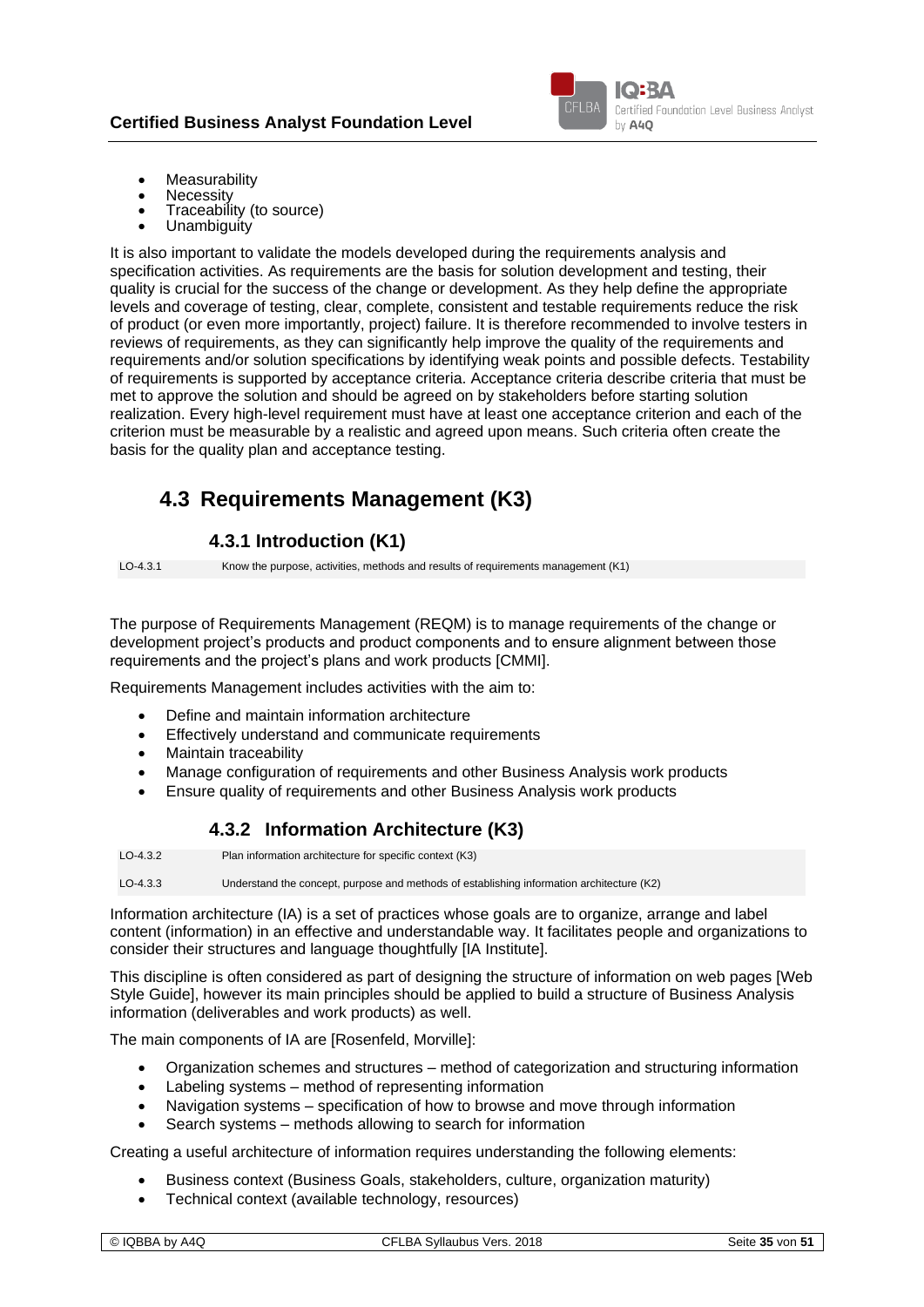#### **Certified Business Analyst Foundation Level**



- Content (information to be communicated, documentation types, and existing structure of information)
- Rules (information ownership and governance policies, standards to be applied)
- Users (audience, tasks and needs of audience, their experiences and special requirements)

In the context of Business Analysis and Requirements Management, IA can be applied to understand and structure information collected in a way that would be accessible and understandable for all key stakeholders and users of this information. Sample applications of IA include:

- Defining appropriate levels of information (i.e., strategy analysis, business requirements, solution requirements, design options)
- Defining relevant deliverables for specific activities
- Defining required content and structure for analysis deliverables and work product (i.e., templates, available methods of representing information)
- Establishing communication methods for accessing, browsing and navigation through information

#### **4.3.3 Requirements Communication (K1)**

LO-4.3.4 Know elements of effective requirements management: traceability, RTM, information management, communication (K1) LO-4.3.5 Know the concept, purpose and methods for requirements approval (K1)

Requirements Communication includes activities for expressing the output of the requirements engineering works to the stakeholders. Communication of requirements is an ongoing and iterative activity, including presenting, communicating, verifying, and obtaining approval of the requirements from the initiative stakeholders. Communicating requirements is one of the major tasks of the Business Analyst as his/her responsibility is to not only identify and document the business and stakeholders' requirements, but also to bring the stakeholders to a common understanding of the requirements and resulting solution. Clear and effective communication is essential, as the stakeholders may have different knowledge levels and represent different domains. The role of a Business Analyst is to communicate requirements in such a way that allows all stakeholders to gain the same understanding of a particular requirement. To ensure this, the Business Analyst must consider what communication approach is appropriate in a given situation.

Typical activities of requirements communication include:

- Preparing the requirements communication plan
- Determining the most appropriate communication methods and tools
- Determining the most appropriate format of requirements and other communication work products
- Establishing methods for resolving requirements conflicts
- Distributing and collecting information
- Conducting requirements presentations in order to collect feedback and ensure understanding
- Performing reviews of requirements and other communication work products
- Obtaining requirements approvals (Sign-off)

Requirements should be agreed to and accepted by all key stakeholders involved in solution realization. It is extremely important to ensure that all requirements are approved since the formal agreement provides a starting point for a further detailed solution specification, designing the architecture, and other aspects of the planned solution.

#### **4.3.4 Traceability (K3)**

LO-4.3.6 Use traceability to manage relationships between different artefacts (K3)

Traceability is the association existing between artifacts on different abstraction levels. In the context of Business Analysis, traceability can exist between high level Business Needs, and business requirements, then between business requirements and solution requirements etc.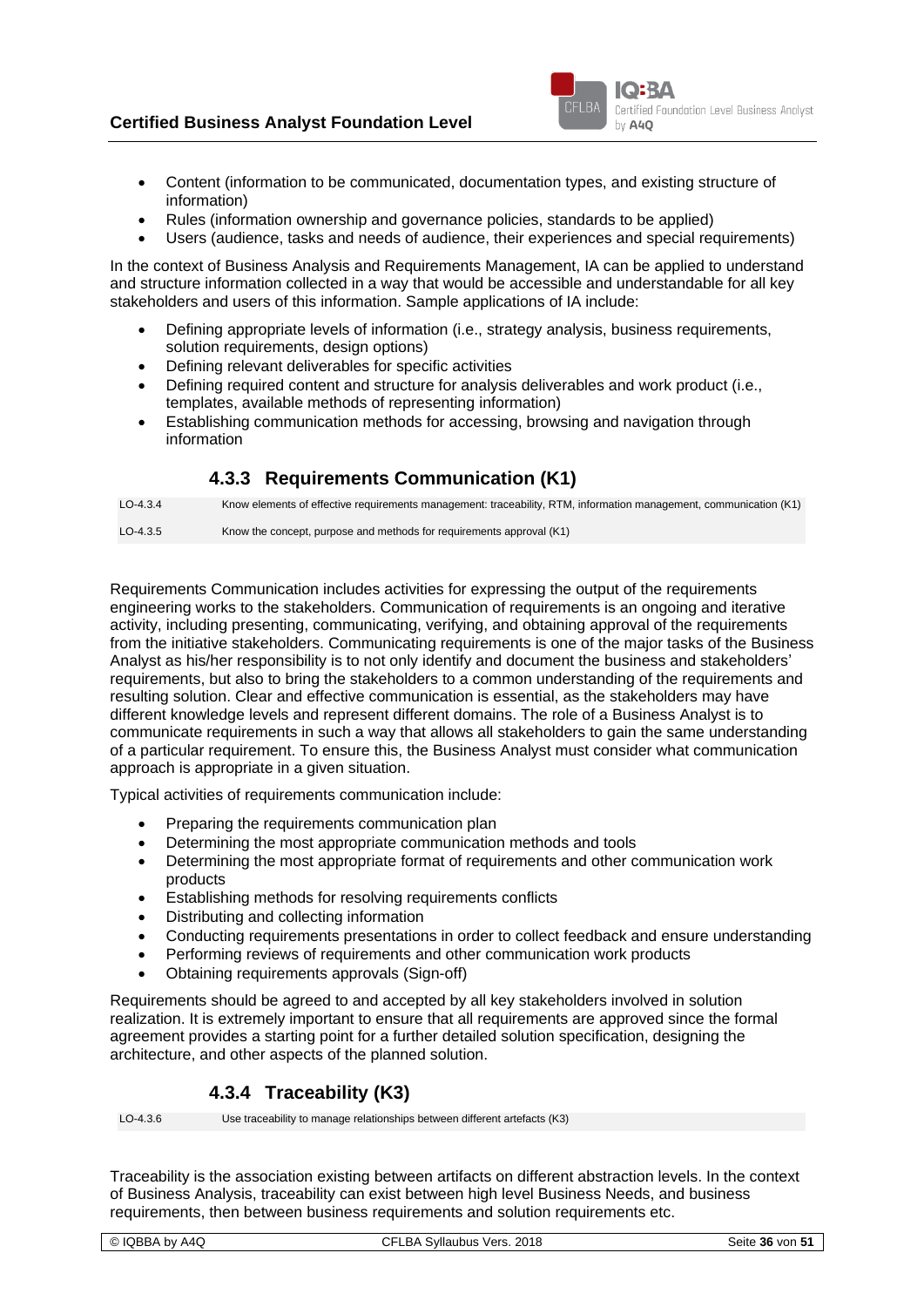

Tracing allows proper management of artifacts, especially in the area of managing evolution, changes and coverage analysis. Traceability between requirements, and other solution delivery artifacts (such as design elements to test cases), allows the Business Analyst to ensure all requirements have been fulfilled.

Traceability affects the organization in the following areas:

- Scope management
- Impact analysis
- Coverage analysis
- Use of the requirement

Traceability is often supported by tools used to manage requirements or managed via RTM (Requirements Traceability Matrix).

#### **4.3.5 Configuration Management (K2)**

LO-4.3.7 Know elements of effective requirements configuration management: version, change management (K1)

To ensure proper requirements management, a Configuration Management process must be implemented. In many cases business requirements are not stable, and the subsequent changes may affect other artifacts. The Business Analyst must manage changes in the requirements, and ensure that all affected items have been properly adjusted. The approach for resolving such issues must also be included in the Business Analysis process planning.

The purpose of Configuration Management is to establish and maintain the integrity of the products (components, data, and documentation) and the system artifacts, throughout the development and product life cycle. Configuration Management makes use of technical and administrative tools and techniques.

Configuration Management takes place for the following reasons:

- Identify and document the functional and physical characteristics of a configuration item (which define the version of the configuration item)
- Control changes to those characteristics
- Record and report change processing and implementation status
- Verify compliance with specified requirements [IEEE 610]

Complete process of Configuration Management includes the following activities [IEEE 1042]:

- 1. Configuration Identification the purpose of Configuration Identification is to determine the attributes that describe every aspect of a configuration item. These attributes are recorded in the configuration documentation and baselined.
- 2. Configuration Change Control Configuration Change Control is a set of processes and approval stages that are required to change a configuration item's attributes, and to establish a new baseline for the changed item.
- 3. Configuration Status Accounting Configuration Status Accounting is the ability to record and report on the configuration baselines that are associated with each configuration item at any moment of time.
- 4. Configuration Audits there are two types of Configuration Audits:
	- Functional Configuration Audits which ensure that functional and performance attributes of a configuration item are achieved
	- Physical Configuration Audits which ensure that a configuration item is installed in accordance with the requirements of its detailed design documentation

Business Analysis activities produces many work products, and typically all of them must be identified as configuration items, baselined and controlled. Sample Configuration Items for Business Analysis include:

- Single requirements (business requirements, solution requirements)
- Business Needs
- Requirements specifications and other documents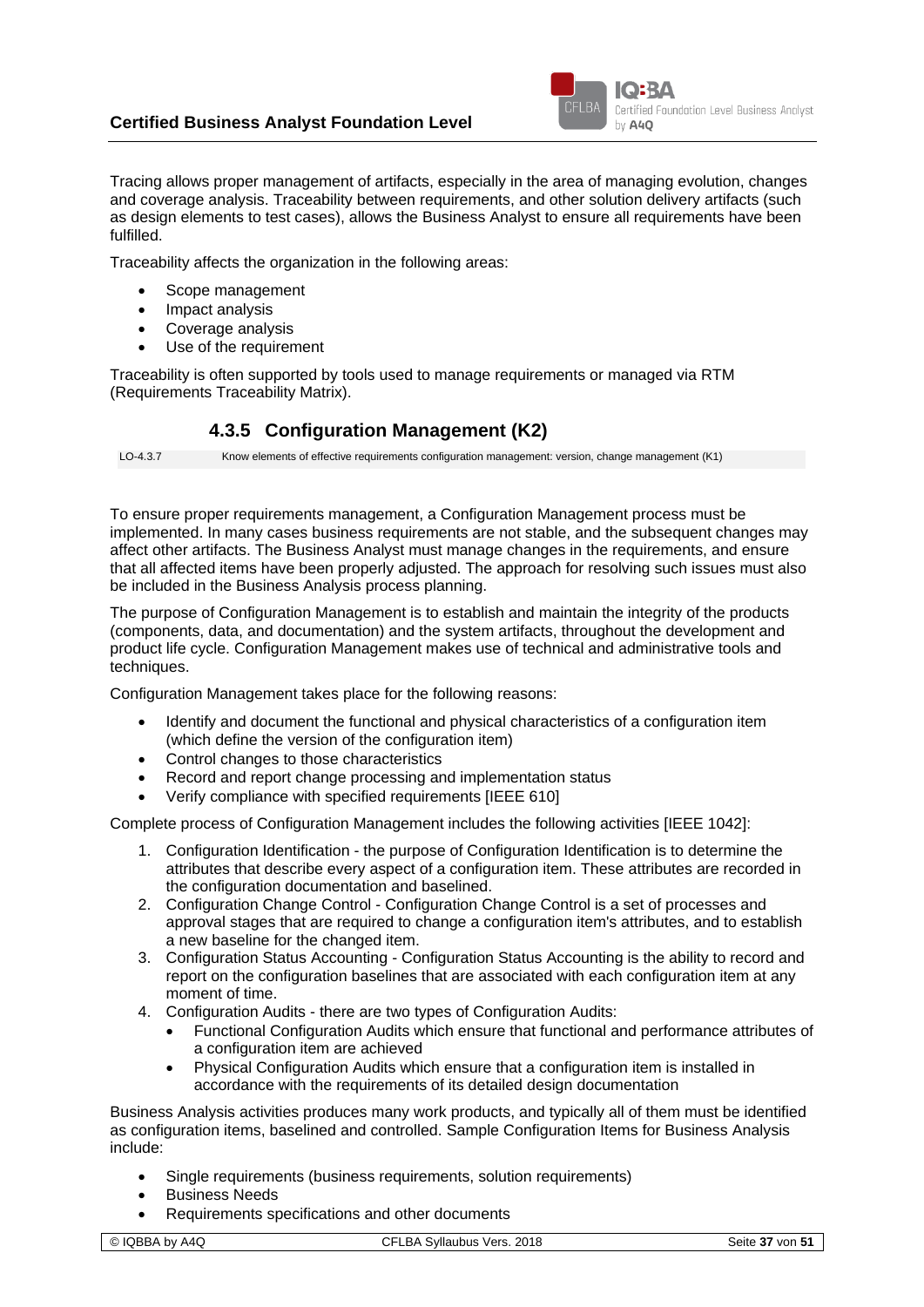

• Business models

In the context of Business Analysis, Configuration Management ensures that all work products (outcomes) of Business Analysis are identified, version controlled, tracked for changes, related to each other, and related to other items (e.g., development artifacts) so that traceability can be maintained throughout the realization or maintenance process.

Configuration Management procedures and infrastructure (tools) should be defined and documented on both the organizational, and initiative level.

Change Management can be considered as a sub-discipline of Configuration Management, and supports managing changes of the requirements in an effective way.

Changes can result from:

- New or changing business requirements (resulting from new regulations, changes within the business domain, new capabilities requested by stakeholders, etc.)
- Solution improvement efforts
- Business process improvement initiatives
- A defect found in the code, documentation or requirements
- External changes (regulatory, legal, etc.)

The Change Management process typically includes the following elements:

- Identifying a need for a change
- Requesting modification (raising a Change Request)
- Analyzing the change request (including impact analysis)
- Evaluating and estimating the change
- Planning the change realization
- Realization of the change
- Reviewing and closing the Change Request

When the need for a change appears, there should be a Change Request raised by the stakeholder requesting given modification. Important elements of a change request are a unique identifier, the author, the deadline (if applicable), an indication whether the change is required or optional, the change type, and an abstract or description of the proposed change.

#### **4.3.6 Solution Scope Management (K2)**

LO-4.3.8 Understand the concept of requirements scope (K2)

The solution scope, defined in Business Case and Project Initiation Documentation, serves as a basis for managing requirements during the realization or maintenance effort. The requirements determining the solution scope should support the Business Goals and Needs.

Typical activities of scope management include the following activities [BABOK]:

- Selecting the requirements determining the solution scope
- Establishing the requirements baseline
- Creating a structure for traceability
- Identifying interfaces with external solutions, processes and other areas of the realization/maintenance work
- In case of change of Business Need identifying changes in the scope (requirements)
- Maintaining scope approval by the stakeholders

Agile approaches typically do not require formal configuration and change management procedures for requirements and related work products. Priorities of realization and the scope of solution to be implemented during a specific iteration are established at the beginning of each iteration. Normally no change is allowed during an iteration. In case of need for change, a new requirement is added to the requirements list (eg. Product Backlog).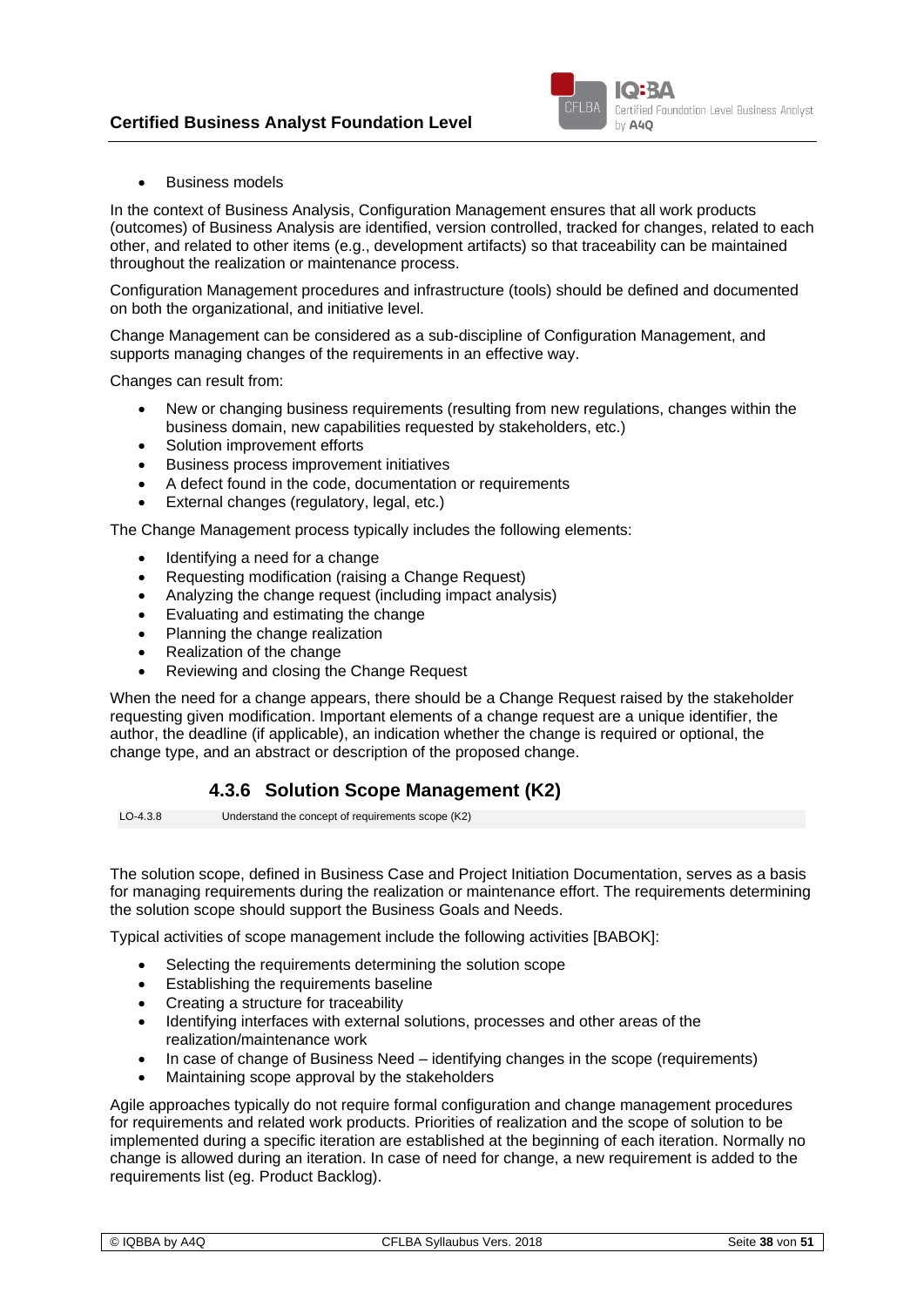#### **Certified Business Analyst Foundation Level**



#### **4.3.7 Quality Assurance (K2)**

LO-4.3.9 Know methods for Quality Assurance in Business Analysis (K1) LO-4.3.10 Understand the meaning of QA in building right approach to Business Analysis (K2)

When defining the Requirements Management process, it is also necessary to define necessary Quality Assurance (QA) activities to ensure that the different Requirements Engineering processes and their products are of good quality.

Quality Assurance is defined as "all the planned and systematic activities implemented within the quality system, and demonstrated as needed, to provide adequate confidence that an entity will fulfill requirements for quality" [ISO 9000]. This definition implies that the actions taken are "planned and systematic" and they "provide adequate confidence" that the desired level of quality will be achieved. These actions include operational techniques and activities used to fulfill the requirements for quality.

To achieve the required level of quality, Quality Control is needed as well. The main goal of Quality Control is to steer and control the quality of products or services through use of operative methods so that they meet specified standards. The operative methods involved in Requirement Engineering include Project Management, Risk Management, Change Management, Verification and Validation, reviews, and Configuration Management and Tracing of Requirements.

In the context of Requirements Engineering, Quality Control may also focus on verifying whether the produced requirements documentation meets relevant quality criteria.

In order to ensure the required level of quality, verification and validation should be planned and executed from the beginning of the initiative.

Quality Assurance and Quality Control of requirements and related work products may be supported by the following means:

- Standards and templates
- Traceability to manage scope
- Different types of reviews
- Prototyping to evaluate alternative solution design options
- <span id="page-38-0"></span>• Evaluation of requirements/specification quality criteria, especially testability

# **4.4 Tools and Techniques (K2)**

#### **4.4.1 Tools (K2)**

LO-4.4.1 Know different types of tools supporting Requirements Engineering activities and their application (K1)

Tools supporting Requirements Engineering activities can be classified as follows:

- Requirements management tools
- Requirements and solution modeling tools
- Solution prototyping tools

Many tools facilitate more than one activity, for example modeling tools can offer a requirements repository with configuration and change management facilities supporting different modeling notations, documentation generation, and statistics.

#### **4.4.2 Techniques (K2)**

LO-4.4.2 Know different types of techniques supporting Requirements Engineering activities and their application (K1)

LO-4.4.3 Understand the purpose and application of techniques supporting different Requirements Engineering activities (K2)

Types of techniques supporting Requirement Engineering activities include: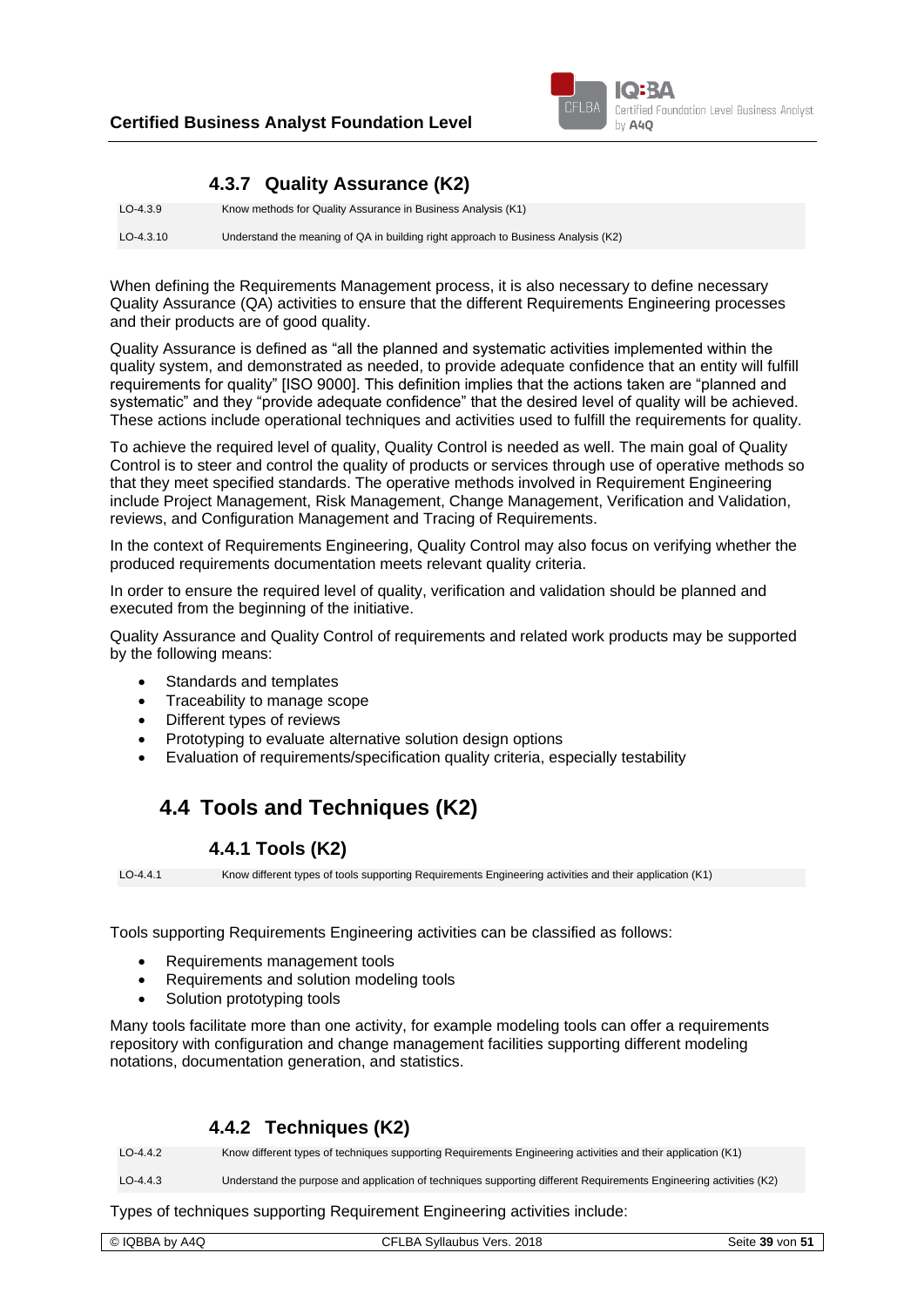

- Documentation techniques
- Information elicitation techniques
- Communication and team collaboration techniques
- Solution modeling and design techniques

Specific techniques are:

- **Brainstorming**
- **Prototyping**
- 5 Why
- **Decomposition**
- Persona
- User story
- Story mapping
- Use case
- User scenario
- **Survey**
- **Workshops**

#### **4.4.3 Notations (K2)**

LO-4.4.4 Know the purpose and application of formal modeling notations (UML) (K1)

LO-4.4.5 Understand the application of the following diagrams: UML activity, use case, state machine, class diagram (K2)

One common method of solution modeling is UML (Unified Modeling Language). . UML is a unified notation for the analysis and design of systems. The notation provides several types of diagrams to describe different views of the solution. These diagrams are divided into behavior and structure diagrams, where behavior diagrams depict behavioral features of a system or business process, and structure diagrams depict the structural elements composing a system or function.

To model more complex solutions, especially in System Engineering, another unified modeling notation can be used – SysML (System Modeling Language). SysML allows for modeling a wide range of systems which include hardware, software, information, processes, personnel and facilities.

SysML reuses seven of UML's diagrams and provides two new diagrams: a requirement diagram which captures functional, performance and interface requirements and a parametric diagram to define performance and quantitative constraints.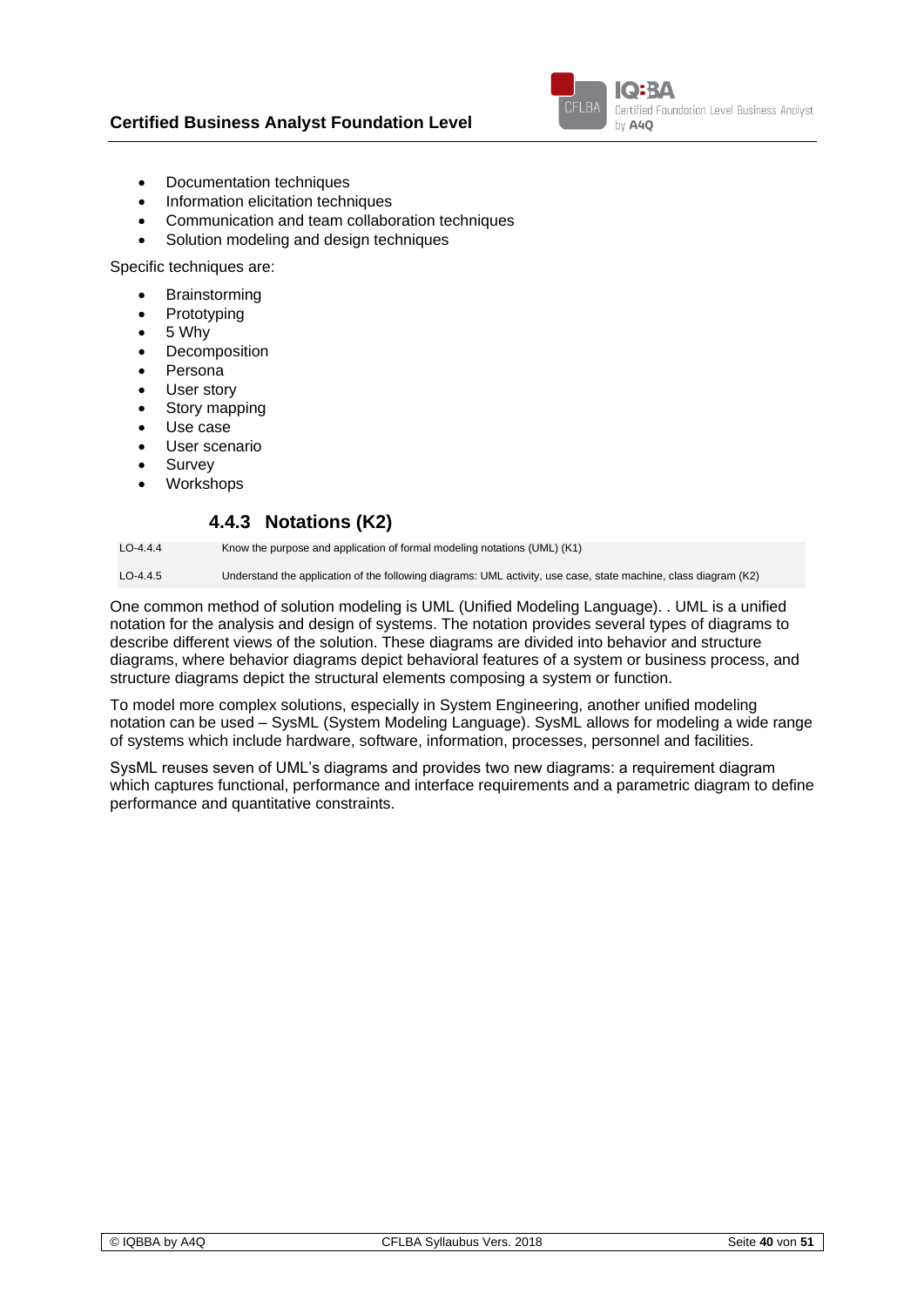

# **5. Solution Evaluation and Optimization (K3)**

#### **Timing**

100 minutes

#### **Terms**

Evaluation, Optimization

#### **Learning Objectives**

The objectives identify what you will be able to do following the completion of each module.

| 5.1 Evaluation (K3)   |                                                                                                             |
|-----------------------|-------------------------------------------------------------------------------------------------------------|
| $LO-5.1.1$            | Know the purpose, activities, methods and results of solution evaluation (K1)                               |
| $LO-5.1.2$            | Understand the purpose of evaluating the solution based on the solution proposal<br>(K2)                    |
| $LO-5.1.3$            | Understand the concept, meaning and methods for evaluating solution performance<br>once it is in place (K2) |
| $LO-5.1.4$            | Perform solution evaluation using specified evaluation criteria (K3)                                        |
| 5.2 Optimization (K1) |                                                                                                             |

#### **5.2 Optimization (K1)**

LO-5.2.1 Know the purpose, activities, methods and results of solution optimization (K1)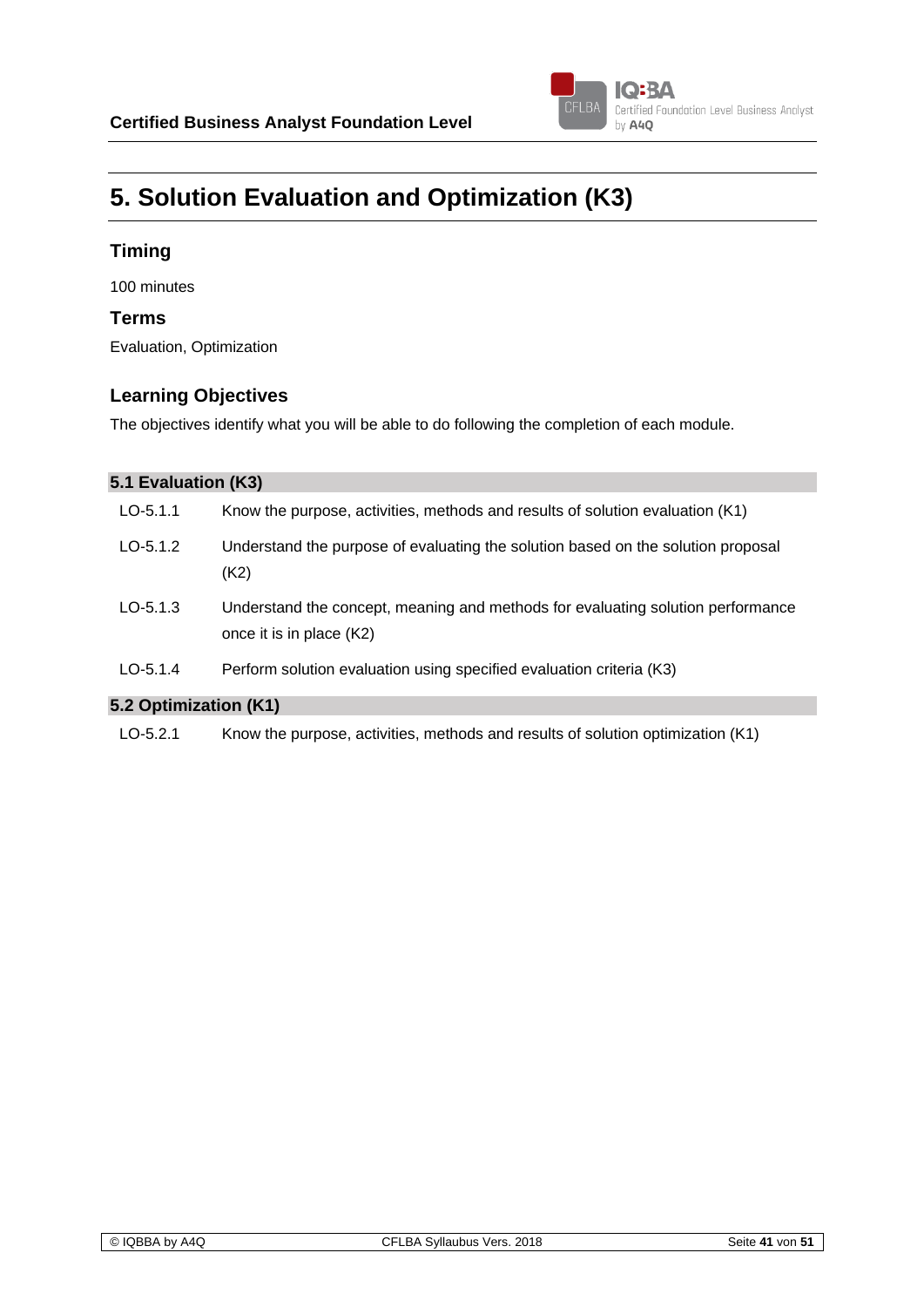

# **5.1 Evaluation (K3)**

| $LO-5.1.1$ | Know the purpose, activities, methods and results of solution evaluation (K1)                            |
|------------|----------------------------------------------------------------------------------------------------------|
| $LO-5.1.2$ | Understand the purpose of evaluating the solution based on the solution proposal (K2)                    |
| $LO-5.1.3$ | Understand the concept, meaning and methods for evaluating solution performance once it is in place (K2) |
| $LO-5.1.4$ | Perform solution evaluation using specified evaluation criteria (K3)                                     |

Solution Evaluation covers a set of activities that are performed in order to ensure that the capabilities provided by the solution proposal facilitate the stated Business Need(s), and satisfy business, stakeholder and solution requirements.

Solution Evaluation is typically based on agreed requirements. During evaluation, the solution proposal is examined against compliance with the requirements and the Business Case. It is necessary to consider both business and technical assumptions and constraints as well, as they may determine the choice of solution. Solution Evaluation may result in discovering additional capabilities that had not been previously considered.

Common methods for Solution Evaluation:

- Reviews and inspection (often based on Requirements Traceability Matrix (RTM) and/or requirements specifications documents)
- Demonstrating the solution proposal (prototype) to the stakeholders with the aim of explaining and confirming the appropriateness of implementing requirements
- Collecting stakeholders feedback regarding the solution proposal(s)

Solution evaluation often includes an organizational readiness assessment, including:

- Cultural assessment
- Operational assessment
- Technical assessment
- Business impact assessment

In the case of evaluating a released (operating) solution, the main focus is on checking if the solution successfully satisfies the Business Needs and Goals described in the Business Case (as defined during Strategy Analysis). In case of defects, weaknesses or new capabilities, the Business Analyst should determine the most appropriate response to the identified problems and opportunities for solution or process improvement.

Common methods for evaluating a released solution includes:

- Reviews against defined KPI, or acceptance and evaluation criteria
- Reviews against requirements stated in the Business Case
- Root cause analysis (for problem analysis)
- Usability evaluation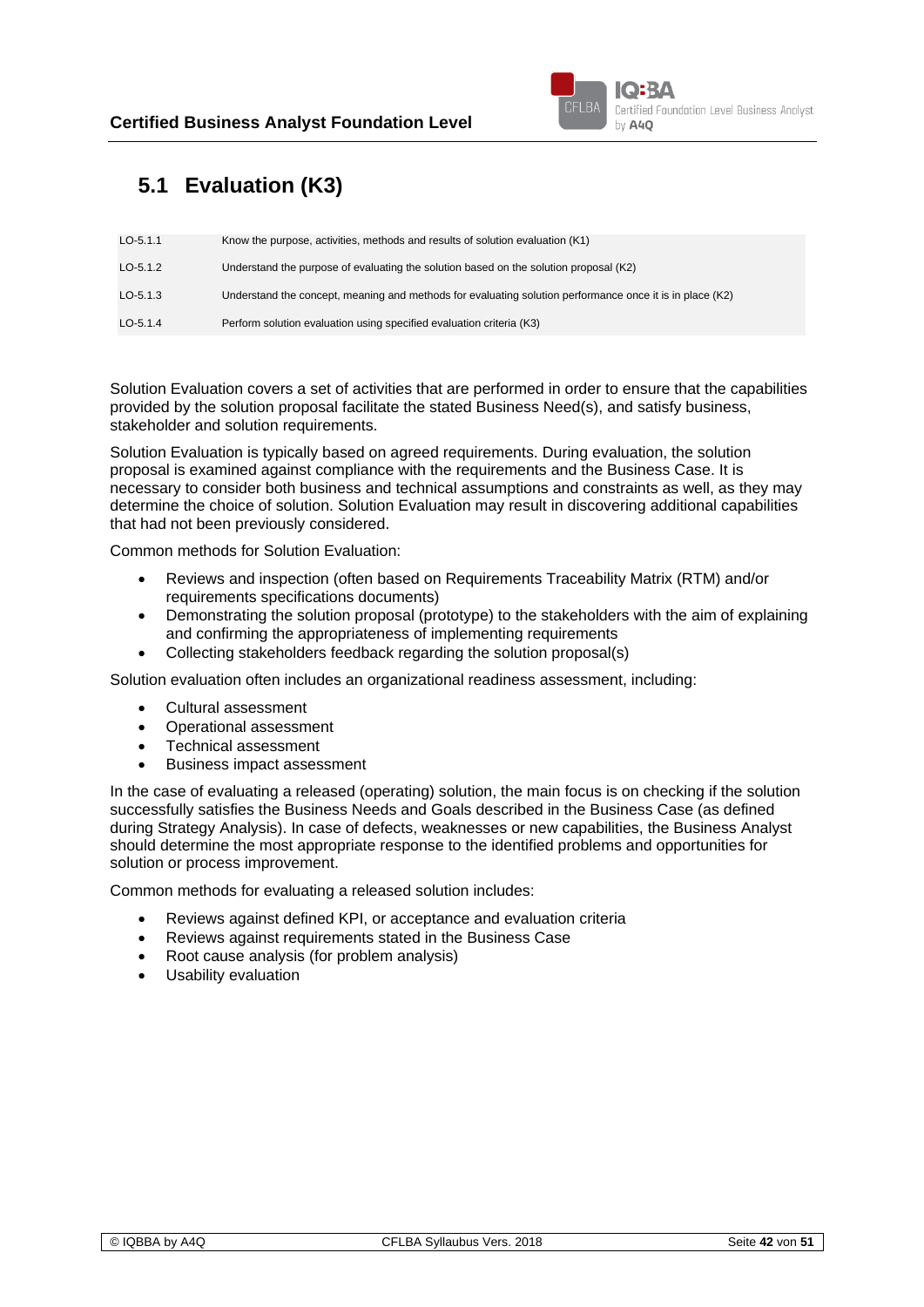

# **5.2 Optimization (K1)**

LO-5.2.1 Know the purpose, activities, methods and results of solution optimization (K1)

Optimization aims to introduce controlled change into the current solution or process in order to add value. Optimization may reduce the cost of operation, improve quality, allow alignment with other solutions etc.

Supporting optimization efforts is one of the tasks of a Business Analyst. The Business Analyst analyzes solutions and business processes used within an organization in order to discover ineffective elements and areas for improvement. With this knowledge, the Business Analyst is able to refine the solution and improve it adding more value.

Common approaches to optimization include:

- Manual re-design of the solution or processes on the basis of experience and domain knowledge
- Re-design of the solution or processes based on Solution Evaluation activities
- Introducing means for optimizing performance of solutions or business processes in the organization (e.g., SAP, ERP, CRM software)
- BPR (Business Process Reengineering)

Process Improvement is a set of actions taken by a Process Owner to identify, analyze and improve existing processes within an organization to meet new goals and objectives. Optimization of business processes can be supported by methods like Business Process Improvement (BPI). BPI is a systematic approach to optimize an organization's processes to achieve more efficient results and significantly change the performance of an organization [Harrington].

BPI is conducted in three steps [Harrington]:

- 1. Define the organization's strategic goals and purposes together with the existing structure and processes (define the "AS-IS")
- 2. Determine the organization's customers or stakeholders, identify what outcomes would add value to the organization's objectives and determine what would be the best way to align its processes to achieve those outcomes (define the "TO-BE")
- 3. Re-organize the business processes to realize the goals and meet the new objectives, using the tools available within the BPI methodology

Optimization efforts can be also supported by following specific methodologies or strategies:

- ISO 9000 or other standards aiming to improve performance of an organization
- Capability Maturity Model Integration/Capability Maturity Model (CMMI/CMM)
- **Benchmarking**
- Total Quality Management (TQM)
- Six Sigma

Typical results of optimization works are suggestions for improvements, new requirements and/or modifications to existing requirements or solutions.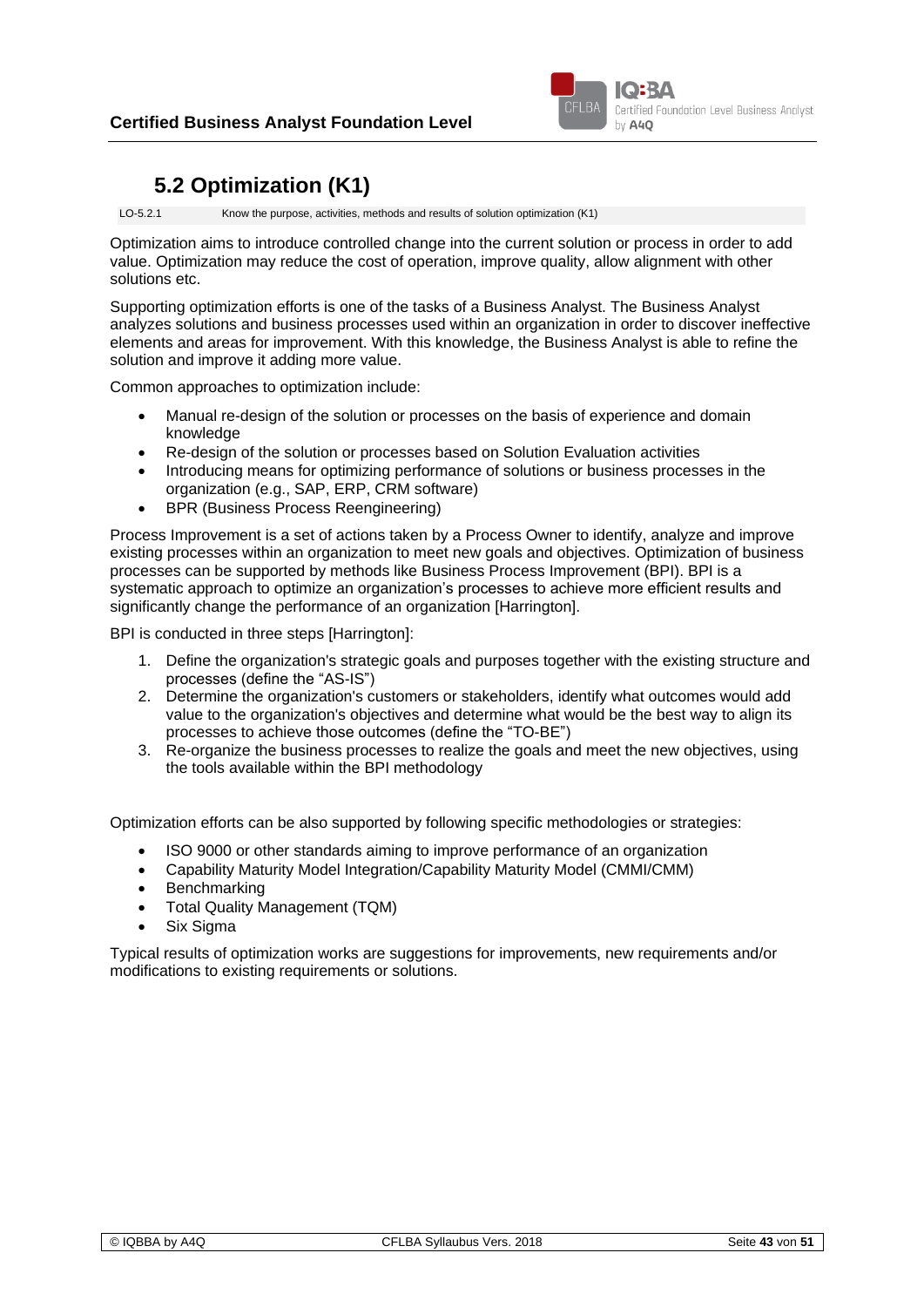

# **6. References**

### **6.1 Books and Other Publications**

[Agile Alliance] *What is agile?*[, https://www.agilealliance.org/agile101/what-is-agile/,](https://www.agilealliance.org/agile101/what-is-agile/) retrieved 01.08.2017

[Bens] Bens, Ingrid, *Facilitation at a Glance! 4th Edition*, Goal/QPC; 4th edition, 2016, ISBN-10: 1576811832

[BMM] Business Motivation Model™ (BMM™), Version 1.3, [http://www.omg.org/spec/BMM/1.3,](http://www.omg.org/spec/BMM/1.3) retrieved 01.08.2017

[BPMN] Business Process Model And Notation™ (BPMN™), Version 2.2, [http://www.omg.org/spec/BPMN/2.0/,](http://www.omg.org/spec/BPMN/2.0/) retrieved 01.08.2017

[Business Analyst Learnings 1] *Waterfall to Agile: The Role of BAs in Agile*, Projects, [http://businessanalystlearnings.com/blog/2013/4/21/traditional-to-agile-the-role-of-bas-in-agile](http://businessanalystlearnings.com/blog/2013/4/21/traditional-to-agile-the-role-of-bas-in-agile-projects)[projects,](http://businessanalystlearnings.com/blog/2013/4/21/traditional-to-agile-the-role-of-bas-in-agile-projects) retrieved 01.08.2017

[Business Analyst Learnings 2] *Creativity, Innovation & The Business Analyst,* [http://businessanalystlearnings.com/blog/2014/9/9/creativity-innovation-the-business-analyst,](http://businessanalystlearnings.com/blog/2014/9/9/creativity-innovation-the-business-analyst) retrieved 01.08.2017

[BABOK] International Institute of Business Analysis, *A Guide to the Business Analysis Body of Knowledge*, Version 2.0 and 3.0

[BA-EXPERTS 1] *What Are Business, Stakeholder, and Solution Requirements?,* [https://www.youtube.com/watch?v=QmCU68Vnrdg,](https://www.youtube.com/watch?v=QmCU68Vnrdg) retrieved 01.08.2017

[BA-EXPERTS 2] *What Techniques Do Business Analysts Use?,* [https://www.youtube.com/watch?v=dPB0lUrpeYA,](https://www.youtube.com/watch?v=dPB0lUrpeYA) retrieved 01.08.2017

[BA-EXPERTS 3] *Business Analysis and System Development,* [https://www.youtube.com/watch?v=yLuvGh2RlBc&index=9&list=PL0tIOlKKKqXkxkaN8JkRkshW6NY](https://www.youtube.com/watch?v=yLuvGh2RlBc&index=9&list=PL0tIOlKKKqXkxkaN8JkRkshW6NYg-1YCZ) [g-1YCZ,](https://www.youtube.com/watch?v=yLuvGh2RlBc&index=9&list=PL0tIOlKKKqXkxkaN8JkRkshW6NYg-1YCZ) retrieved 01.08.2017

[Brown] Brown Tim, Change by Design: How Design Thinking Transforms Organizations and Inspires Innovation, HarperCollins, 2009, ISBN 978-0061766084

[Carlson, Wilmot] Carlson C.C., Wilmot, W.W., *Innovation: The five disciplines for creating what customers want,* New York: Crown Business, 2006, ISBN: 0307336697

[Entrepreneur] *Defining Your Business Goals*, [http://www.entrepreneur.com/article/225655,](http://www.entrepreneur.com/article/225655) retrieved 17.08.2016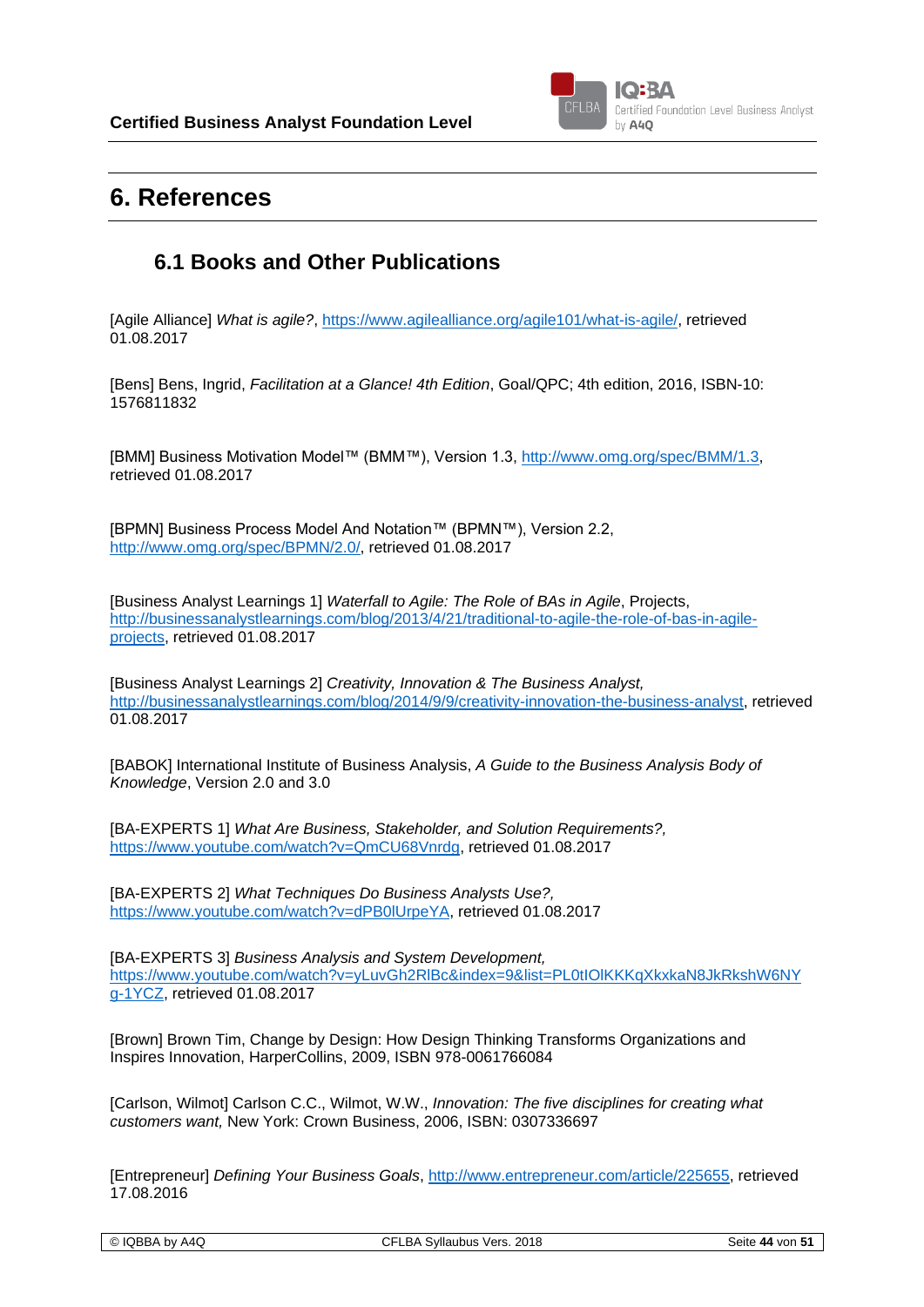

[Hass] Hass Kathleen and Associates, Project Management and Business Analysis Maturity Assessments, [http://www.kathleenhass.com/Whitepapers](http://www.kathleenhass.com/Whitepapers-docs/BA%20and%20PM%20Assessments.pdf)[docs/BA%20and%20PM%20Assessments.pdf,](http://www.kathleenhass.com/Whitepapers-docs/BA%20and%20PM%20Assessments.pdf) retrieved 01.08.

[Hailes] Hailes Jarett - Modern Analyst Media LLC, *The Experts' Take on Business Analysis and Agile*, [http://www.modernanalyst.com/Resources/Articles/tabid/115/ID/1302/The-Experts-Take-on-Business-](http://www.modernanalyst.com/Resources/Articles/tabid/115/ID/1302/The-Experts-Take-on-Business-Analysis-and-Agile.aspx)[Analysis-and-Agile.aspx,](http://www.modernanalyst.com/Resources/Articles/tabid/115/ID/1302/The-Experts-Take-on-Business-Analysis-and-Agile.aspx) retrieved 01.08.2017

[Harrington] Harrington H. James, *Business Process Improvement: The Breakthrough Strategy for Total Quality, Productivity, and Competitiveness* , 1991

[IA Institute] Information Architecture Institute [http://www.iainstitute.org/,](http://www.iainstitute.org/) retrieved 01.08.2017

[ICC/ESOMAR] ICC/ESOMAR (2008), *International Code on Market and Social Research*. ICC/ESOMAR Amsterdam, the Netherlands, 4th ed. See: [http://www.esomar.org/uploads/pdf/professional-standards/ICCESOMAR\\_Code\\_English\\_.pdf,](http://www.esomar.org/uploads/pdf/professional-standards/ICCESOMAR_Code_English_.pdf) retrieved 01.08.2016

[IIBA Competency] IIBA® Business Analysis Competency Model Version 3.0, 2011, [http://iiba.ru/wp](http://iiba.ru/wp-content/uploads/2013/04/IIBA_Competency_Model_v3_Final.pdf)[content/uploads/2013/04/IIBA\\_Competency\\_Model\\_v3\\_Final.pdf,](http://iiba.ru/wp-content/uploads/2013/04/IIBA_Competency_Model_v3_Final.pdf) retrieved 01.08.2017

[IQBBA Glossary] Standard glossary of terms used in Software Engineering Version 2.0

[Masters] Masters Morgan - Modern Analyst Media LLC, *An Overview of Enterprise Analysis*, [http://www.modernanalyst.com/Resources/Articles/tabid/115/ID/1567/An-Overview-of-Enterprise-](http://www.modernanalyst.com/Resources/Articles/tabid/115/ID/1567/An-Overview-of-Enterprise-Analysis.aspx)[Analysis.aspx,](http://www.modernanalyst.com/Resources/Articles/tabid/115/ID/1567/An-Overview-of-Enterprise-Analysis.aspx) retrieved 01.08.2017

[Morville, Rosenfeld] Morville Peter and Rosenfeld Louis, *Information Architecture for the World Wide Web: Designing Large-Scale Web Sites*, O'Reilly Media; 3rd edition, 2006, ISBN: 0596527349

[PRINCE2] Axelos, *Managing Successful Projects with PRINCE2® 2017 Edition*, Axelos, 2017 ISBN: 9780113315338

[Rainardi] Rainardi Vincent, *Building a Datawarehouse with examples in SQL Server*, Chapter 4 Functional and Nonfunctional Requirements, Springer, 2008, ISBN: 978-1-59059-931-0, [http://link.springer.com/chapter/10.1007%2F978-1-4302-0528-9\\_4?LI=true#page-1,](http://link.springer.com/chapter/10.1007%2F978-1-4302-0528-9_4?LI=true#page-1) retrieved 01.08.2017

[Sparx] *The Business Process Model*, see: [http://www.sparxsystems.com.au/downloads/whitepapers/The\\_Business\\_Process\\_Model.pdf,](http://www.sparxsystems.com.au/downloads/whitepapers/The_Business_Process_Model.pdf) retrieved 01.08.2017

[TwentyEighty Strategy Execution] *Enterprise Analysis: Building a Foundation from the Top Down*, White Paper, [http://www.esi-intl.co.uk/resource\\_centre/white\\_papers/enterprise%20analysis%20-](http://www.esi-intl.co.uk/resource_centre/white_papers/enterprise%20analysis%20-%20building%20a%20foundation%20from%20the%20top%20down.pdf) [%20building%20a%20foundation%20from%20the%20top%20down.pdf,](http://www.esi-intl.co.uk/resource_centre/white_papers/enterprise%20analysis%20-%20building%20a%20foundation%20from%20the%20top%20down.pdf) retrieved 27.08.2016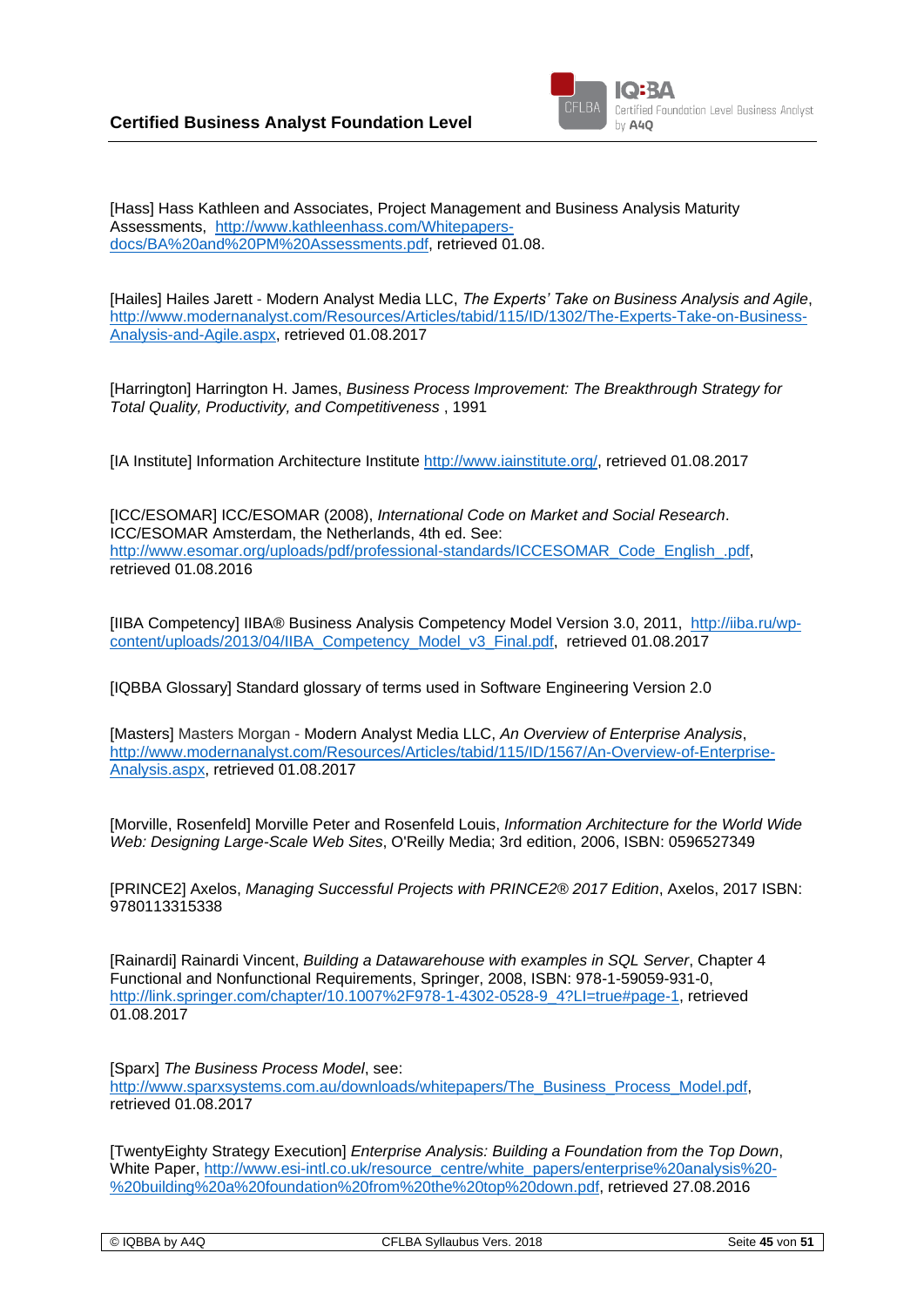

[TGilb] Gilb Tom, *Glossary*, [http://concepts.gilb.com/Glossary,](http://concepts.gilb.com/Glossary) retrieved 01.08.2017

[UML] Unified Modeling Language™ (UML®), Version 2.5, [http://www.omg.org/spec/UML/2.5,](http://www.omg.org/spec/UML/2.5) retrieved 01.08.2017

[Web Style Guide] LynchPatrick J., Horton Sarah*, Web Style Guide 3rd Edition*, [http://webstyleguide.com/wsg3/3-information-architecture/index.html,](http://webstyleguide.com/wsg3/3-information-architecture/index.html) retrieved 01.08.2017

[Wiegers, Beatty] ]Wiegers, Karl E., Beatty, Joy, *Software Requirements (3rd Edition)*, Microsoft Press; 3 edition, 2013, ISBN-10: 0735679665

#### **6.2 Standards**

[IEEE 610] IEEE 610.12-1990 IEEE Standard Glossary of Software Engineering Terminology

[ISO/IEC/IEEE 29148] ISO/IEC/IEEE 29148:2011 Systems and software engineering -- Life cycle processes -- Requirements engineering

[ISO 9000] ISO 9000 Quality management:

ISO 9000:2015 Quality management systems. Fundamentals and vocabulary

ISO 9001:2015 Quality management systems. Requirements

[ISO/IEC 25000] ISO/IEC 25000:2014 Systems and software engineering -- Systems and software Quality Requirements and Evaluation (SQuaRE) -- Guide to SquaRE

[ISO 31000] ISO 31000 Risk Management - Principles and Guidelines on Implementation

[SWEBOK] SWEBOK - The Guide to the Software Engineering Body of Knowledge: [http://www.computer.org/portal/web/swebok/home,](http://www.computer.org/portal/web/swebok/home) retrieved 01.08.2017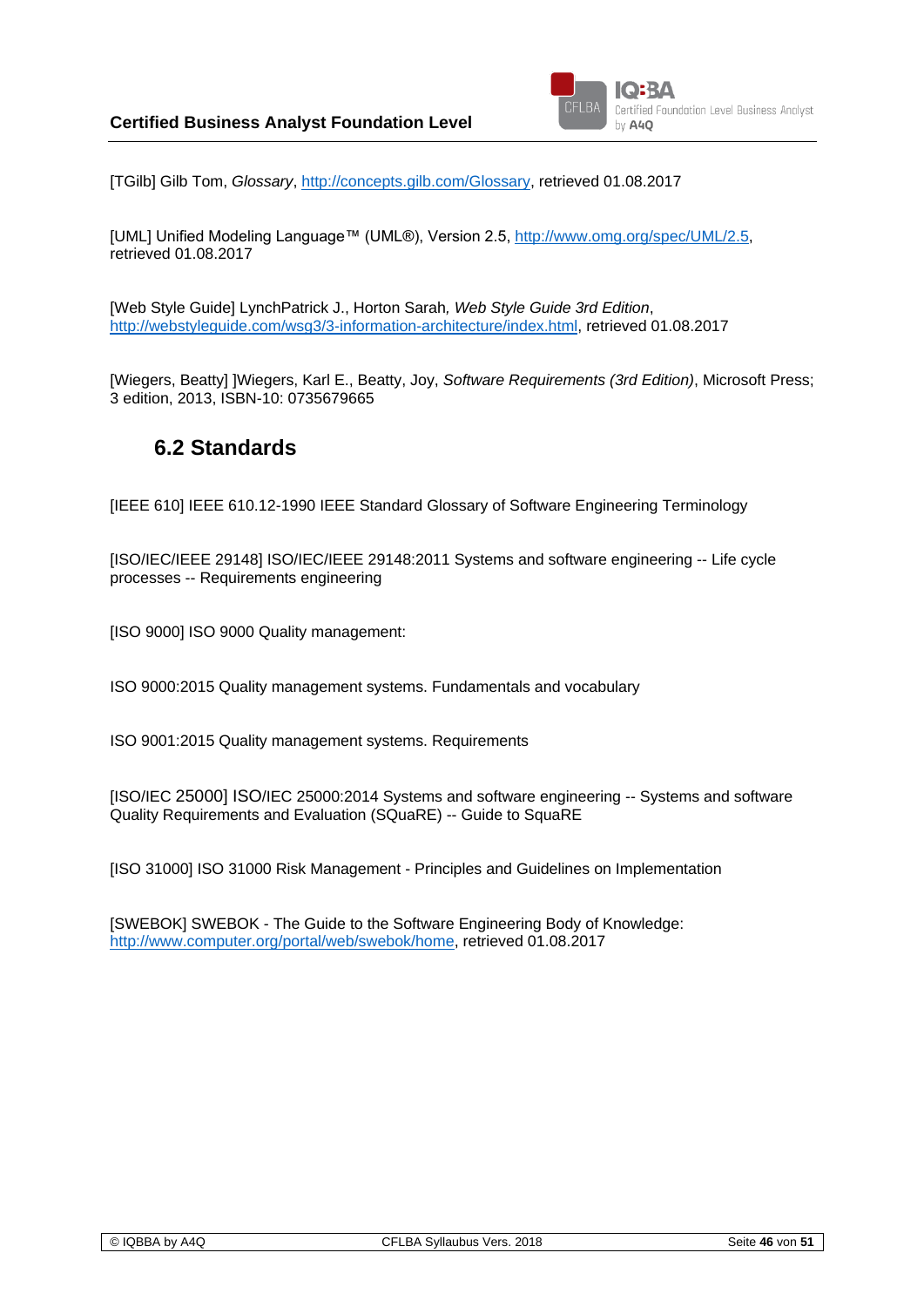

# **7. Appendix A – Learning Objectives/Cognitive Level of Knowledge**

The following learning objectives are defined as applying to this syllabus. Each topic in the syllabus will be examined according to the learning objective for it.

# **7.1 Cognitive Levels of Knowledge**

#### **Level 1: Remember (K1)**

The candidate will recognize, remember and recall a term or concept.

**Keywords:** Remember, retrieve, recall, recognize, know

#### **Level 2: Understand (K2)**

The candidate can select the reasons or explanations for statements related to the topic, and can summarize, compare, classify, categorize and give examples for the testing concept.

**Keywords**: Summarize, generalize, abstract, classify, compare, map, contrast, exemplify, interpret, translate, represent, infer, conclude, categorize, construct models

#### **Level 3: Apply (K3)**

The candidate can select the correct application of a concept or technique and apply it to a given context.

**Keywords**: Implement, execute, use, follow a procedure, apply a procedure

#### **Reference**

(For the cognitive levels of learning objectives)

Anderson, L. W. and Krathwohl, D. R. (eds) (2001) *A Taxonomy for Learning, Teaching, and Assessing: A Revision of Bloom's Taxonomy of Educational Objectives*, Allyn & Bacon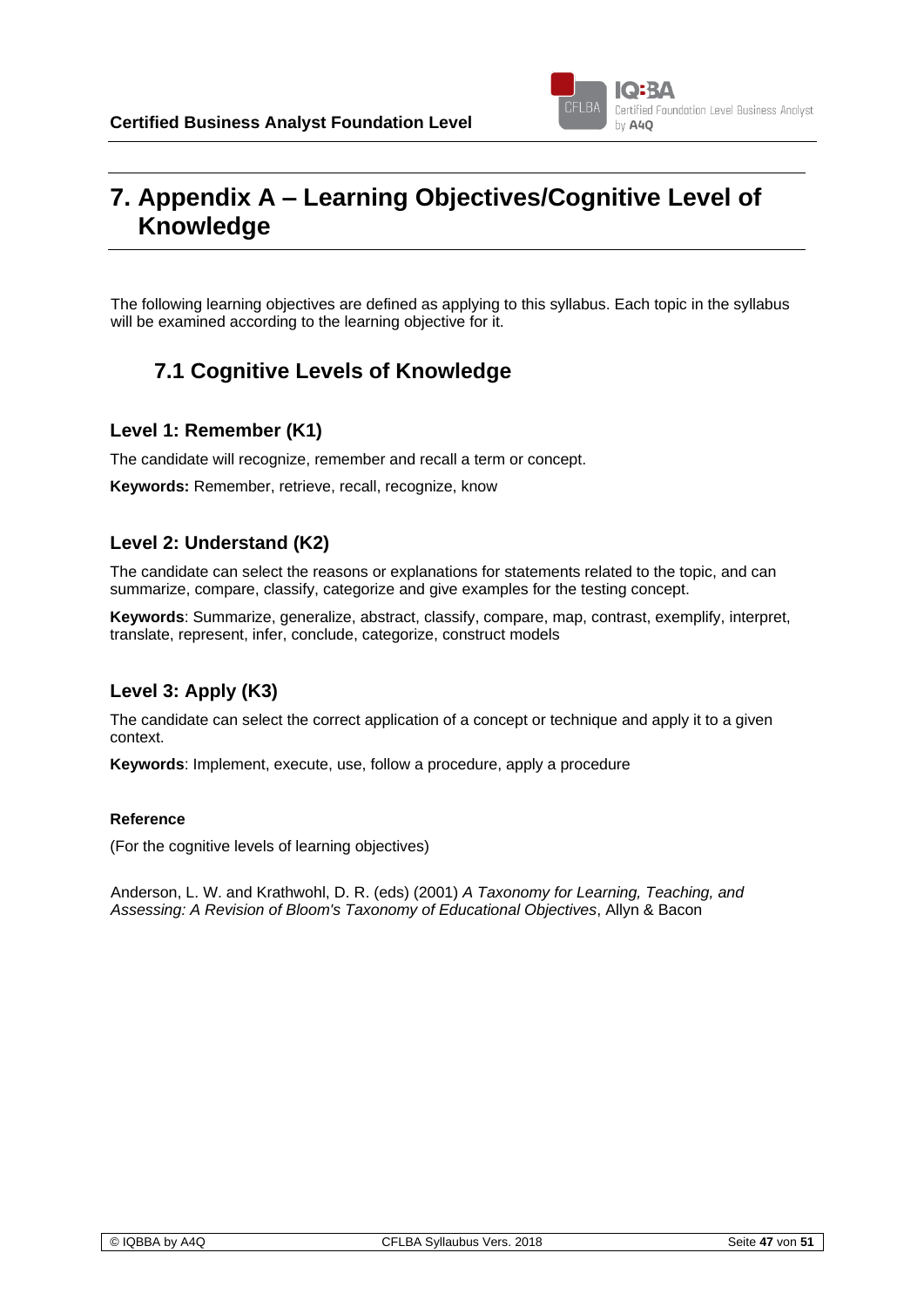

# **8. Appendix B – Rules Applied to the IQBBA**

# **8.1 Foundation Syllabus**

The rules listed here were used in the development and review of this syllabus. (A "TAG" is shown after each rule as a shorthand abbreviation of the rule.)

### **8.2 General Rules**

SG1. The syllabus should be understandable and absorbable by people with zero to six months (or more) experience in Business Analysis. (6-MONTH)

SG2. The syllabus should be practical rather than theoretical. (PRACTICAL)

SG3. The syllabus should be clear and unambiguous to its intended readers. (CLEAR)

SG4. The syllabus should be understandable to people from different countries, and easily translatable into different languages. (TRANSLATABLE)

SG5. The syllabus should use American English. (AMERICAN-ENGLISH)

### **8.3 Current Content**

SC1. The syllabus should include recent Business Analysis concepts and should reflect current best practices in Business Analysis where this is generally agreed. The syllabus is subject to review every two to five years. (RECENT)

SC2. The syllabus should minimize time-related issues, such as current market conditions, to enable it to have a shelf life of two to five years. (SHELF-LIFE).

### **8.4 Learning Objectives**

LO1. Learning objectives should distinguish between items to be recognized/remembered (cognitive level K1), items the candidate should understand conceptually (K2), and items the candidate should be able to practice/use (K3). (KNOWLEDGE-LEVEL),

LO2. The description of the content should be consistent with the learning objectives. (LO-

CONSISTENT)

LO3. To illustrate the learning objectives, sample exam questions for each major section should be issued along with the syllabus. (LO-EXAM)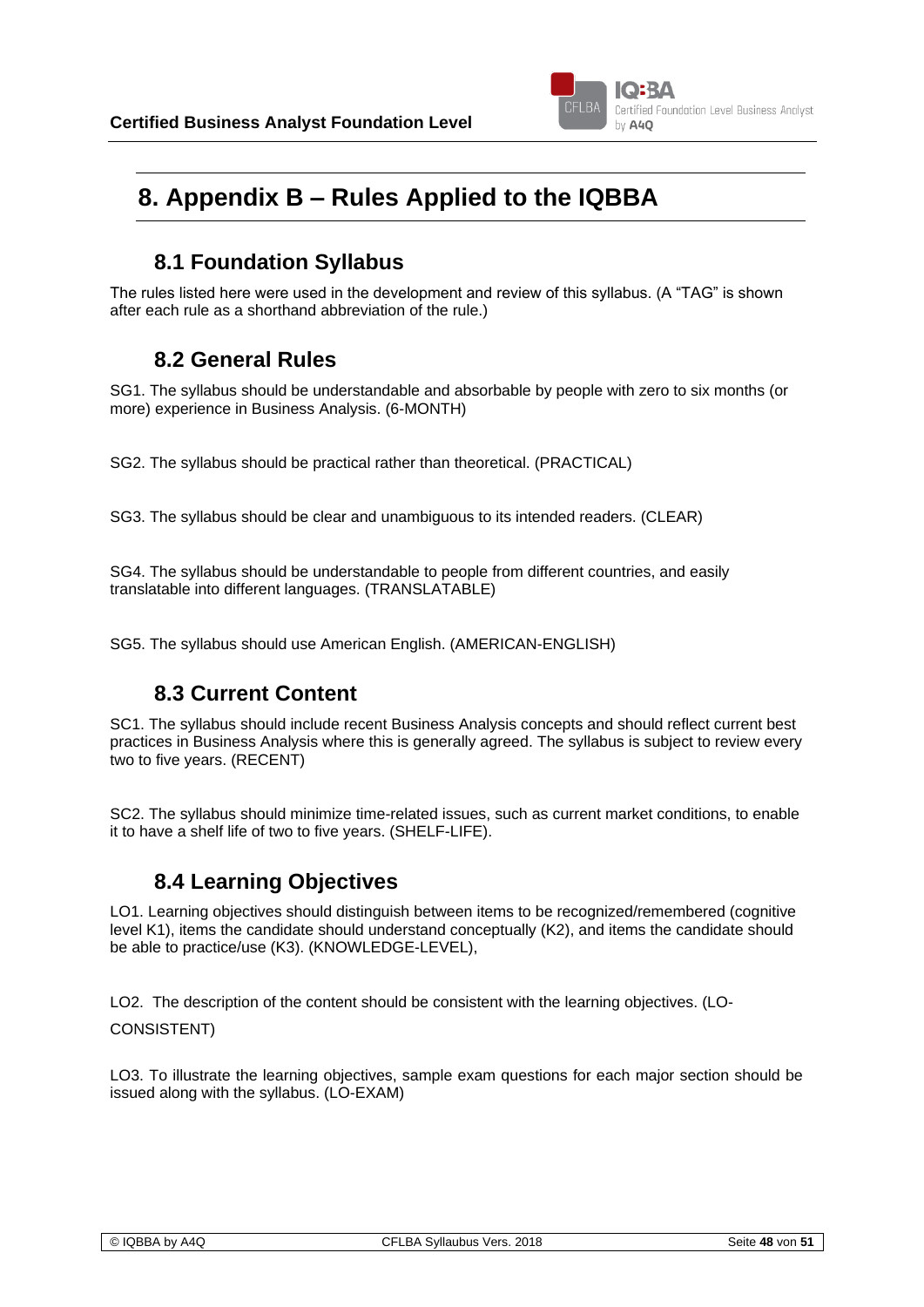

### **8.5 Overall Structure**

ST1. The structure of the syllabus should be clear and allow cross-referencing to and from other parts, from exam questions and from other relevant documents. (CROSS-REF)

ST2. Overlap between sections of the syllabus should be minimized. (OVERLAP)

ST3. Each section of the syllabus should have the same structure. (STRUCTURE-CONSISTENT)

ST4. The syllabus should contain version, date of issue and page number on every page. (VERSION)

ST5. The syllabus should include a guideline for the amount of time to be spent in each section (to reflect the relative importance of each topic). (TIME-SPENT)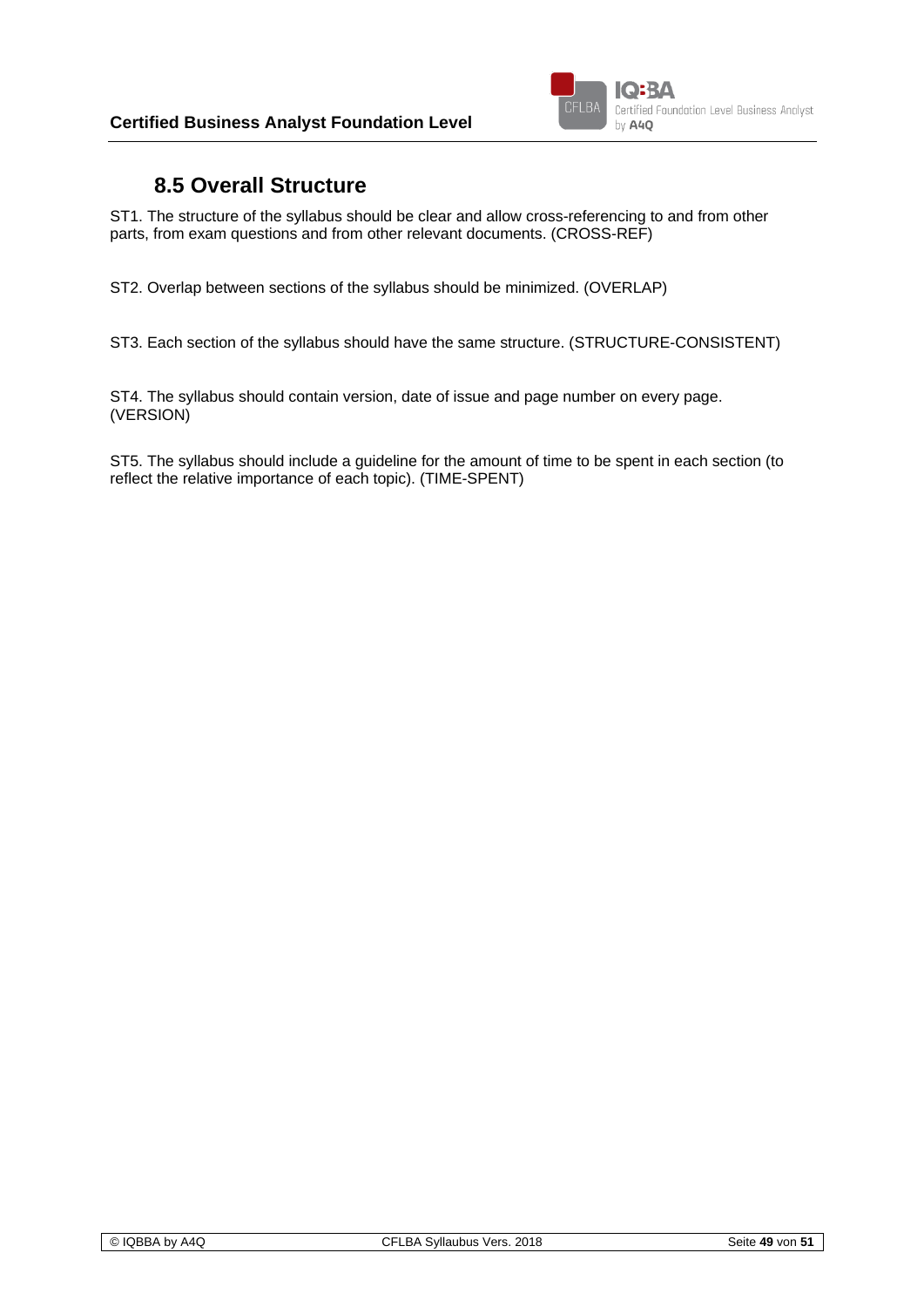

# **9. References**

SR1. Sources and references will be given for concepts in the syllabus to help training providers find out more information about the topic. (REFS)

SR2. Where there are not readily identified and clear sources, more detail should be provided in the syllabus. For example, definitions are in the Glossary, so only the terms are listed in the syllabus. (NON-REF DETAIL)

### **9.1 Sources of Information**

Terms used in the syllabus are defined in Standard Glossary of Terms used in Software Engineering. A version of the Glossary is available from IQBBA.

A list of recommended books on Business Analysis is also issued in parallel with this syllabus. The main book list is part of the References section.